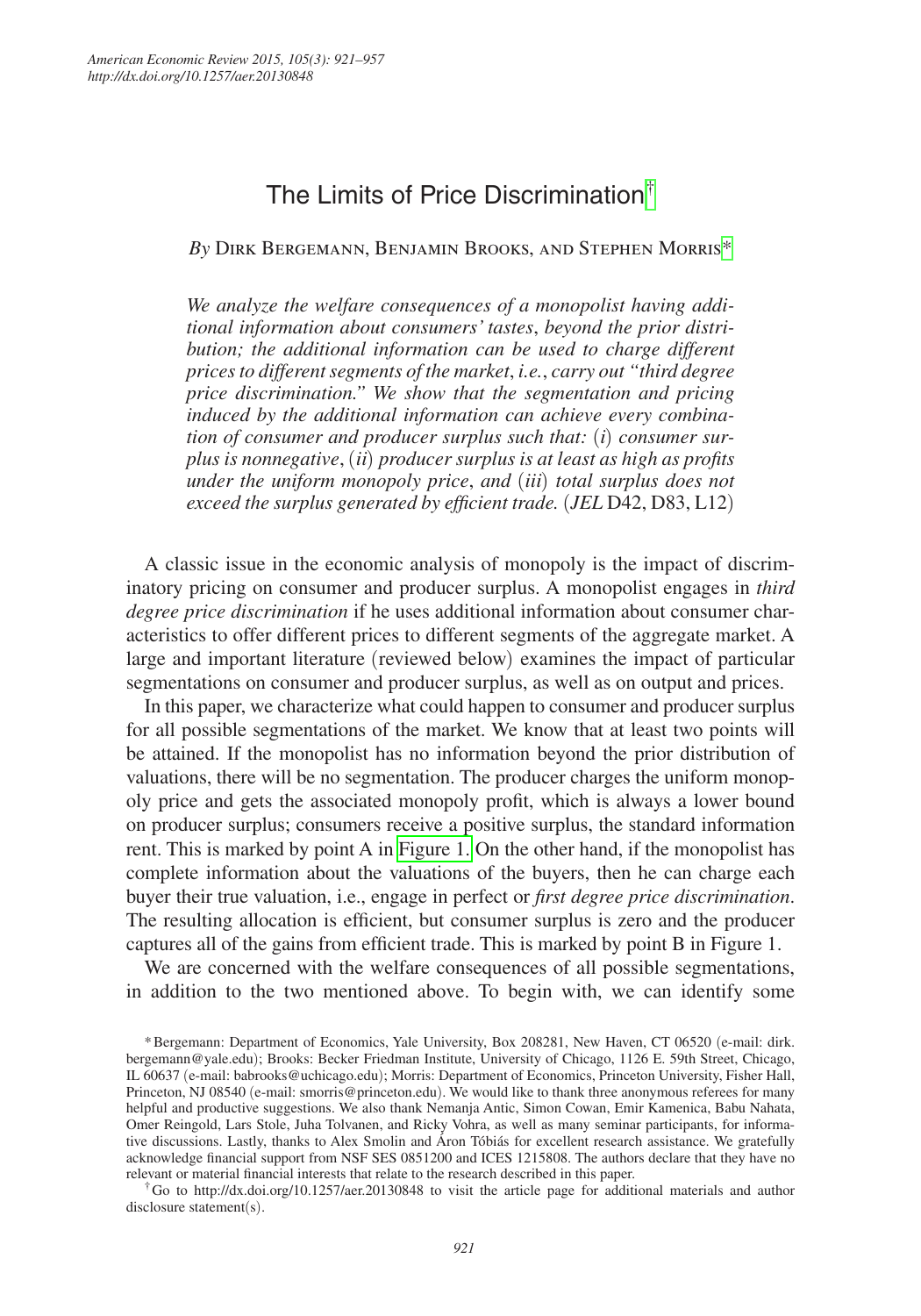<span id="page-1-0"></span>

Figure 1. The Surplus Triangle

elementary bounds on consumer and producer surplus in any market segmentation. First, consumer surplus must be nonnegative as a consequence of the participation constraint; a consumer will not buy the good at a price above his valuation. Second, the producer must get at least the surplus that he could get if there was no segmentation and he charged the uniform monopoly price. Third, the sum of consumer and producer surplus cannot exceed the total value that consumers receive from the good, when that value exceeds the marginal cost of production. The shaded right angled triangle in Figure 1 illustrates these three bounds.

Our main result is that *every* welfare outcome satisfying these constraints is attainable by some market segmentation. This is the entire shaded triangle in Figure 1. The point marked C is where consumer surplus is maximized; in particular, the producer is held down to his uniform monopoly profits, but at the same time the outcome is efficient and consumers receive all of the gains in efficiency relative to no discrimination. At the point marked D, social surplus is minimized by holding producer surplus down to uniform monopoly profits and holding consumer surplus down to zero.

We can explain these results most easily in the case where there is a finite set of possible consumer valuations and the cost of production is zero. The latter is merely a normalization of constant marginal cost we will maintain in the paper. We will first explain one intuitive way to maximize consumer surplus, i.e., realize point C. The set of market prices will consist of every valuation less than or equal to the uniform monopoly price. Suppose that we can divide the market into segments corresponding to each of these prices in such a way that (i) in each segment, the consumers' valuations are always greater than or equal to the price for that segment; and (ii) in each segment, the producer is indifferent between charging the price for that segment and charging the uniform monopoly price. Then the producer is indifferent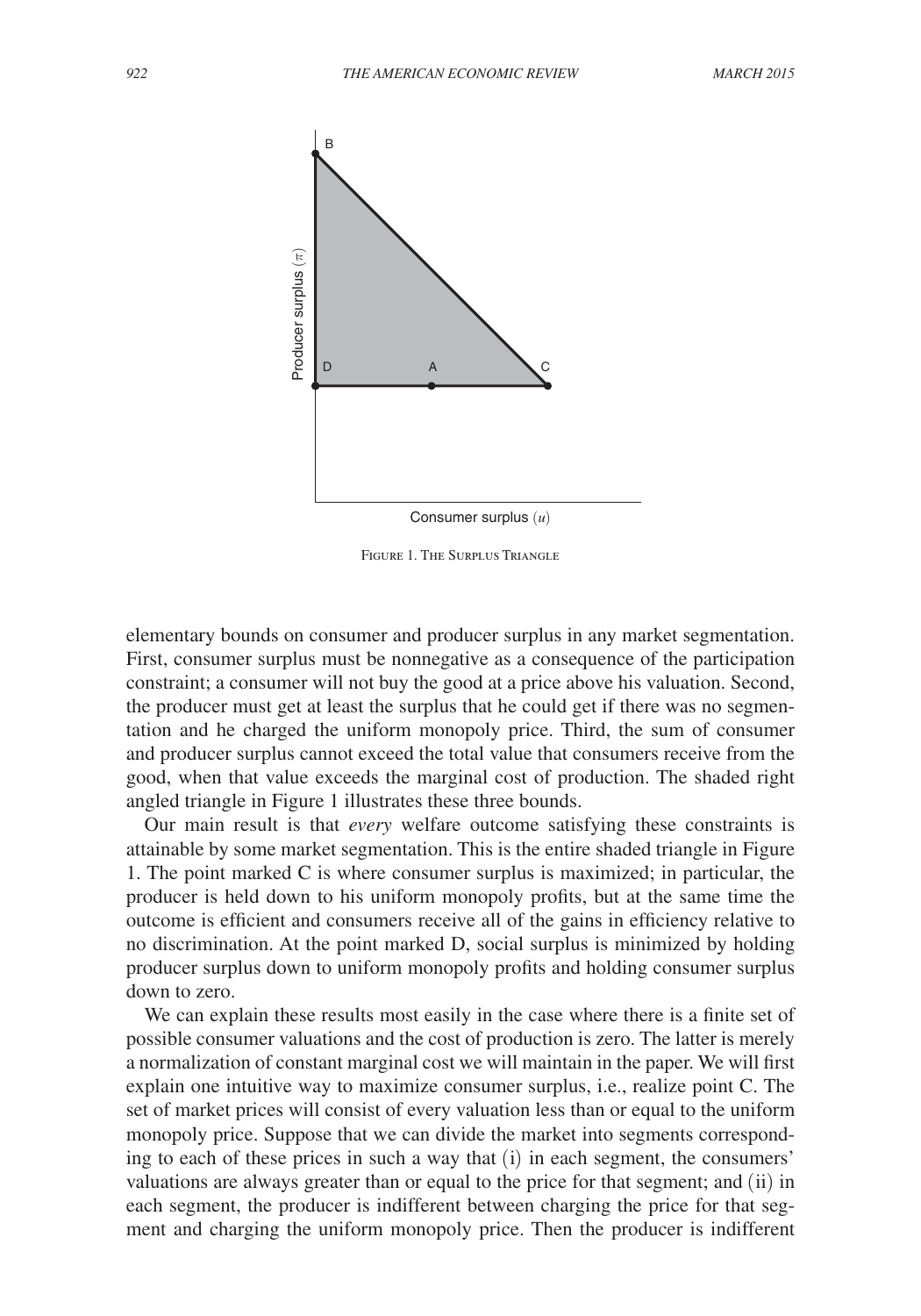to charging the uniform monopoly price on *all* segments, so producer surplus must equal uniform monopoly profit. The allocation is also efficient, so consumers must obtain the rest of the efficient surplus. Thus, (i) and (ii) are sufficient conditions for a segmentation to maximize consumer surplus.

We now describe a way of constructing such a market segmentation iteratively. Start with a "lowest price segment" where a price equal to the lowest valuation will be charged. All consumers with the lowest valuation go into this segment. For each higher valuation, a share of consumers with that valuation also enters into the lowest price segment. While the relative share of each higher valuation (with respect to each other) is the same as in the prior distribution, the proportion of all of the higher valuations is lower than in the prior distribution. We can choose that proportion between zero and one such that the producer is indifferent between charging the segment price and the uniform monopoly price. We know this must be possible because if the proportion were equal to one, the uniform monopoly price would be profit maximizing for the producer (by definition); if the proportion were equal to zero so only lowest valuation consumers were in the market—the lowest price would be profit maximizing; and, by keeping the relative proportions above the lowest valuation constant, there is no price other than these two that could be optimal. Now we have created one market segment satisfying properties (i) and (ii) above. But notice that the consumers not put in the lowest price segment are in the same relative proportions as they were in the original population, so the original uniform monopoly price will be optimal on this "residual segment." We can apply the same procedure to construct a segment in which the market price is the second lowest valuation: put all the remaining consumers with the second lowest valuation into this market; for higher valuations, put a fixed proportion of remaining consumers into that segment; choose the proportion so that the producer is indifferent between charging the second lowest valuation and the uniform monopoly price. This construction iterates until the segment price reaches the uniform monopoly price, at which point we have recovered the entire population and point C is attained.

For the formal proof of our results, we make use of a deeper geometric argument. This establishes an even stronger conclusion: any point where the monopolist is held down to his uniform monopoly profits—including outcomes A, C, and D in Figure 1—can be achieved *with the same segmentation*! In this segmentation, consumer surplus varies because the monopolist is indifferent between charging different prices. A geometric property is key to the existence of such a segmentation. Consider the set of all markets where a given monopoly price is optimal. This set is convex, so any aggregate market with the given monopoly price can be decomposed as a weighted sum of markets which are extreme points of this set, which in turn defines a segmentation. We show that these extreme points, or extremal markets, must take a special form: in any extremal market, the monopolist will be indifferent to setting any price in the support of consumers' valuations. Thus, each subset of valuations that includes the given monopoly price generates an extremal market. If the monopolist charges the uniform monopoly price on each extreme segment, we get point A. If he charges the lowest value in the support of each segment (which is also an optimal price, by construction), we get point C; and if he charges the highest value in the support, we get point D. Beyond its welfare implications, this argument also highlights the multiplicity of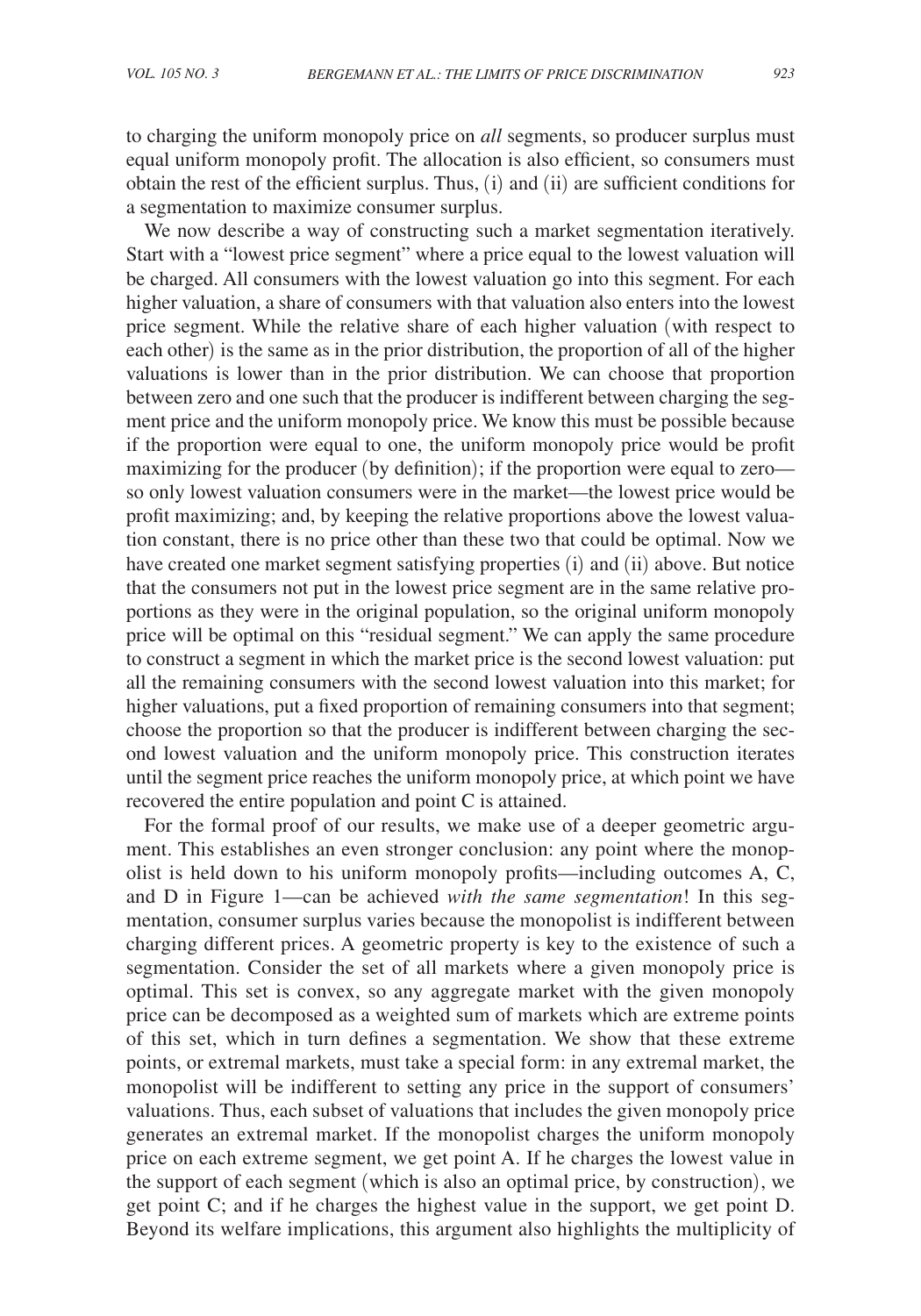segmentations that can achieve extreme outcomes, since there are many sets of extremal markets which can be used to decompose a given market.

Thus, we are able to demonstrate that points B, C, and D can be attained. Every point in the shaded triangle in Figure 1 can also be attained, by segmenting a share of the market using extremal markets as in the previous paragraph and segmenting the rest of the market to facilitate perfect price discrimination. Such a segmentation always gives a fixed level of producer surplus between the uniform monopoly profit and perfect price discrimination profit, and the monopolist is indifferent between prices that yield a consumer surplus of zero and prices that maximize social surplus. This gives us a complete characterization of all possible welfare outcomes.

While we focus on welfare implications, we can also completely characterize possible output levels and derive implications for prices. An upper bound on output is the efficient quantity, and this is realized by any segmentation along the efficient frontier. In particular, it is attained in any consumer surplus maximizing segmentation. In such segmentations, prices are always weakly below the uniform monopoly price. We are also able to obtain a tight lower bound on output. Note that in any segmentation, the monopolist must receive at least his uniform monopoly profits, so this profit is a lower bound on social surplus. We say that an allocation is *conditionally efficient* if conditional on the good being sold, it is sold to those with the highest valuations. Such allocations minimize output for a given level of social surplus. In fact, we construct a social surplus minimizing segmentation that results in a conditionally efficient allocation and therefore attains a lower bound on output. In this segmentation, and indeed in any social surplus minimizing segmentation, prices are always weakly higher than the uniform monopoly price.

Though the results described above are for discrete distributions, we are able to prove similar results for continuous demand functions and, more generally, any market that can be described by a Borel measure over valuations. For such distributions, we use a limit argument to establish the existence of segmentations that attain points C and D.

We contribute to a large literature on third degree price discrimination, starting with the classic work of Pigou (1920). This literature examines what happens to prices, quantity, consumer surplus, producer surplus, and social welfare as a market is segmented. Pigou considered the case of two segments with linear demand. In the special case where both segments are served when there is a uniform price, he showed that output does not change under price discrimination. Since different prices are charged in the two segments, this means that some high valuation consumers are replaced by low valuation consumers, and thus social welfare decreases. We can visualize the results of Pigou and other authors in Figure 1. Pigou showed that this particular segmentation resulted in a west-northwest move (i.e., a move from point A to a point below the negative  $45^{\circ}$  line going through A). A literature since then has focused on identifying sufficient conditions on the shape of demand for social welfare to increase or decrease with price discrimination. A recent paper of Aguirre, Cowan, and Vickers (2010) unifies and extends this literature and, in particular, identifies sufficient conditions for price discrimination to either increase or decrease social welfare (i.e., move above or below the negative 45° line through A). Restricting attention to market segments that have concave profit functions and an additional property ("increasing ratio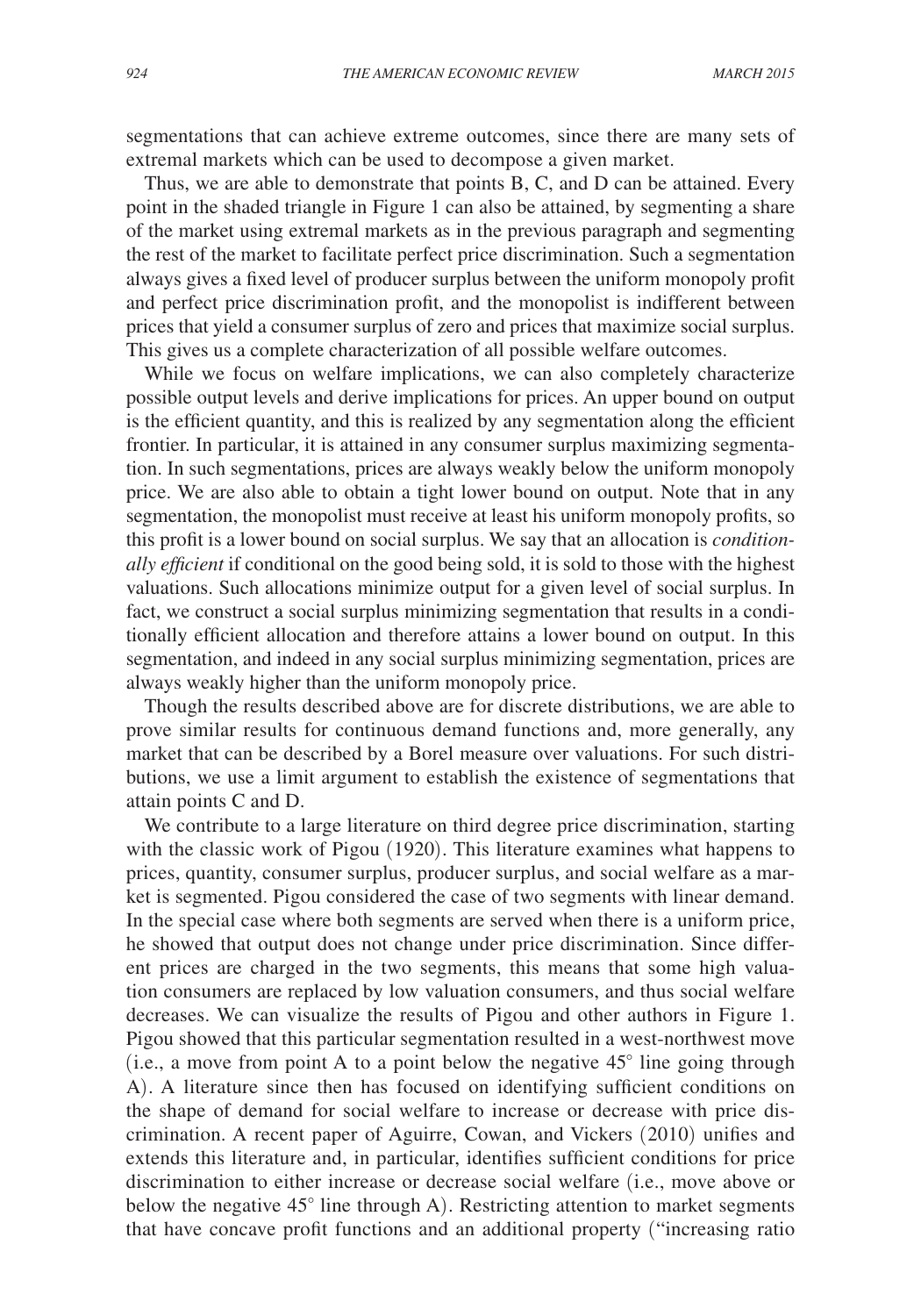condition") that they argue is commonly met, they show that welfare decreases if the direct demand in the higher priced market is at least as convex as that in the lower priced market; welfare is higher if prices are not too far apart and the inverse demand function in the lower priced market is locally more convex than that in the higher priced market. They note how their result ties in with an intuition of Robinson (1933): concave demand means that price changes have a small impact on quantity, while convex demand means that prices have a large impact on quantity. If the price rises in a market with concave demand and falls in a market with convex demand, the increase in output in the low-price market will outweigh the decrease in the high-price market, and welfare will go up. A recent paper of Cowan (2013) gives sufficient conditions for consumer surplus (and thus total surplus) to increase under third degree price discrimination.

Our paper also gives sufficient conditions for particular welfare impacts of segmentation. However, unlike most of the literature, we allow for segments with non-concave profit functions. Indeed, the segmentations giving rise to extreme points in welfare space (i.e., consumer surplus maximization at point C and social surplus minimization at point D) generally rely on non-concave profit functions within segments. This ensures that the type of local conditions highlighted in the existing literature will not obtain. Our non-local results suggest some very different intuitions. Of course, consumer surplus always increases if prices drop in all markets. We show that for any demand curve, low valuation consumers can be pooled with high valuation consumers in such a way that the producer has an incentive to offer prices below the monopoly price; but if this incentive is made arbitrarily weak, the consumers capture the efficiency gains.

The price discrimination literature also has results on the impact of segmentation on output and prices. With regard to output, the focus of this literature is on identifying when an increase in output is necessary for an increase in welfare, as in Schmalensee (1981) and Varian (1985). Although we do not analyze the question in detail in this paper, a given output level is associated with many different levels of producer, consumer, and social surplus. We do provide a sharp characterization of the highest and lowest possible output over all market segmentations. On prices, Nahata, Ostaszewski, and Sahoo (1990) offer examples with non-concave profit functions where third degree price discrimination may lead prices in all market segments to move in the same direction; it may be that all prices increase or all prices decrease. We show that one can create such segmentations for *any* demand curve. In other words, in constructing our critical market segmentations, we show that it is always possible to have all prices rise or all prices fall (although profit functions in the segments cannot all be strictly concave, as shown by Nahata, Ostaszewski, and Sahoo 1990).

If market segmentation is exogenous, one might argue that the segmentations that deliver extremal surpluses are special and might be seen as atypical. But given the amount of information presently being collected on the Internet about consumer valuations, it might be argued that there is increasing endogeneity in the market segmentations that arise. To the extent that producers control how information is disseminated, they will have an incentive to gather as much information as possible, ideally engaging in perfect price discrimination. Suppose, however, that an Internet intermediary wanted to release its information about consumers to producers for free in order to maximize consumer welfare, say, because of regulatory pressure or as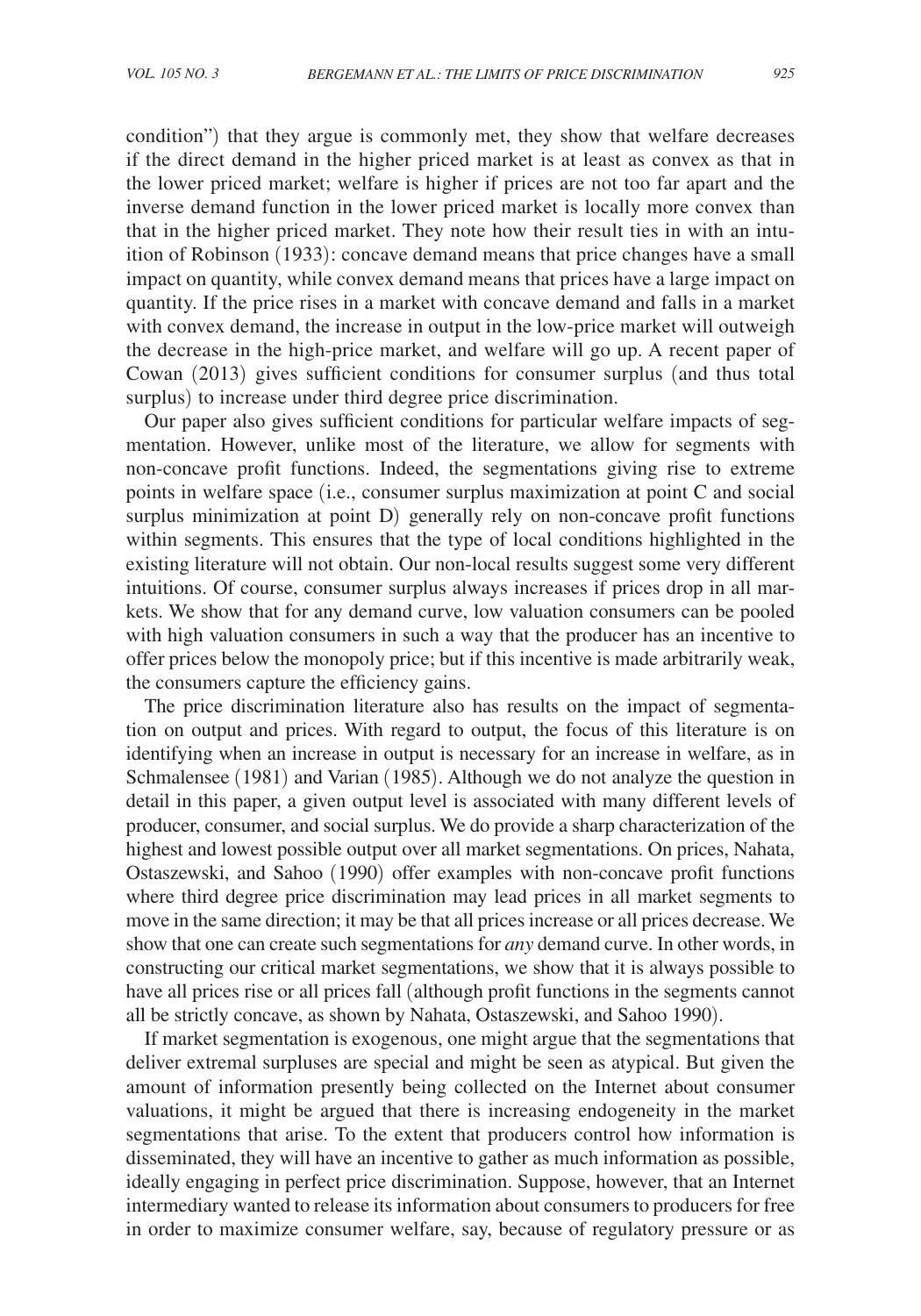part of a broader business model. Our results describe how such a consumer-minded Internet company would choose to structure this information.<sup>1</sup>

Third degree price discrimination is a special case of the classic screening problem, in which a principal is designing a contract for an agent who has private information about the environment. In third degree price discrimination, the gross utility function of the agent is the product of this willingness to pay for the object and the probability of receiving the good. An important observation due to Riley and Zeckhauser (1983) is that as long as consumers' valuations are linear in the quantity, quality, or probability of getting the object, a posted price is an optimal mechanism. This would no longer be true if valuations are nonlinear in quantity as in Maskin and Riley (1984) or in quality as in Mussa and Rosen (1978). In Section IV, we examine the robustness of our result by adding a small amount of concavity to consumers' valuations. In this case, the marginal value of the good to each consumer varies with quantity, as in Maskin and Riley. As such, the monopolist will wish to engage in *second degree price discrimination*, in which consumers are screened through the use of a menu of quantity price bundles. In the nonlinear screening environment, welfare bounds can be constructed in a manner analogous to the linear environment of third degree price discrimination. If the principal has no information about the agent's type, then he must offer the same menu to all agents, which yields a uniform menu profit (or producer surplus) for the principal with a corresponding information rent (or consumer surplus) for the agent, leading to a point analogous to A in Figure 1. If the principal was perfectly informed about the agent's type, he could extract all the potential surplus from the relationship, leading to point analogous to B in Figure 1. And, as in the third degree price discrimination problem, there are bounds on surplus pairs for any intermediate segmentation given by a triangle BCD. However, it is not possible in general to find a segmentation that attains every point in BCD, and we do not have a characterization of what happens in general screening problems. In an illustrative example with binary types and a continuum of allocations, we do show that as we approach the linear case, the equilibrium surplus pairs converge to the triangle and, in this sense, our main result is robust to small deviations from linearity.

Our work has a methodological connection to two strands of literature. Kamenica and Gentzkow's (2011) study of "Bayesian persuasion" considers how a sender would choose to transmit information to a receiver, if he could commit to an information revelation strategy before observing his private information. They provide a characterization of such optimal communication strategies as well as applications. If we let the receiver be the producer choosing prices, and let the sender be a planner maximizing some weighted sum of consumer and producer surplus, our problem belongs to the class of problems analyzed by Kamenica and Gentzkow. They show that if one plots the utility of the "sender" as a function of the distribution of the sender's types, his highest attainable utility can be read off from the "concavification" of that function.<sup>[2](#page-5-1)</sup> The concavification arguments are especially powerful in the case of two types. While

<span id="page-5-0"></span><sup>1</sup>An important subtlety of this story, however, is that this could only be done by randomly allocating consumers with the same valuation to different segments with different prices. Thus, it could be done by a benevolent intermedi-<br>ary who already knew consumers' valuations, but not by one who needed consumers to truthfully report th

<span id="page-5-1"></span><sup>&</sup>lt;sup>2</sup> Aumann and Maschler (1995) show that the concavification of the (stage) payoff function represents the limit payoff that an informed player can achieve in a repeated zero sum game with incomplete information. In particular, their Lemma 5.3, the "splitting lemma," derives a partial disclosure strategy on the basis of a concavified payoff function.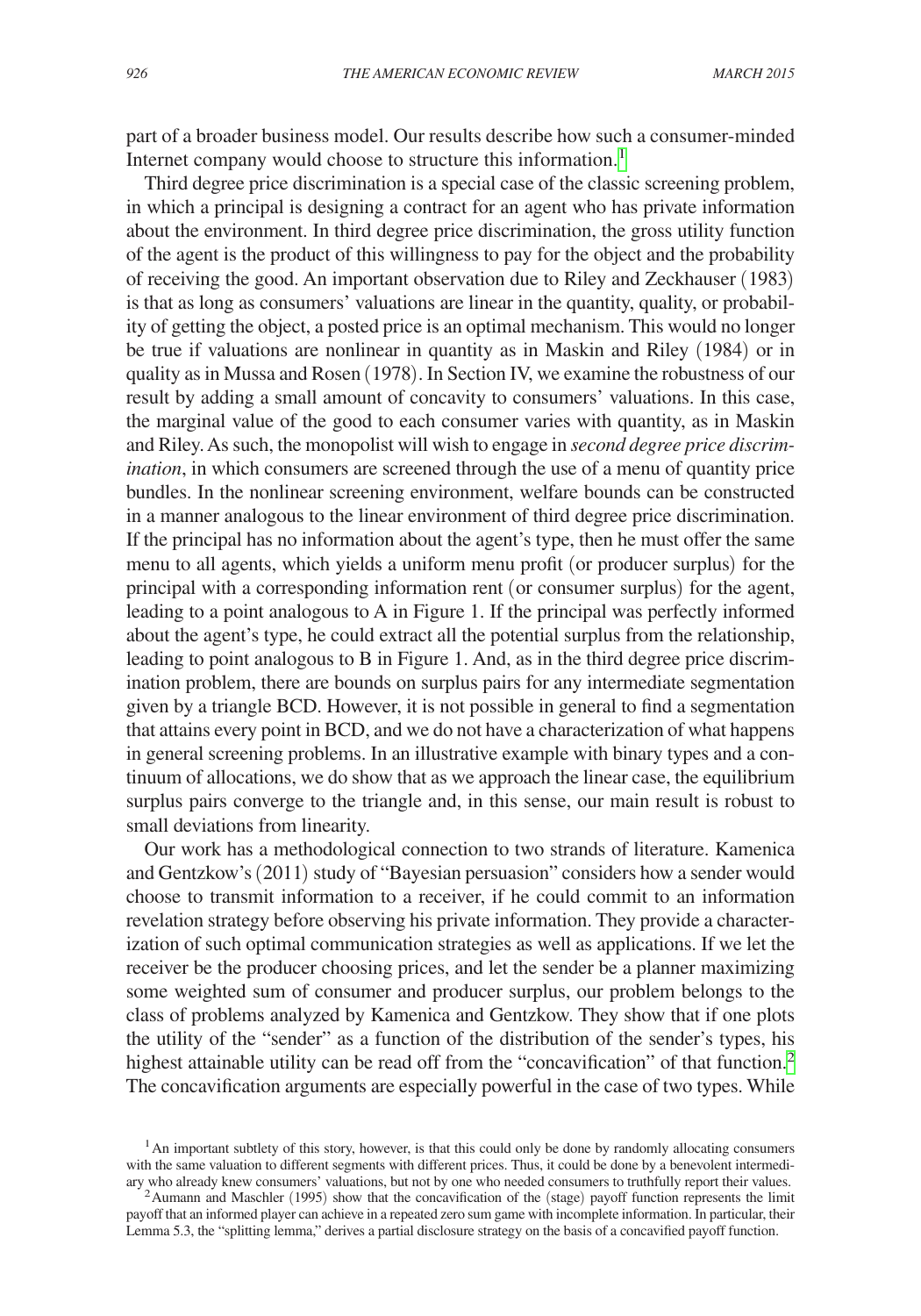we do not use concavification arguments in the proof of our main result, we illustrate their use in our two type analysis of second degree price discrimination.

Bergemann and Morris (2014, 2013) examine the general question, in strategic many-player settings, of what behavior could arise in an incomplete information game if players observe additional information not known to the analyst. They show that behavior that might arise is equivalent to an incomplete information version of correlated equilibrium termed "Bayes correlated equilibrium," which reduces to the problem of Kamenica and Gentzkow (2011) in the case of one player and no initial information.<sup>[3](#page-6-0)</sup> Using the language of Bergemann and Morris, the present paper considers the game of a producer making take-it-or-leave-it offers to consumers. Here, consumers have a dominant strategy to accept all offers strictly less than their valuation and reject all offers strictly greater than their valuation, and we select for equilibria in which consumers accept offers that make them indifferent. We characterize what could happen for any information structure that players might observe, as long as consumers know their own valuations. Thus, we identify possible payoffs of the producer and consumers in all Bayes correlated equilibria of the price setting game. In sum, our results are a striking application of the methodologies of Bergemann and Morris (2014, 2013) and Kamenica and Gentzkow (2011) to the problem of price discrimination. We also make use of these methodologies as well as results from the present paper in our analysis of what can happen for all information structures in a first-price auction, in Bergemann, Brooks, and Morris (2013a).

We present our model of monopoly price discrimination with discrete valuations in Section I, with our main results in Section II. We first give a characterization of the attainable surplus pairs using the extremal segmentations described above. Though the argument for this characterization is non-constructive, we also exhibit some constructive approaches to achieve extreme welfare outcomes. In this section, we also characterize a tight lower bound on output that can arise under price discrimination. In Section III, we briefly extend our results to general settings with a continuum of values, so that the demand curve consists of a combination of mass points and densities. The basic economic insights extend to this setting unchanged. In Section IV, we briefly describe how our results change as we move to more general screening environments, where the utility of the buyer and/or the cost of the seller are not linear in quantity, and thus give rise to second degree price discrimination. We conclude in Section V. Omitted proofs for Sections II and III are contained in the print Appendix at the end, and an online Appendix contains detailed calculations for the model of Section IV.

## **I. Model**

A monopolist sells a good to a continuum of consumers, each of whom demands one unit. We normalize the total mass of consumers to one and the constant marginal cost of the good to zero.<sup>4</sup> There are *K* possible values  $V \triangleq \{v_1, \ldots, v_k, \ldots, v_K\},\$ 

<span id="page-6-0"></span> $3$ In Bergemann and Morris (2013), these insights were developed in detail in games with a continuum of players, linear-quadratic payoffs and normally distributed uncertainty.

<span id="page-6-1"></span><sup>&</sup>lt;sup>4</sup>The assumption of zero marginal cost is without loss of generality: after normalizing  $\hat{v} \triangleq \max\{v - c, 0\}$ , all the results apply verbatim to the net social value *v*ˆ.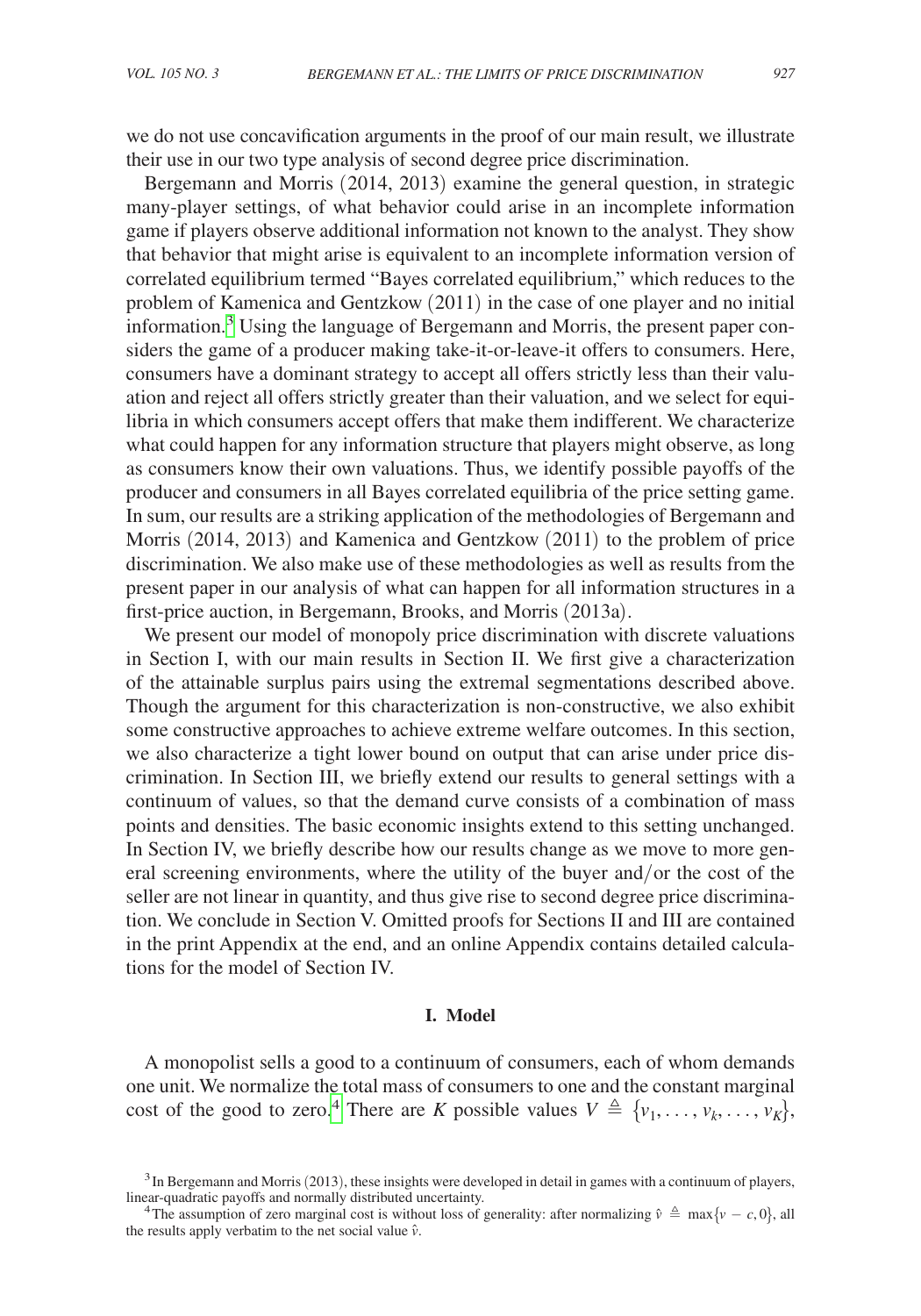with  $v_k \in \mathbb{R}_+$ , that the consumers might have, which without loss of generality are increasing in the index *k*:

$$
0 < v_1 < \cdots < v_k < \cdots < v_K.
$$

We will extend the analysis to a continuum of valuations in Section III. A *market x* is a distribution over the *K* valuations, with the set of all markets being:

$$
X \triangleq \Delta(V) = \left\{ x \in \mathbb{R}^V \middle| \sum_{k=1}^K x(v_k) = 1 \right\}.
$$

This set can be identified with the  $(K - 1)$ -dimensional simplex, and to simplify notation we will write  $x_k$  for  $x(v_k)$ , which is the proportion of consumers who have valuation  $v_k$ . Thus, a market *x* corresponds to a step demand function, where  $\sum_{j=k}^{K} x_j$ is the demand for the good at any price in the interval  $(v_{k-1}, v_k)$  (with the convention that  $v_0 = 0$ ).

While we will focus on this interpretation of the model throughout the paper, there is a well-known alternative interpretation that there is a single consumer with unit demand whose valuation is distributed according to the probability distribution *x*. The analysis is unchanged, and all of our results can be translated into this alternative interpretation.

Throughout the analysis, we hold a given *aggregate market* as fixed and identify it by

$$
x^* \in X.
$$

We say that the price  $v_k$  is *optimal* for market *x* if the expected revenue from price  $v_k$ satisfies

$$
v_k \sum_{j=k}^{K} x_j \ge v_i \sum_{j=i}^{K} x_j
$$
, for all  $i = 1, ..., K$ .

 $X_k$  denotes the set of markets where price  $v_k$  is optimal:

$$
X_k \triangleq \left\{ x \in X \middle| v_k \sum_{j=k}^K x_j \geq v_i \sum_{j=i}^K x_j, \text{ for all } i = 1, ..., K \right\}.
$$

Now write  $v^* \triangleq v_{i^*}$  for the optimal uniform price for the aggregate market  $x^*$ . Thus,  $x^* \in X^* \triangleq X_{i^*}$ . The maximum feasible surplus is

$$
w^* \triangleq \sum_{j=1}^K v_j x_j^*,
$$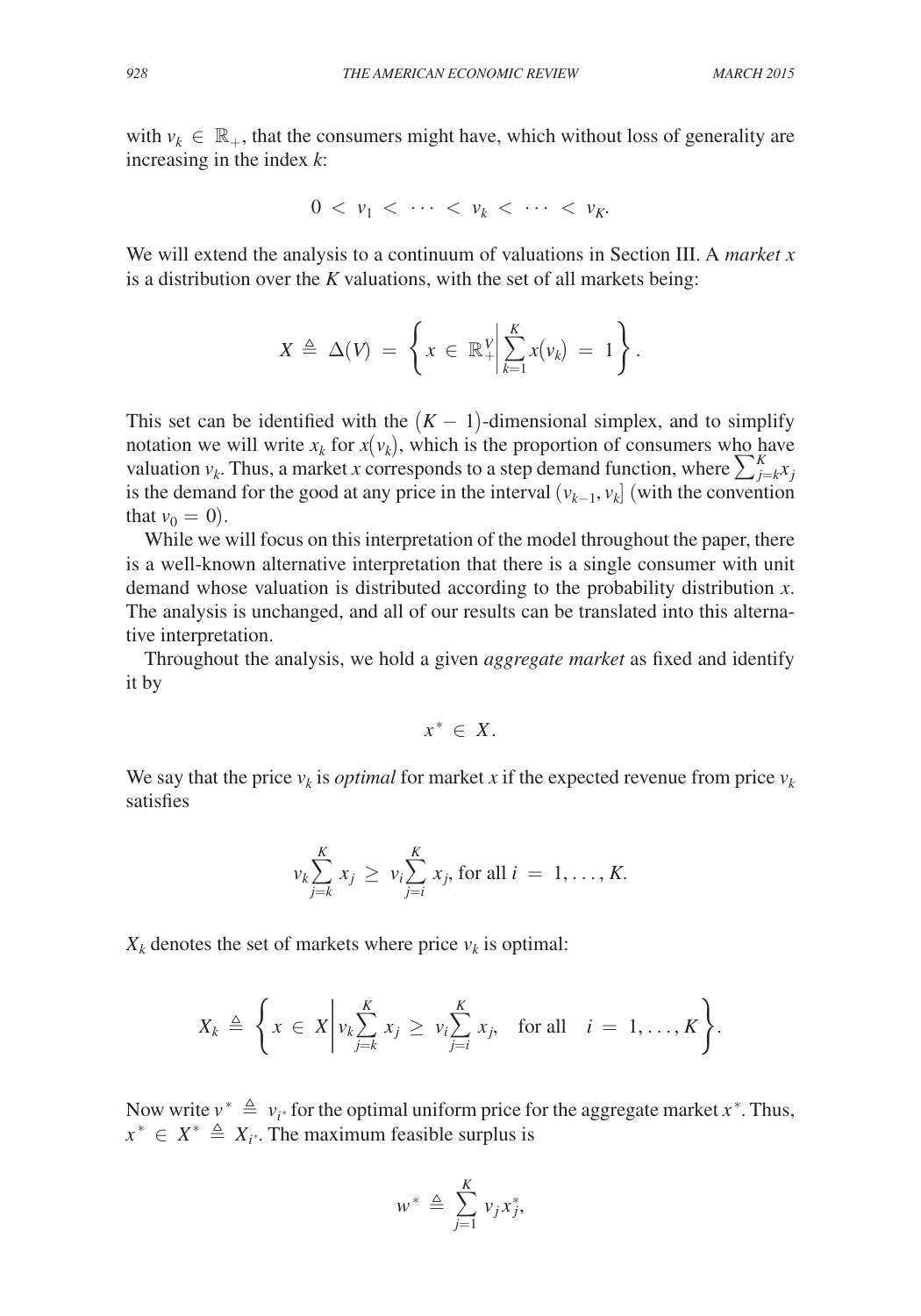

FIGURE 2. THE SIMPLEX OF MARKETS WITH  $v_k \in \{1, 2, 3\}$ 

which corresponds to all consumers buying the good. The uniform price producer surplus is then

$$
\pi^* \triangleq v^* \sum_{j=i^*}^K x_j^* = \max_{k \in 1, ..., K} v_k \sum_{j=k}^K x_j^*
$$

and the uniform price consumer surplus is

$$
u^* \triangleq \sum_{j=i^*}^K (v_j - v^*) x_j^*.
$$

We will use a simple example to illustrate many of the results to follow.

**Example 1 (Three Values with Uniform Probability):** There are three valuations  $V = \{1, 2, 3\}$ , which arise in equal proportions. Thus,  $K = 3$ ,  $v_k = k$ , and  $x^* = (1/3, 1/3, 1/3)$ . The feasible social surplus is  $w^* = (1/3)(1 + 2 + 3) = 2$ . The uniform monopoly price is  $v^* = i^* = 2$ . Under the uniform monopoly price, profit is  $\pi^* = (2/3) \times 2 = 4/3$  and consumer surplus is  $u^* = (1/3)(3 - 2) +$  $(1/3)(2 - 2) = 1/3.$ 

We can graphically depict markets consisting of three possible valuations using a classic visualization (see Mas-Colell et al. 1995, p. 169). A market is a point in the two-dimensional probability simplex, which forms a triangular plane in threedimensional Euclidean space, as depicted in the left panel of Figure 2. This set can be projected onto two-dimensional Euclidean space as an equilateral triangle, as in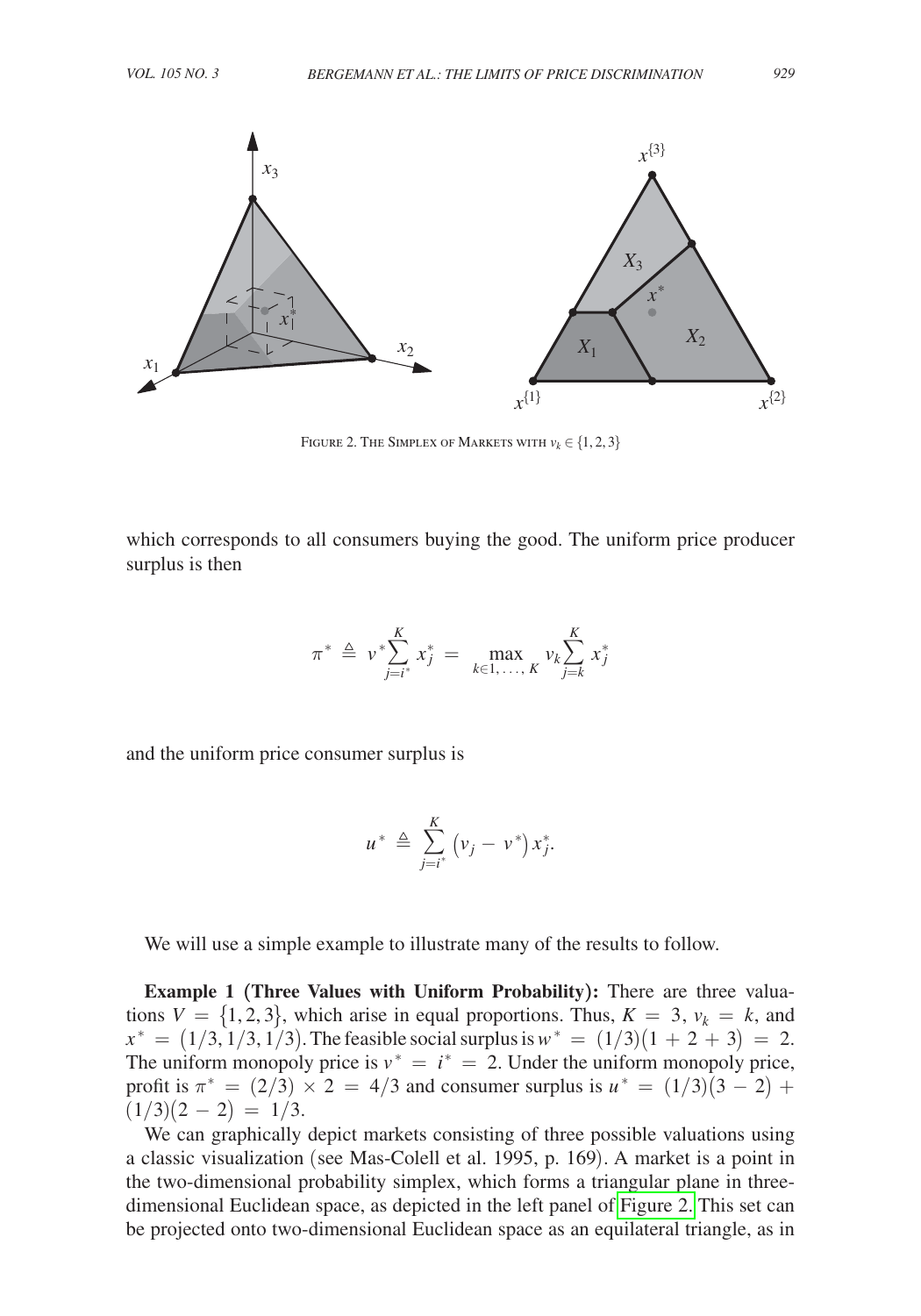the right panel of Figure 2, and we will use this equilateral triangle projection in our subsequent graphical depictions of the example. The extreme points denoted by  $x^{k}$  correspond to markets which put mass 1 on valuation *k*, and each point in the triangle can be decomposed as a weighted sum of the three vertices with weights corresponding to the respective proportions. Thus, the market  $x = (x_1, x_2, x_3)$  is represented as the point  $x_1 \cdot x^{\{1\}} + x_2 \cdot x^{\{2\}} + x_3 \cdot x^{\{3\}}$ . For example, the uniform market  $x^* = (1/3, 1/3, 1/3)$  just discussed is the point equidistant from the three vertices, since it contains equal shares of each valuation.

In the right panel, we have further divided the simplex into the three regions  $X_1$ ,  $X_2$ , and  $X_3$  where prices 1, 2, and 3 are respectively optimal. Note that the restriction that revenue from price  $v_k$  is greater than revenue from price  $v_i$  is a linear restriction on markets, and thus the region  $X_1$ , for example, is the intersection of the region in which price 1 is better than 2 and the region where price 1 is better than 3. Note also that the linear projection from the simplex in  $\mathbb{R}^3$  onto the equilateral triangle in  $\mathbb{R}^2$  maps linear constraints on markets into half-planes, so that each region  $X_k$  is the intersection of the triangle with two half-planes. A price of 2 is strictly optimal for the uniform market  $x^*$ , which therefore lies on the interior of  $X_2$ .

A *segmentation* is a division of the aggregate market into different markets. Thus, a segmentation  $\sigma$  is a simple probability distribution on *X*, with the interpretation that  $\sigma(x)$  is the proportion of the population in market *x*. A segmentation can be viewed as a two-stage lottery on outcomes in *V* whose reduced lottery is *x* <sup>∗</sup> . Writing supp for the support of a distribution, the set of possible segmentations is

$$
\Sigma \triangleq \left\{ \sigma \in \Delta(X) \, \Big| \, \sum_{x \in \text{supp}\,\sigma} \sigma(x) \, \cdot \, x = x^*, \, |\text{supp}\,\sigma| < \infty \right\}.
$$

We restrict attention to finitely many segments so that  $|\text{supp }\sigma| < \infty$ . This is without loss of generality in the present environment with finitely many valuations, in that finite segmentations will suffice to prove tightness of our bounds on welfare outcomes.

A *pricing rule* for a segmentation  $\sigma$  specifies a distribution over prices for each market in the support of  $\sigma$ :

$$
\phi: \operatorname{supp} \sigma \to \Delta(V) \, .
$$

We will write  $\phi_k(x)$  for the probability of charging price  $v_k$  in market *x*. A pricing rule is *optimal* if for each *x*,  $v_k \in \text{supp } \phi(x)$  implies  $x \in X_k$ , i.e., all prices charged with positive probability in market *x* must be profit maximizing for market *x*.

An example of a segmentation and an associated optimal pricing rule is given by the case of perfect (or first degree) price discrimination. In this case, there are at least as many segments as possible valuations, and each segment contains consumers of a single valuation. The optimal pricing rule charges the unique valuation that appears in the segment. For Example 1, perfect price discrimination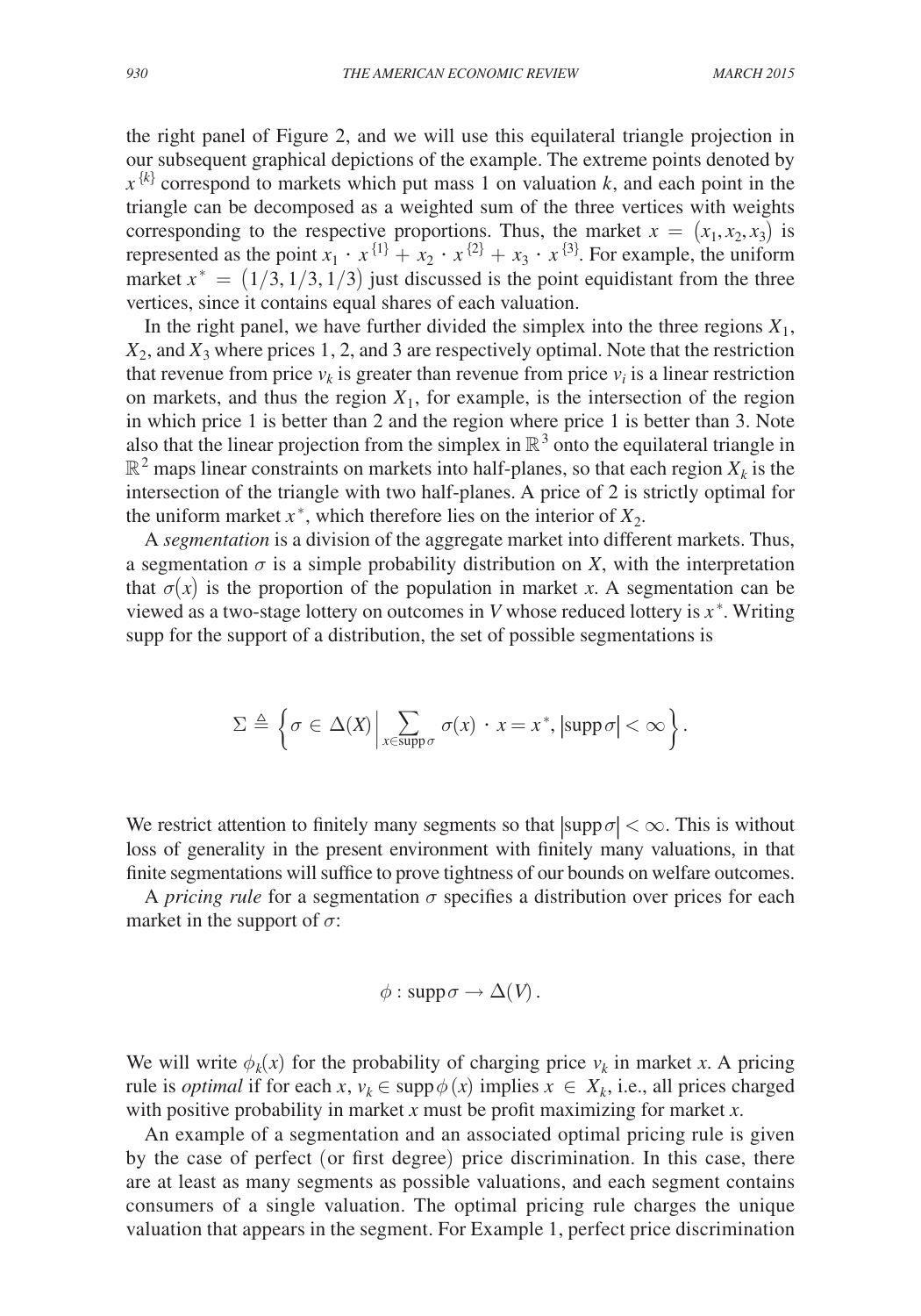consists of three market segments with three associated prices, as illustrated in the table below.

| (1) | Segment                              | $x_1$            | $x_2$            | $x_3$            | $\sigma(x)$   | $\text{supp}\,\phi(x)$ |  |
|-----|--------------------------------------|------------------|------------------|------------------|---------------|------------------------|--|
|     | $x^{\{1\}}$                          |                  | $\boldsymbol{0}$ | $\boldsymbol{0}$ | $rac{1}{3}$   | $1\}$                  |  |
|     | $x^{2}$                              | $\boldsymbol{0}$ |                  | $\boldsymbol{0}$ | $\frac{1}{3}$ | [2]                    |  |
|     | $x^{3}$                              | 0                | 0                |                  | $rac{1}{3}$   |                        |  |
|     | $\ast$<br>$\boldsymbol{\mathcal{X}}$ | $rac{1}{3}$      | $rac{1}{3}$      | $\frac{1}{3}$    |               |                        |  |

This segmentation can be visualized as simply saying that the point  $(1/3, 1/3, 1/3)$ can be decomposed as the convex combination of the vertices  $(1, 0, 0)$ ,  $(0, 1, 0)$ , and  $(0, 0, 1).$ 

Given a segmentation  $\sigma$  and pricing rule  $\phi$ , consumer surplus is

$$
\sum_{x \in \text{supp}\,\sigma} \sigma(x) \sum_{k=1}^K \phi_k(x) \sum_{j=k}^K (v_j - v_k) x_j,
$$

producer surplus is

$$
\sum_{x \in \text{supp}\,\sigma} \sigma(x) \sum_{k=1}^K \phi_k(x) v_k \sum_{j=k}^K x_j,
$$

and the total surplus is

$$
\sum_{x \in \text{supp}\,\sigma} \sigma(x) \sum_{k=1}^K \phi_k(x) \sum_{j=k}^K v_j x_j.
$$

# **II. The Limits of Discrimination**

We now turn to the characterization of the set of welfare outcomes which can arise under third degree price discrimination. We will demonstrate that the welfare bounds described in the introduction are tight, using the special geometry that comes from grouping the markets by corresponding optimal prices. This geometry is the subject of Section IIA, and we use it to prove our main result in Section IIB. Though the argument we present is non-constructive, there are in fact many ways of constructing segmentations that achieve the bounds, and we give examples of such constructions in Section IIC. We will also provide a tight characterization of limits on output in Section IID.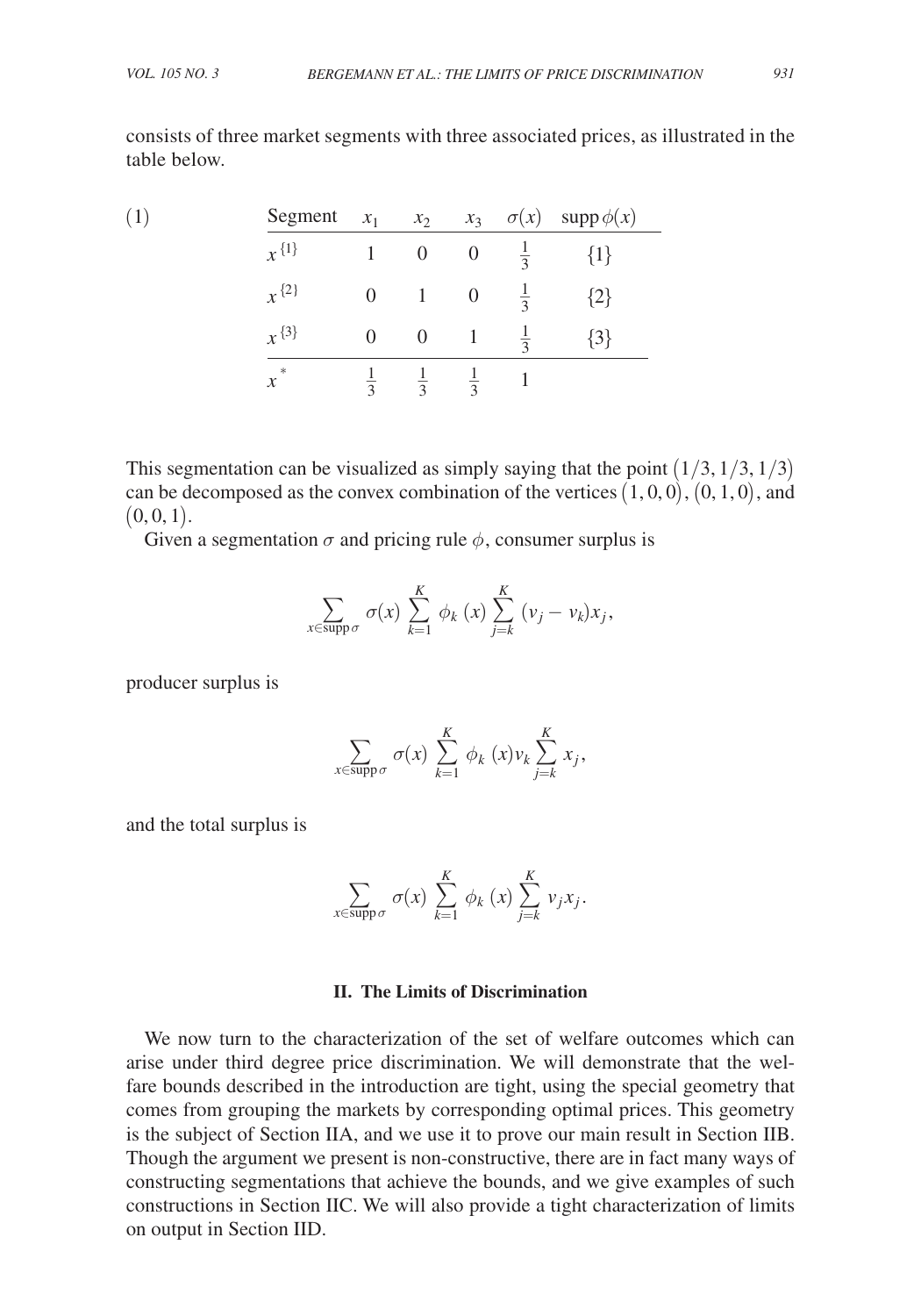## A. *Extremal Markets*

Our first result is a linear algebraic characterization of the set  $X_k$  of markets where price  $v_k$  is optimal. For this purpose, we denote by  $V$  the set of non-empty subsets of  $V = \{v_1, \ldots, v_K\}$ . We write  $V_k$  for the set of subsets of *V* that contain  $v_k$ , and  $V^* = V_{i^*}$  denotes the subsets that contain the aggregate monopoly price *v*<sup>\*</sup>. For every subset  $S \in \mathcal{V}$ , we define a market  $x^S \in X$ , with the properties that: (i) no consumer has a valuation outside the set *S*, and (ii) the monopolist is indifferent between charging any price inside the set *S*. Thus, for  $S \in V_k$  the market  $x^S$  is uniquely identified by the *indifference conditions* that if  $v_i \in S \setminus \{v_k\}$ , then

(2) 
$$
v_i \sum_{j=i}^K x_j^S = v_k \sum_{j=k}^K x_j^S,
$$

and by the *support condition* that

$$
\sum_{\{j|v_j\in S\}} x_j^S = 1.
$$

The above conditions (2) and (3) represent  $|S|$  equations in  $|S|$  unknowns, which have a unique solution described below. Writing min*S* for the smallest element of *S*, (2) implies that profits from any price in the support must be min*S*, and thus we must have

$$
v_i \sum_{j=i}^K x_j^S = \min S
$$

for all  $v_i \in S$ . Writing  $\mu(v_i, S)$  for the smallest element of *S* which is strictly greater than  $v_i$ , we must have

$$
x_i^S \triangleq \begin{cases} 0 & \text{if } v_i \notin S; \\ \min S\left(\frac{1}{v_i} - \frac{1}{\mu(v_i, S)}\right) & \text{if } v_i \in S \text{ and } v_i \neq \max S; \\ \frac{\min S}{\max S} & \text{if } v_i = \max S. \end{cases}
$$

The indifference conditions (2) can equivalently be expressed in terms of the discrete version of the virtual utility. The fact that the seller is indifferent between selling at any valuation  $v_i \in S$  and the highest valuation in *S*, namely max *S*, simply means that the virtual utility of any valuation  $v_i \in S$  except max S has to be equal to zero:

$$
v_i \in S \setminus \left\{ \max S \right\} \Leftrightarrow v_i - \left( \mu(v_i, S) - v_i \right) \frac{1 - \sum_{k=1}^i x_k^S}{x_i^S} = 0.
$$

A remarkable and useful property of the set  $X_k$  is that every  $x \in X_k$  can be represented as a convex combination of the markets  $\{x^S\}_{S\in\mathcal{V}_k}$ . For this reason, we will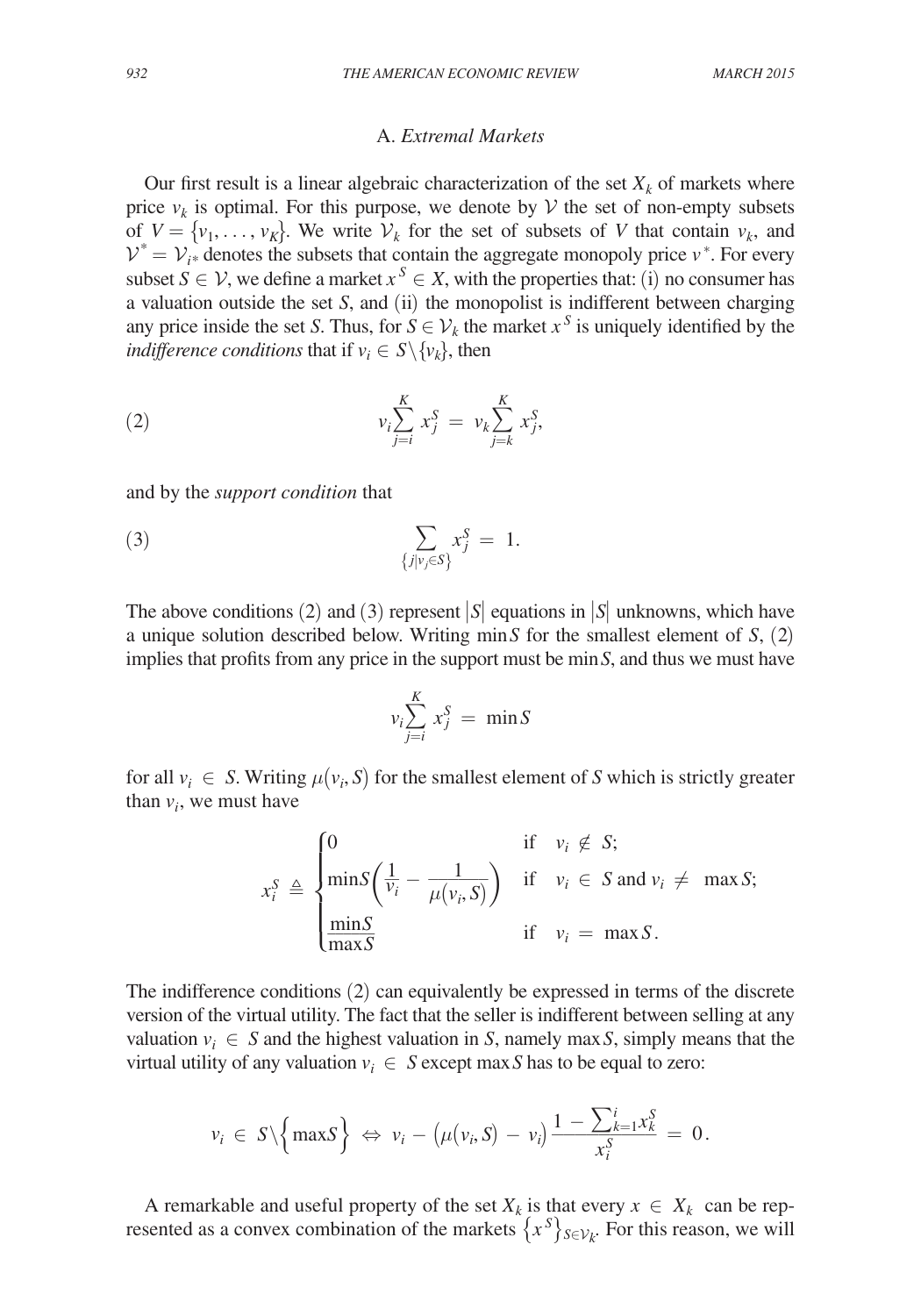refer to any market of the form  $x^S$  for some  $S \in \mathcal{V}$  as an *extremal market*. In particular, the extreme points  $x^{k}$  that we introduced in the context of Example 1 are extremal markets, namely those with a support set *S* that consists of a singleton,  $S =$  $\{v_k\} = \{k\}.$ 

LEMMA 1 (Extremal Markets):  $X_k$  *is equal to the convex hull of*  $\{x^S\}_{S \in \mathcal{V}_k}$ .

# Proof:

The inclusion of the convex hull of  $\{x^S\}_{S \in \mathcal{V}_k}$  in  $X_k$  is immediate, since by definition  $x^S \in X_k$  for any  $S \in V_k$  and  $X_k$  is convex, being the intersection of the convex simplex and the half spaces in which price  $v_k$  is better than price  $v_i$  for all  $i \neq k$ .

Moreover,  $X_k$  is finite-dimensional and compact, as it is the intersection of closed sets with the compact simplex. Thus, by the Minkowski-Caratheodory Theorem (Simon 2011, Theorem 8.11),  $X_k$  is equal to the convex hull of its extreme points. We will show that every extreme point of  $X_k$  is equal to  $x^S$  for some  $S \in \mathcal{V}_k$ . First, observe that if  $v_i$  is an optimal price for market *x*, then  $x_i > 0$ . Otherwise the monopolist would want to deviate to a higher price if  $\sum_{j=i+1}^{K} x_j > 0$  or a lower price if this quantity is zero, either of which contradicts the optimality of *vi* .

Now, the set  $X_k$  is characterized by the linear constraints that for any  $x \in X_k$ :

$$
\sum_{j=1}^K x_j = 1;
$$

the nonnegativity constraints:

$$
x_i \geq 0
$$
, for all *i*;

and the optimality (of price  $v_k$ ) constraints:

$$
\nu_k \sum_{j=k}^K x_j \ge \nu_i \sum_{j=i}^K x_j \quad \text{for} \quad i \ne k.
$$

Any extreme point of  $X_k$  must lie at the intersection of at least  $K$  of these constraints (see Simon 2011, Proposition 15.2). One binding constraint is always  $\sum_{i=1}^{K} x_i = 1$ , and since  $v_k$  is an optimal price, the nonnegativity constraint  $x_k \geq 0$  is always slack. Thus, there must be at least  $K - 1$  binding optimality and nonnegativity constraints for  $i \neq k$ .

But as we have argued, we cannot have both the optimality and nonnegativity constraints bind for a given *i*, so for each  $i \neq k$  precisely one of these is binding. This profile of constraints defines  $x^S$ , where *S* is the set valuations for which the optimality constraint binds. ∎

The following is an alternative and intuitive explanation as to why any  $\hat{x} \in X_k \setminus \{x^S | S \in V_k\}$  cannot be an extreme point of  $X_k$ . Let  $\hat{S}$  be the support of  $\hat{x}$ and consider moving from  $\hat{x}$  either toward  $x^{\hat{S}}$  or in the opposite direction. Price  $v_k$ will continue to be optimal, because complete indifference at  $x^{\hat{s}}$  to all prices in the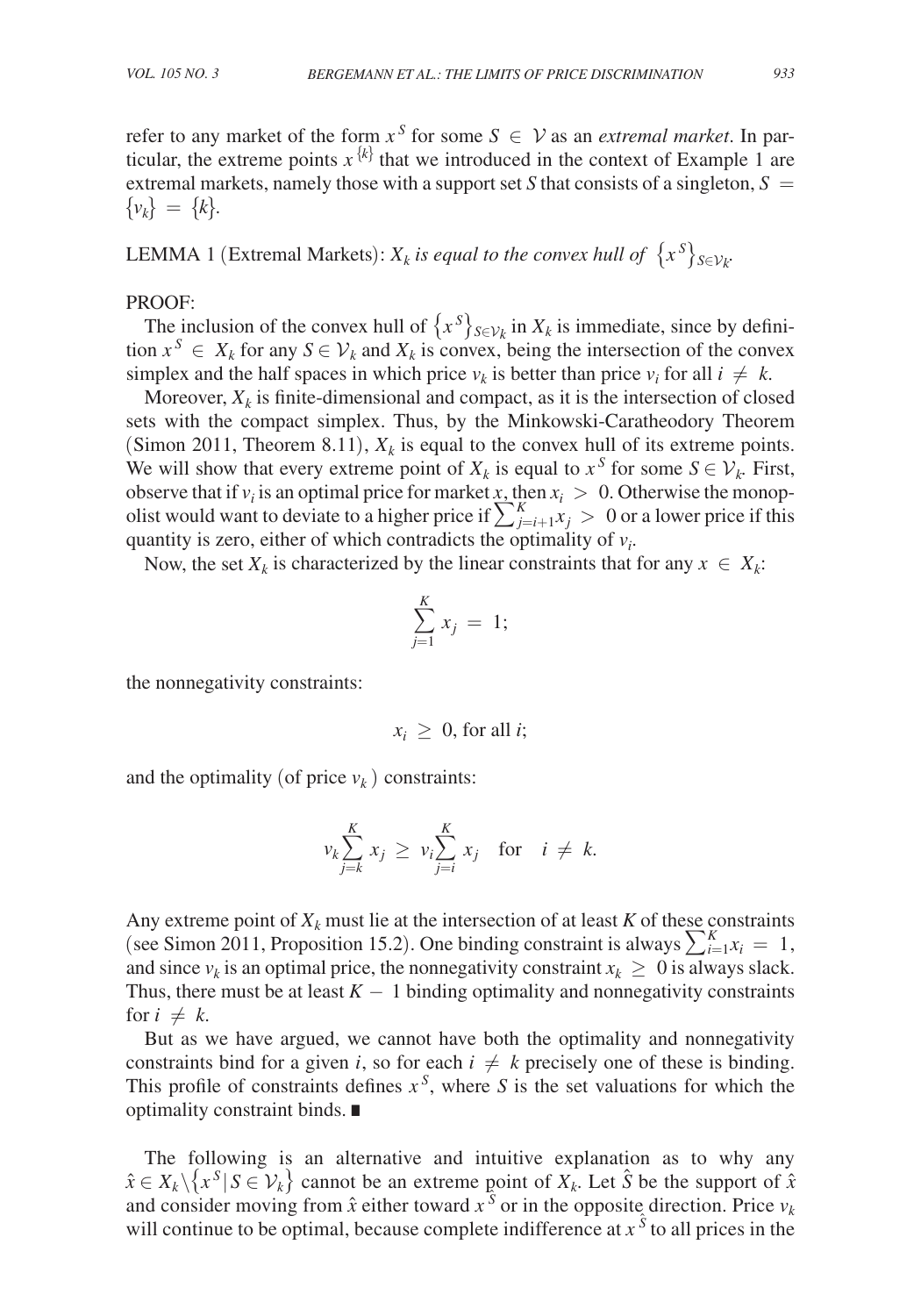

Figure 3. Uniform Profit Preserving Extremal Markets for *x*<sup>∗</sup> = (1/3, 1/3, 1/3)

support means moving in either direction will not change optimal prices. Also, for small perturbations, we will remain in the simplex, since  $\hat{x}$  and  $x^{\hat{S}}$  have the same support by construction. Since we can move in opposite directions and remain within  $X_k$ , it follows that  $\hat{x}$  is not an extreme point of  $X_k$ .

We illustrate in Figure 3 the extremal markets for  $X_2$  in the probability simplex of Example 1. Since the uniform monopoly price was  $v^* = 2$ , the extremal markets  $x^S$  corresponding to  $S \in \mathcal{V}^*$  are  $x^{\{2\}}$ ,  $\overline{x}^{\{1,2\}}$ ,  $\overline{x}^{\{2,3\}}$ , and  $x^{\{1,2,3\}}$ . We refer to a segmentation consisting only of extremal markets as an *extremal segmentation* and a segmentation consisting only of extremal markets in *X*<sup>∗</sup> as a *uniform profit preserving extremal segmentation*. It is a direct consequence of Lemma 1 that a uniform profit preserving extremal segmentation exists.

An example of a uniform profit preserving extremal segmentation for Example 1 is given below.<sup>5</sup>

| (4) | Segment         | $x_1$         | $x_2$          | $x_3$         | $\sigma(x)$    |
|-----|-----------------|---------------|----------------|---------------|----------------|
|     | $x^{\{1,2,3\}}$ | $\frac{1}{2}$ | $\overline{6}$ | $\frac{1}{3}$ | $rac{2}{3}$    |
|     | $x^{2,3}$       | 0             | $\frac{1}{3}$  | $rac{2}{3}$   | $\frac{1}{6}$  |
|     | $x^{\{1\}}$     | 0             |                |               | $\overline{6}$ |
|     | $x^*$           | $rac{1}{3}$   | $\frac{1}{3}$  | $rac{1}{3}$   |                |

<span id="page-13-0"></span>5This segmentation is the output of the "greedy" algorithm we will describe in Section IIC.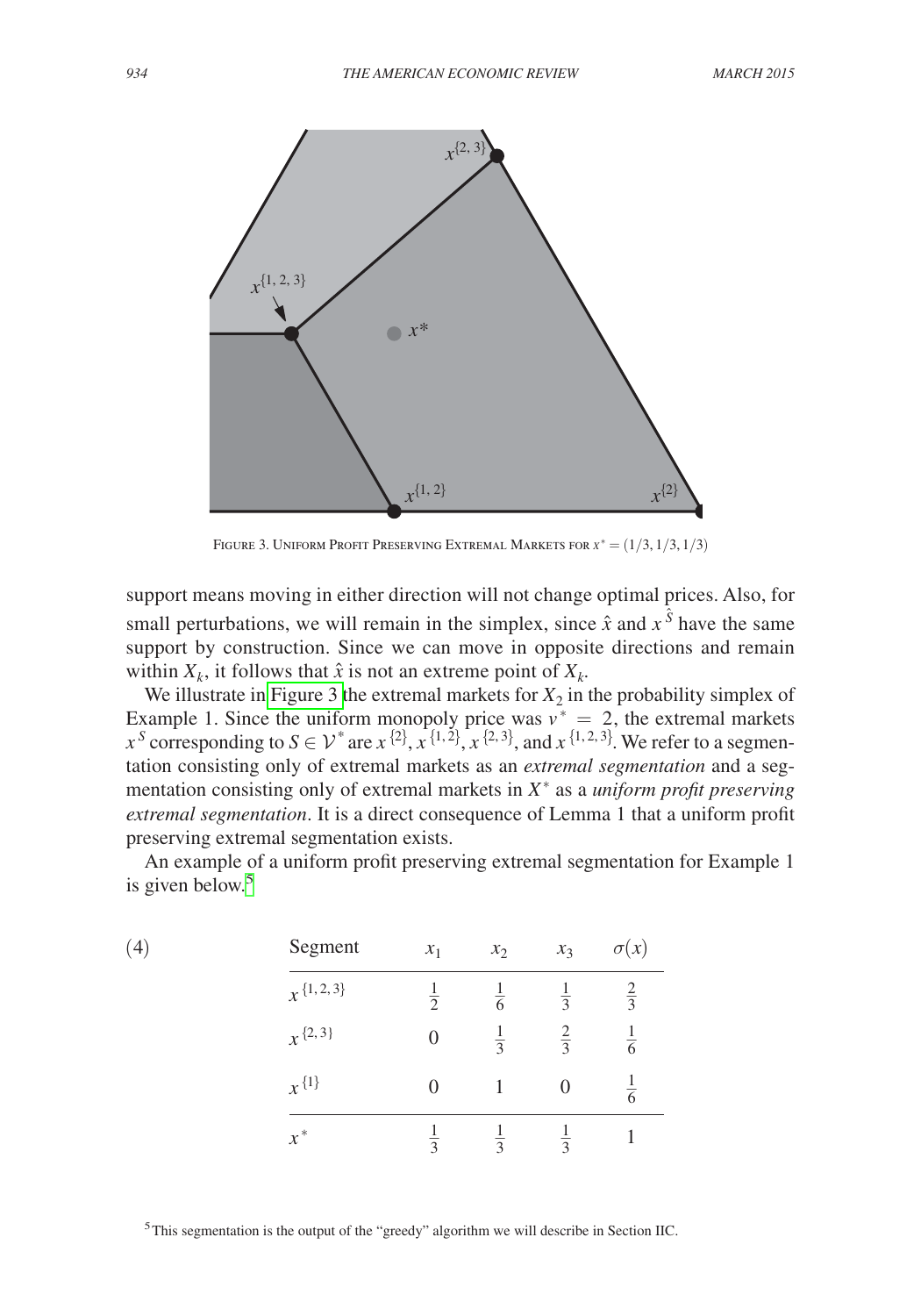An example of an extremal segmentation that is not uniform profit preserving is the perfect price discriminating segmentation described in (1), since this necessarily uses markets  $x^{\{v_k\}}$  with  $v_k \neq v^*$ , which are not in  $X^*$ .

## B. *Limits of Welfare*

For a given market *x*, we define the minimum pricing rule  $\phi(x)$  to deterministically For a given market *x*, we define the minimum pricing rule  $\phi(x)$  to deterministically charge min supp*x*, and similarly, we define the maximum pricing rule  $\overline{\phi}(x)$  to deterministically charge max supp*x*. The minimum pricing rule always implies an efficient allocation in the market  $x$ , and the maximum pricing rule always implies an allocation in the market *x*, where there is zero consumer surplus. When combined with extremal segmentations, the minimum and maximum pricing rules are especially powerful.

Proposition 1 (Extremal Segmentations): *In every extremal segmentation*, *minimum and maximum pricing rules are optimal. Total surplus is w*<sup>∗</sup>  *under the minimum pricing rule*, *and consumer surplus is zero under the maximum pricing rule. If the extremal segmentation is uniform profit preserving*, *then producer surplus is* π<sup>∗</sup>  *under every optimal pricing rule*, *and consumer surplus is w*<sup>∗</sup> − π<sup>∗</sup>  *under the minimum pricing rule.*

# PROOF:

By construction of the extremal markets, any price in *S* is an optimal price in market *x S* . This implies that minimum and maximum pricing rules are both optimal. Under the minimum pricing rule, all consumers purchase the good, so the efficient total surplus is attained. Consumer surplus is always zero under the maximum pricing rule because consumers who purchase pay exactly their value. If the extremal segmentation is uniform profit preserving, setting the price equal to  $v^*$  in every segment is optimal, so producer surplus must be exactly  $\pi^*$  under any optimal pricing rule. Combining this with the fact that total surplus is  $w^*$  under the minimum pricing rule, we conclude that consumer surplus is  $w^* - \pi^*$ .

This proposition implies that with a uniform profit preserving extremal segmentation, aggregate consumer surplus must be weakly greater under the minimum pricing rule and weakly lower (in particular zero) under the maximum pricing rule. In fact, the same predictions hold conditional on each possible valuation of the consumer. With the minimum pricing rule  $\phi(x)$ , we observe that all efficient trades are realized (as opposed to only those with a value equal to or greater than the uniform monopoly price), and by construction of the minimum pricing rule  $\phi(x)$ , all sales are realized at prices below or equal to  $v^*$ . Thus, conditional on each valuation, consumer surplus must increase. As for the maximum pricing rule  $\overline{\phi}(x)$ , only the buyer with the highest value in the segment *x* purchases the product but has to pay exactly his valuation. Hence, the expected net utility conditional on a purchase is zero, as is the expected net utility without a purchase. Thus, all valuation types are weakly worse off relative to the uniform price in the aggregate market.

By construction, every extremal segmentation induces indifference on the part of the monopolist. This is the property that allows a single segmentation to accomplish either the social surplus minimizing or the consumer surplus maximizing allocation. But clearly, the indifference of the monopolist could be turned into a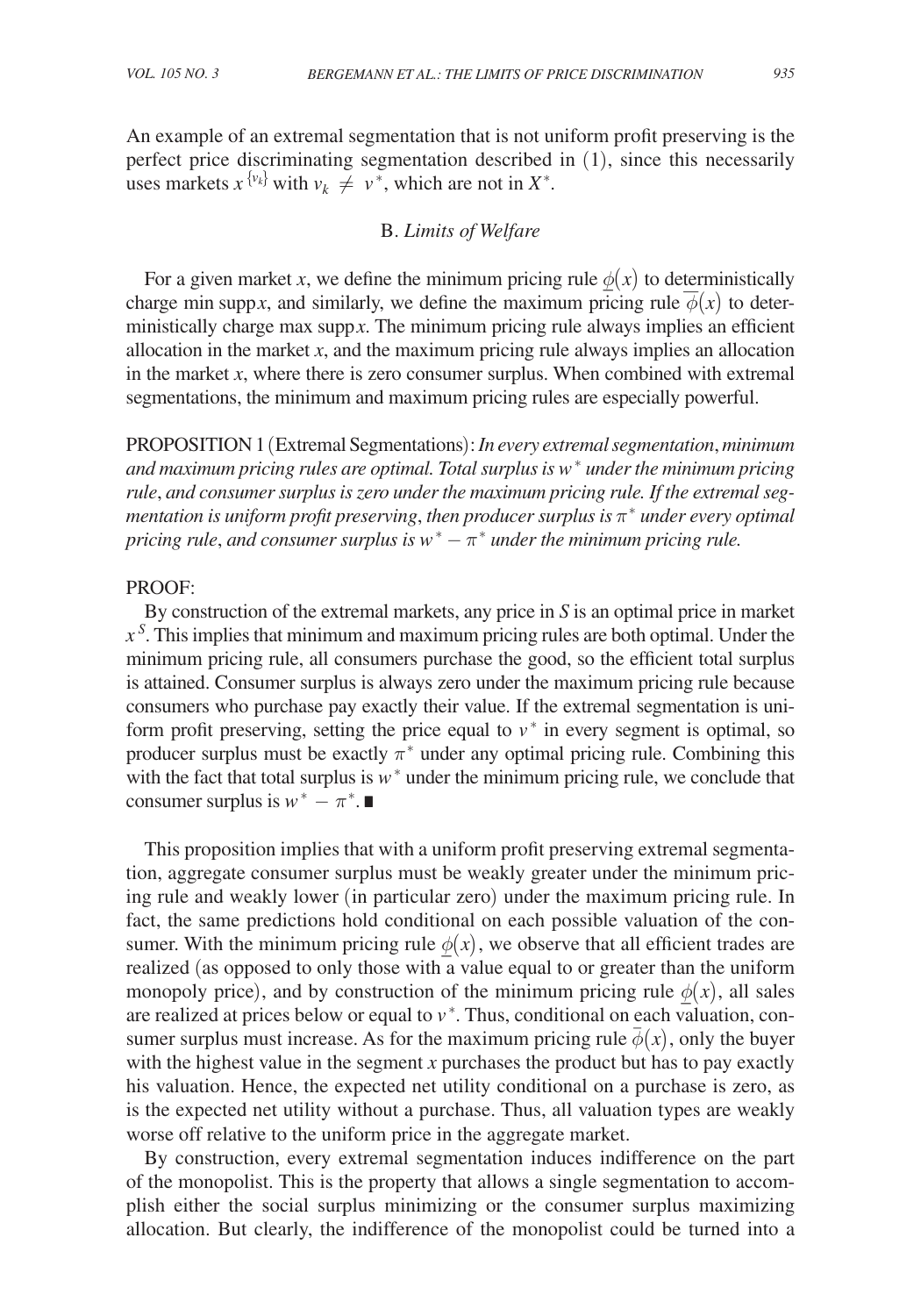strict preference for a specific allocation by a standard perturbation argument. For example, to realize the consumer surplus maximizing allocation, it would suffice to increase in each segment the proportion of the lowest value relative to the higher values by an arbitrarily small amount, which entails an arbitrarily small transfer of surplus from consumers to the monopolist.

Combining the previous analyses, we have our main result on the welfare limits of price discrimination.

THEOREM 1 (Surplus Triangle): There exists a segmentation and optimal pric*ing rule with consumer surplus u and producer surplus*  $\pi$  *if and only if*  $u \geq 0$ ,  $\pi \geq \pi^*$ *, and*  $u + \pi \leq w^*$ *.* 

# PROOF<sup>.</sup>

First we argue necessity. That consumer surplus must be nonnegative and that total surplus is bounded above by  $w^*$  follows directly from the definitions. For producer surplus, a price offered under an optimal pricing rule must generate weakly greater revenue than would  $v^*$ . Summing this inequality over all markets in the segmentation and over all prices induced by the rule yields the desired result:

$$
\sum_{x \in \text{supp}\sigma} \sigma(x) \sum_{k=1}^{K} \phi_k(x) v_k \sum_{j=k}^{K} x_j \ge \sum_{x \in \text{supp}\sigma} \sigma(x) \sum_{k=1}^{K} \phi_k(x) v^* \sum_{j=i^*}^{K} x_j
$$

$$
= v^* \sum_{j=i^*}^{K} x_j^*
$$

$$
= \pi^*.
$$

For sufficiency, a direct consequence of Lemma 1 is that a uniform profit preserving extremal segmentation  $\sigma$  always exists. By Proposition 1, the minimum and maximum pricing rules under this segmentation achieve the surplus pairs  $(w^* - \pi^*, \pi^*)$  and  $(0, \pi^*)$  respectively. The segmentation

$$
\sigma'(x) = \begin{cases} x_k^* & \text{if } x = x^{\{v_k\}}; \\ 0 & \text{otherwise} \end{cases}
$$

together with any optimal pricing rule, attains the surplus pair  $(0, w^*)$ , in which the seller receives the entire surplus. It follows that the three vertices of the surplus triangle can be attained. But now any point in the surplus triangle can be written as a convex combination

$$
\alpha \, \cdot \, (0, w^*) \, + \, \big( 1 \, - \, \alpha \big) \, \cdot \, \big[ \beta \cdot \big( w^* - \pi^*, \pi^* \big) \, + \, \big( 1 \, - \, \beta \big) \cdot \big( 0, \pi^* \big) \big],
$$

with  $\alpha, \beta \in [0, 1]$ . The extremal segmentation,

$$
\sigma''(x) ~=~ \alpha\sigma'(x) ~+~ (1 ~-~ \alpha) \,\sigma(x),
$$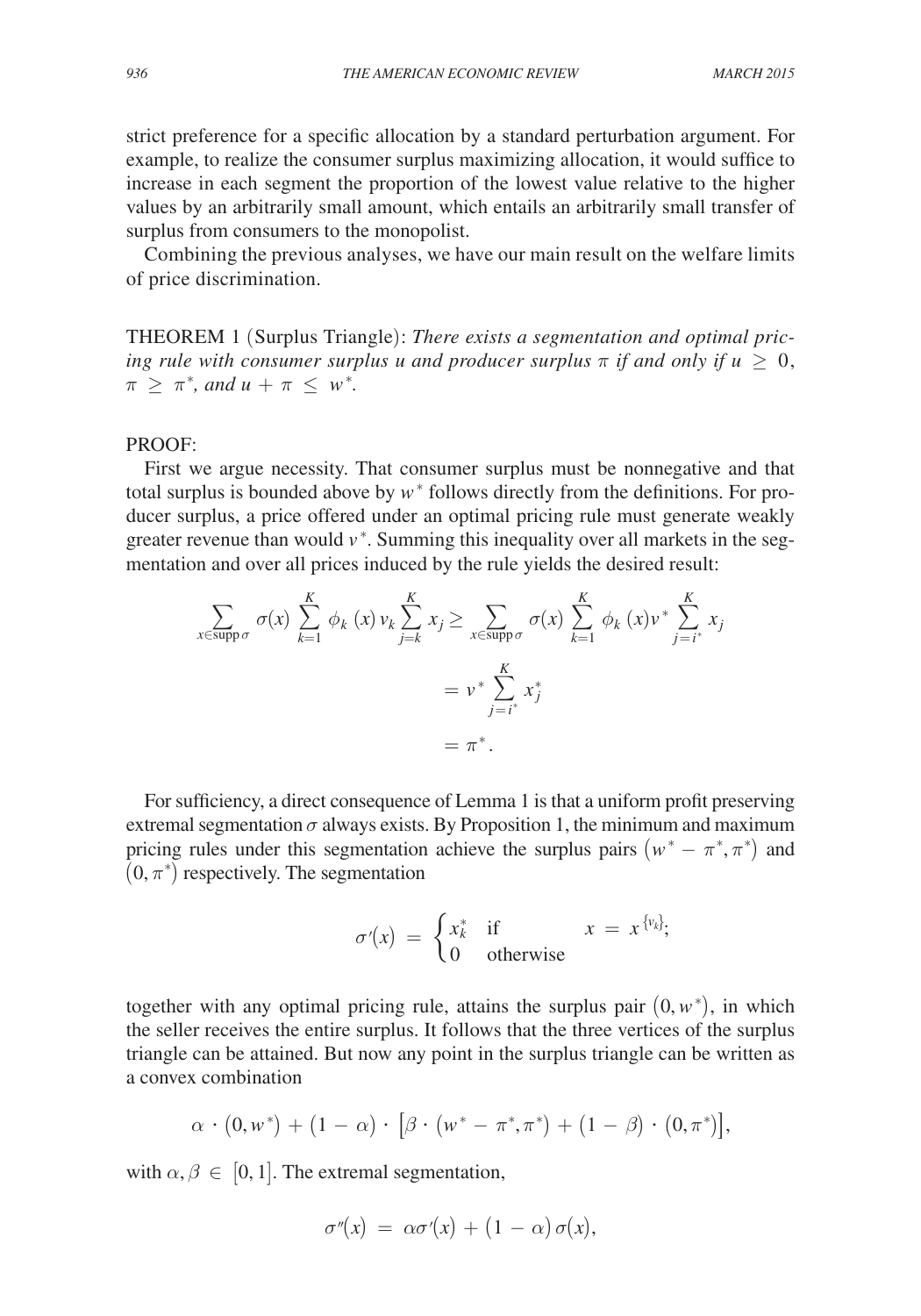together with the optimal pricing rule

$$
\phi_k(x) = \beta \underline{\phi}_k(x) + (1 - \beta) \overline{\phi}_k(x),
$$

achieves the desired welfare outcome. ∎

One implication of the above characterization of the surplus triangle is that the seller cannot be driven below his uniform monopoly profits under any segmentation. We can understand any possible segmentation as additional, possibly noisy, information, that the seller receives beyond the prior distribution. With this interpretation, the fact that the lower bound is given by the uniform monopoly profit is simply a reflection of the general result that information in the sense of Blackwell (1951, 1953) has positive value in single-person decision problems. By contrast, in oligopolistic (and more generally strategic) settings, additional information can lower the profits of the seller below the level obtained with common prior information only (see, e.g., Bergemann and Morris 2013).

## C. *Constructive Approaches and Direct Segmentations*

Our results thus far establish the existence of segmentations that achieve extreme welfare outcomes, based on the fact that any market can be decomposed as a convex combination of extremal markets in  $X^*$ . In general, there will be many such segmentations. One reason is that there may be many subsets of extremal markets in  $X^*$  whose convex hulls contain  $x^*$ , and therefore many uniform profit preserving extremal segmentations with different supports. A second reason is that extremal segmentations are just one kind of segmentation; welfare bounds can also be attained with segments that are not extremal. We will briefly describe two constructive algorithms to give a sense of this multiplicity, to give some intuition for what critical segmentations will end up looking like, and to make some additional observations about the number of segments required. The first algorithm segments the aggregate market by means of a "greedy" procedure and creates segments which are extremal markets as defined earlier in Section IIA. In fact, it gives an explicit construction of a uniform profit preserving extremal segmentation, whereas our proof of Theorem 1 only relied on the fact that some such segmentation exists. The second algorithm gives a detailed account of the algorithm described informally in the introduction. It does not use extremal markets but has a narrower objective, namely to construct a segmentation that maximizes the attainable consumer surplus.

We start with a construction of a uniform profit preserving extremal segmentation through the following "greedy" procedure. First, pack as many consumers as possible into the market  $x^{\text{supp} x^*}$ , i.e., the extremal market in which the monopolist is indifferent between charging all prices in the support of  $x^*$ . At some point, we will run out of mass of some valuation in supp  $x^*$ , and define the residual market to be the distribution of all remaining consumers. We then proceed inductively with a segment that puts as much mass as possible on the extremal market corresponding to all remaining valuations in the residual market; and so on. At each step, we eliminate at least one valuation from the residual market, so the process will necessarily terminate after at most *K* rounds.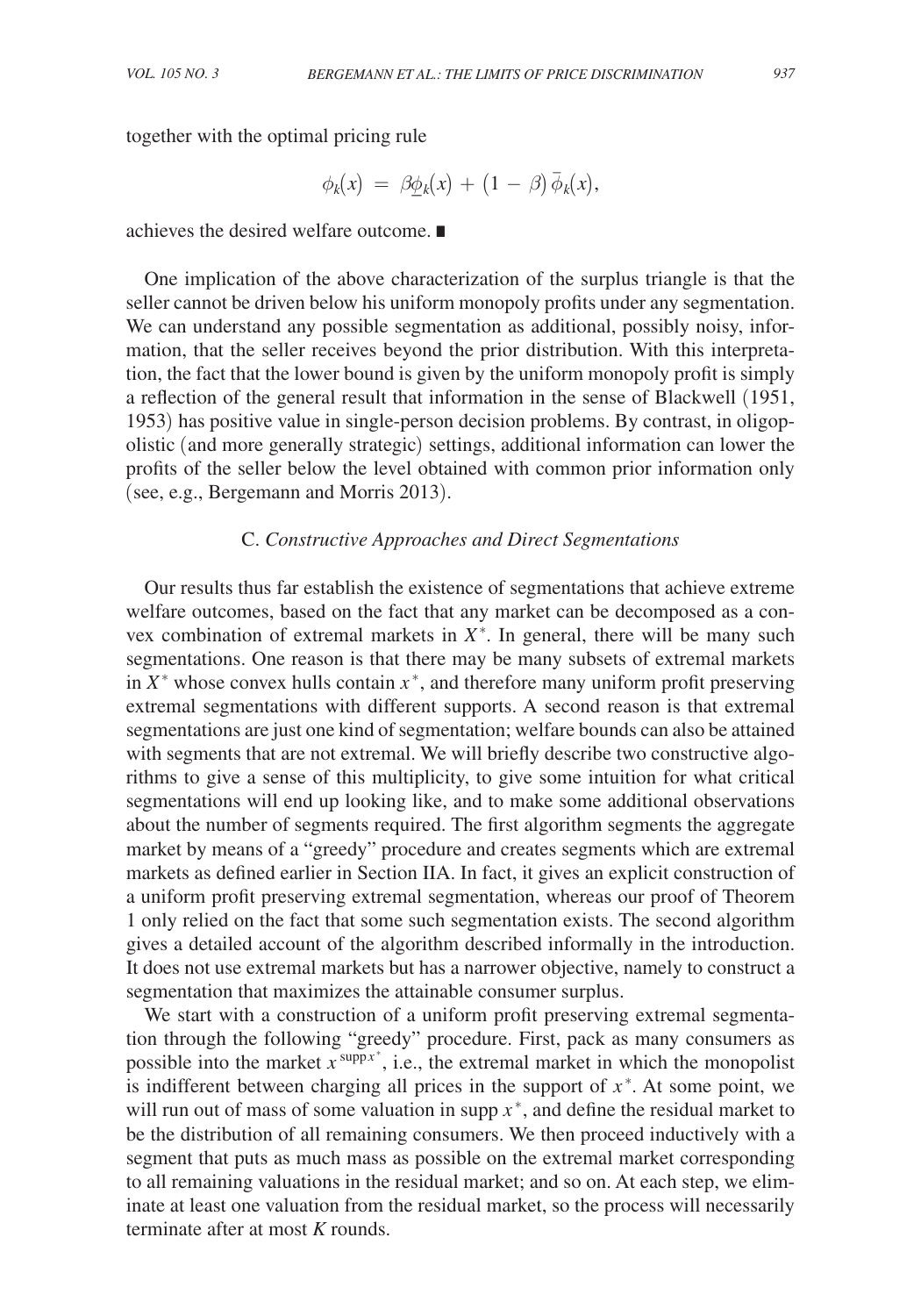More formally, let  $X^S = \{x \in X | \text{supp}\}\ \subseteq S\}$ , which is the subset of the simplex in which valuations  $v_k \notin S$  are assigned zero probability. For example, in the probability simplex of Figure 2,  $X^{\{2,3\}}$  is simply the edge between the vertices  $x^{\{2\}}$  and  $x^{\{3\}}$ where  $x_1 = 0$ . The extreme points of  $X^S \cap X^*$  are simply those  $x^{S'}$  such that  $i^* \in S'$ and  $S' \subseteq S$ . The only extreme point of  $X^S \cap X^*$  that is in the relative interior of  $X^S$  is  $x^S$ , since any market with  $x_k = 0$  for some  $k \in S$  is on the relative boundary of  $X^S$ . Continuing the example, *x* <sup>{2}</sup> and *x* <sup>{2, 3}</sup> are the extreme points of *X* <sup>{2, 3}</sup> ∩*X*<sub>2</sub>, but *x* <sup>{2, 3}</sup> is in the relative interior of  $X^{\{2,3\}}$  and  $x^{\{2\}}$  is on the relative boundary.

With these observations in hand, we can define the greedy algorithm as the following iterative procedure. At the end of iteration  $l \geq 0$ , the "residual" market of valuations not yet assigned to a segment is  $x^l$ , with  $x^0 = x^*$ , and the support of this residual is defined to be  $S_l = \text{supp} x^l$ . We now describe what happens at iteration *l*, taking as inputs  $(x^{l-1}, S_{l-1})$ , the residual and the support from the previous iteration. If  $x^{l-1} = x^{S_{l-1}}$ , then we define  $\alpha^l = 1$  and  $x^l = 0$ . Otherwise, we find the unique  $\hat{t}$  for which the market

$$
z(t) ~\triangleq~ x^{\, S_{l-1}} + t \, \cdot \, \big( x^{\, l-1} \, - \, x^{\, S_{l-1}} \big)
$$

is on the relative boundary of  $X^{S_{l-1}}$ , and thus  $z_k(\hat{t}) = 0$  for some  $k \in S_{l-1}$ . In effect, we are projecting  $x^{l-1}$  onto the relative boundary of  $X^{S_{l-1}}$  by moving away from  $x^{S_{l-1}}$ , and  $z(\hat{t})$  is this projection. Note that moving away from  $x^{S_{l-1}}$  will never take us out of  $X^*$ , since this transformation preserves the set of optimal prices. In particular, for any  $v_i \in S_{l-1}$ , the loss in revenue from pricing at  $v_i$  instead of  $v^*$  is

$$
v^* \sum_{j=i^*}^K z_j(t) - v_i \sum_{j=i}^K z_j(t) = t \left( v^* \sum_{j=i^*}^K x_j^{l-1} - v_i \sum_{j=i}^K x_j^{l-1} \right),
$$

which is nonnegative as long as  $t \geq 0$ . Also observe that this transformation preserves the fact that  $\sum_{j=1}^{K} z_j(t) = 1$ . Finally, since  $x^{l-1} \neq x^{S_{l-1}}$ , having  $x_i^{l-1} \ge x_i^{S_{l-1}}$ for all *i* would violate probabilities in  $x_i^{l-1}$  summing to one. Therefore, there is at least one *i* for which  $x_i^{l-1} < x_i^{S_{l-1}}$ , so that  $z_i(t)$  eventually hits zero. The desired  $\hat{t}$  is  $\inf\{t \geq 0 | z_i(t) < 0$  for some  $i\}$ . The next residual  $x^i$  is defined to be the projection  $z(\hat{t})$ , and  $\alpha^l$  is defined by

(5) 
$$
x^{l-1} = \alpha^l \cdot x^{S_{l-1}} + (1 - \alpha^l) \cdot x^l.
$$

Now inductively define  $S^l$  = supp $x^l$ , which is a strict subset of  $S^{l-1}$  since  $x^l$  is on the relative boundary of  $X^{S_{l-1}}$ .

<span id="page-17-0"></span><sup>&</sup>lt;sup>6</sup>The relative interior of  $X^S$  is the set of  $x \in X^S$  such that for all  $x_1, x_2 \in X^S$ ,  $\{x + \epsilon \cdot z, x - \epsilon \cdot z\} \subseteq X^S$  for  $\epsilon$  sufficiently small, where  $z = x_1 - x_2$ . The relative boundary is just the set of points in  $X^S$ relative interior.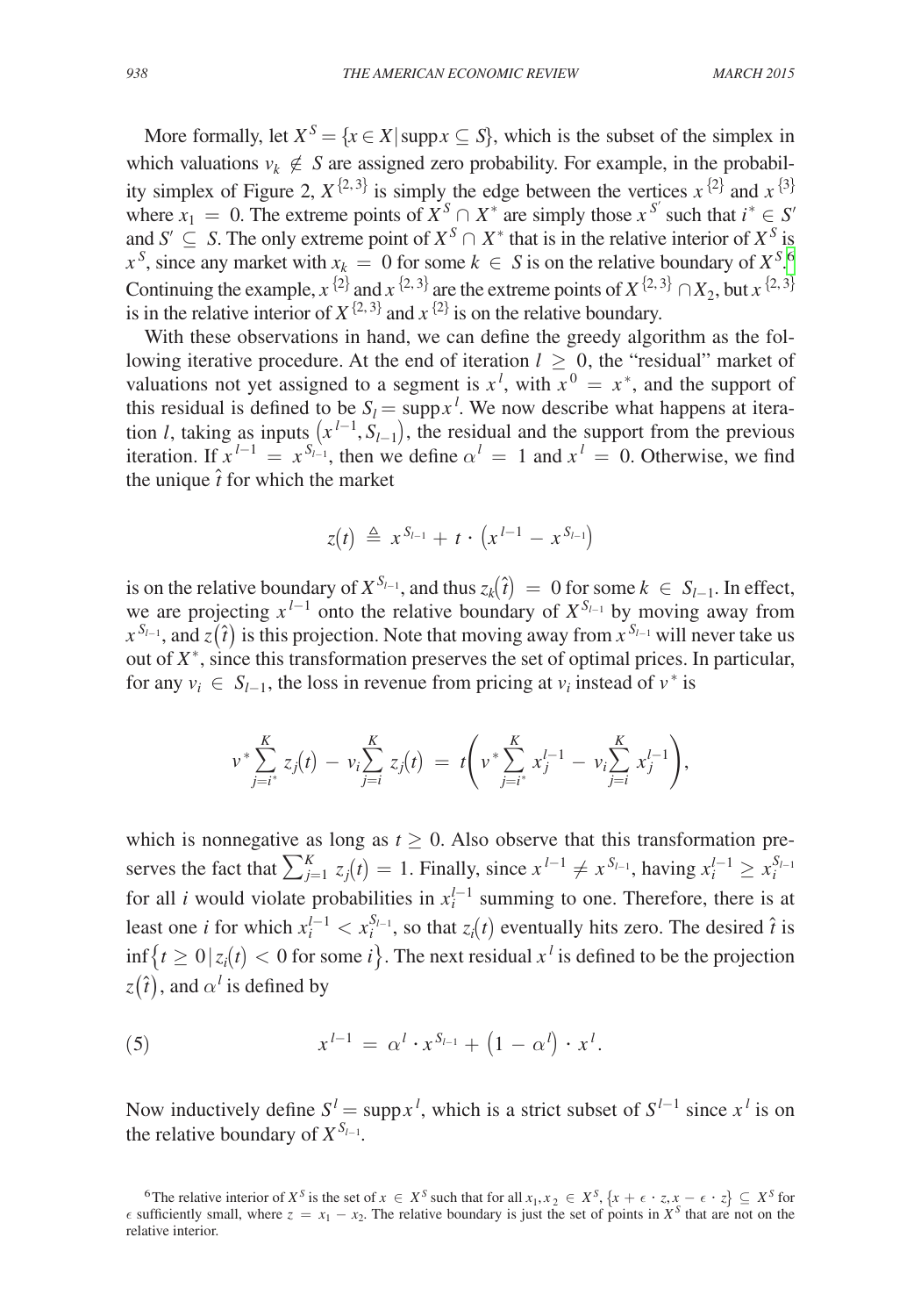The inductive hypothesis is that

$$
x^* \,=\, \sum_{j=1}^l\,\alpha^j\prod_{i=1}^{j-1} \big(1\,-\,\alpha^i\big)\,\cdot\, x^{S_{j-1}} + \prod_{i=1}^l \big(1\,-\,\alpha^i\big)\,\cdot\, x^l,
$$

meaning that the aggregate market is segmented by the  $x^{S_j}$  for  $j < l$  and the residual market. This property is trivially satisfied for the base case  $l = 1$  (with the convention that the empty product is equal to 1). Our choice of  $\alpha^l$  in (5) guarantees that if the inductive hypothesis holds at  $l - 1$ , it will continue to hold at *l* as well. The algorithm terminates at iteration  $L + 1$  when  $x^L = x^{S_L}$ , which certainly has to be the case when  $|S_L| = 1$ , and we define the segmentation to have support equal to  $\{x^{S_i}\}_{i=0}^L$  with  $\sigma(x^{S_i}) = \alpha^{l+1} \prod_{j=1}^l (1 - \alpha^j)$ .

For Example 1, this decomposition is visually depicted in [Figure 4.](#page-19-0) In the first iteration, the aggregate market  $x^*$  is projected away from  $x^{\{1,2,3\}}$  onto the edge  $X^{\{2,3\}}$  at a point in  $X_2$ , and therefore between  $x^{\{2\}}$  and  $x^{\{2,3\}}$ . At the second iteration, this residual is further projected away from  $x^{\{2,3\}}$  onto  $x^{\{2\}}$ , at which point the algorithm terminates. This decomposition results in the following segmentation which we previously used to illustrate uniform profit preserving extremal segmentations in (4).

| Segment         | $x_1$         | $x_2$         | $x_3$          |               | $\sigma(x)$ supp $\phi(x)$ supp $\overline{\phi}(x)$ |         |
|-----------------|---------------|---------------|----------------|---------------|------------------------------------------------------|---------|
| $x^{\{1,2,3\}}$ | $\frac{1}{2}$ | $rac{1}{6}$   | $\frac{1}{3}$  | $\frac{2}{3}$ | $\{1\}$                                              | $\{3\}$ |
| $x^{\{2,3\}}$   | 0             | $\frac{1}{3}$ | $\frac{2}{3}$  | $\frac{1}{6}$ | ${2}$                                                | $\{3\}$ |
| $x^{2}$         | 0             |               | $\overline{0}$ | $\frac{1}{6}$ | $\{2\}$                                              | $\{2\}$ |
| $x^*$           | $rac{1}{3}$   | $\frac{1}{3}$ | $rac{1}{3}$    |               |                                                      |         |

This algorithm incidentally establishes constructively that at most *K* segments are required to attain points on the bottom of the welfare triangle, and thus at most 2*K* segments to attain all points in the welfare triangle.

Notice that in the greedy segmentation of Example 1, under either the minimum or the maximum pricing rule, there are multiple segments in which the same price is charged. For example, if we focus on maximizing consumer surplus, then the monopolist is to charge price 2 when the segment is  $x^{\{2,3\}}$  or when the segment is  $x^{2}$ . From the monopolist's point of view, he would also be happy to charge price 2 if we just told him that the market was one of  $x^{\{2,3\}}$  and  $x^{\{2\}}$ , but we did not specify which one. The reason is that price 2 is also optimal in the "merged" market:

$$
\frac{\sigma(x^{\{2,3\}})}{\sigma(x^{\{2,3\}})+\sigma(x^{\{2\}})} \cdot x^{\{2,3\}} + \frac{\sigma(x^{\{2\}})}{\sigma(x^{\{2,3\}})+\sigma(x^{\{2\}})} \cdot x^{\{2\}}.
$$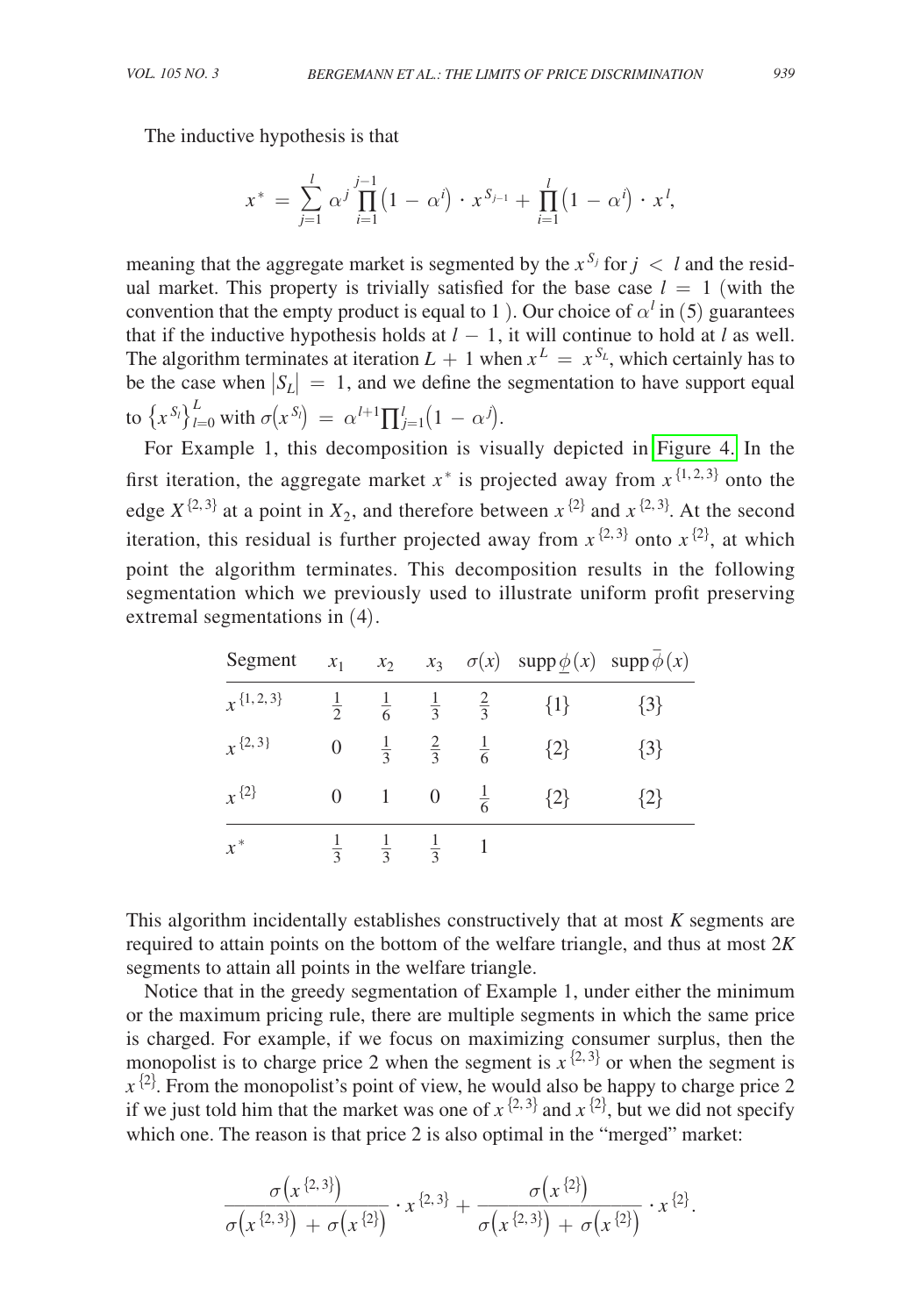<span id="page-19-0"></span>

FIGURE 4. THE GREEDY SEGMENTATION FOR  $x^* = (1/3, 1/3, 1/3)$ 

Given this observation, a natural class of segmentations (and associated pricing rules) are those in which any given price is charged in at most one segment. Formally, we define a *direct segmentation* to be one that has support on at most *K* markets, indexed by  $k \in \{1, \ldots, K\}$  such that  $x^k \in X_k$ . In other words, price  $v_k$ is optimal on its corresponding segment  $x<sup>k</sup>$ . The *direct pricing rule* is the rule that puts probability one on price  $v_k$  being charged in market  $x^k$ , i.e.,  $\phi_k(x^k) = 1$ . This notation is in contrast to the extremal markets where the upper case superscript *S* in  $x^S$  referred to the support of the distribution. Here, the lower case superscript *k* in  $x^k$  refers to the price  $v_k$  charged in the direct segment  $x^k$ . By definition, the direct pricing rule is optimal for direct segmentations, and whenever we refer to a direct segmentation in the subsequent discussion, it is assumed that the monopolist will use direct pricing.

Extremal segmentations and direct segmentations are both rich enough classes to achieve any welfare outcome. The reason is that welfare is completely determined by the joint distribution over prices and valuations that is induced by the segmentation and the pricing rule, and both classes of segmentations can achieve any such joint distribution.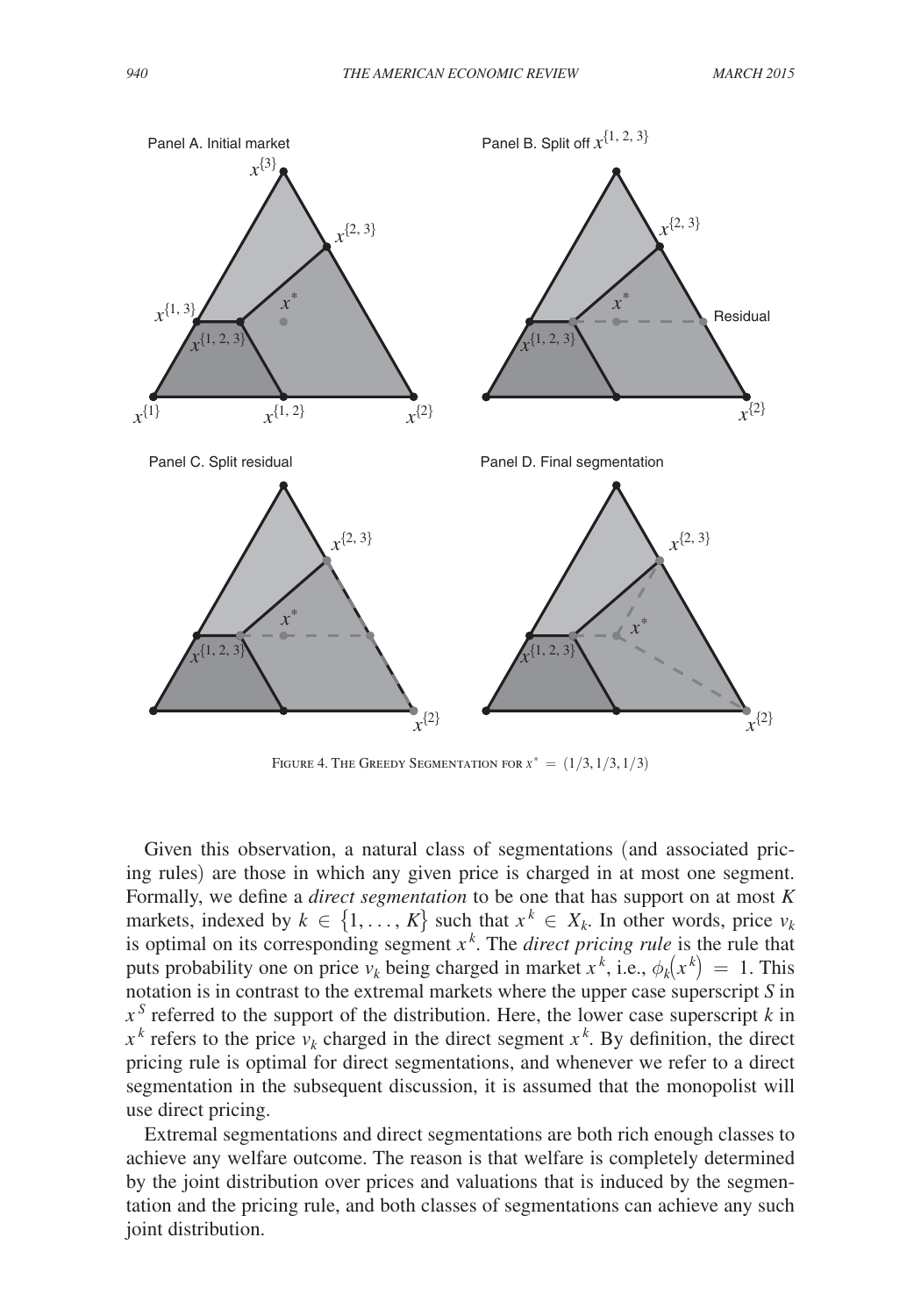Proposition 2 (Extremal and Direct Segmentation): *For any segmentation and optimal pricing rule*  $(\sigma, \phi)$ *, there exist:* (*i*) an extremal segmentation and an optimal *pricing rule* (σ′,ϕ′) *and* (*ii*) *a direct segmentation* σ″ (*and associated direct pricing rule* ϕ″) *that achieve the same joint distribution over valuations and prices. As such*, *they achieve the same producer surplus*, *consumer surplus*, *total surplus*, *and output.*

# PROOF:

To find an extremal segmentation, each market  $x \in \text{supp } \sigma$  can itself be decomposed using extremal markets with a segmentation  $\sigma_x$ , using only those indifference sets *S* which contain supp  $\phi(x)$ . The extremal segmentation of  $(\sigma, \phi)$  is then defined by

$$
\sigma'(x^S) \triangleq \sum_{x \in \text{supp }\sigma} \sigma(x) \sigma_x(x^S),
$$

and the corresponding pricing rule is

$$
\phi'_k\left(x^S\right) \triangleq \frac{1}{\sigma'\!\left(x^S\right)}\sum_{x\in \text{supp}\,\sigma}\sigma(x)\sigma_x\!\!\left(x^S\right)\!\phi_k\!\!\left(x\right)\!.
$$

Similarly, the direct segmentation  $\sigma''$  can be defined by

$$
\sigma''\big(x^k\big) \triangleq \sum_{x \in \text{supp}\,\sigma} \, \sigma(x) \phi_k(x),
$$

and therefore

$$
x^{k} \triangleq \frac{1}{\sigma''(x^{k})} \sum_{x \in \text{supp}\,\sigma} \sigma(x) \phi_{k}(x) \cdot x
$$

yields the corresponding composition of each direct segment *x <sup>k</sup>* . ∎

As an example, the direct segmentation corresponding to the consumer surplus maximizing greedy extremal segmentation of Example 1 is

| Segment                                                             |                |                                                         |  | $x_1$ $x_2$ $x_3$ $\sigma(x)$ supp $\phi(x)$ |
|---------------------------------------------------------------------|----------------|---------------------------------------------------------|--|----------------------------------------------|
| $x^1 = x^{1,2,3}$                                                   |                | $\frac{1}{2}$ $\frac{1}{6}$ $\frac{1}{3}$ $\frac{2}{3}$ |  |                                              |
| $x^2 = \frac{1}{2} \cdot x^{\{2\}} + \frac{1}{2} \cdot x^{\{2,3\}}$ |                | 0 $\frac{2}{3}$ $\frac{1}{3}$ $\frac{1}{3}$             |  |                                              |
| $x^*$                                                               | $\overline{z}$ | $\frac{1}{3}$ $\frac{1}{3}$                             |  |                                              |

where the market for price 3 is degenerate. Note that  $x^1$  is extremal but  $x^2$  is not, being the convex combination of the extremal markets  $x^{2}$  and  $x^{2,3}$ . This direct segmentation is visually represented in panel B of Figure 4 and is realized after the first step of the greedy algorithm, namely after splitting  $x^{(1,2,3)}$  from the aggregate market. This example illustrates the observation that, while any surplus pair can be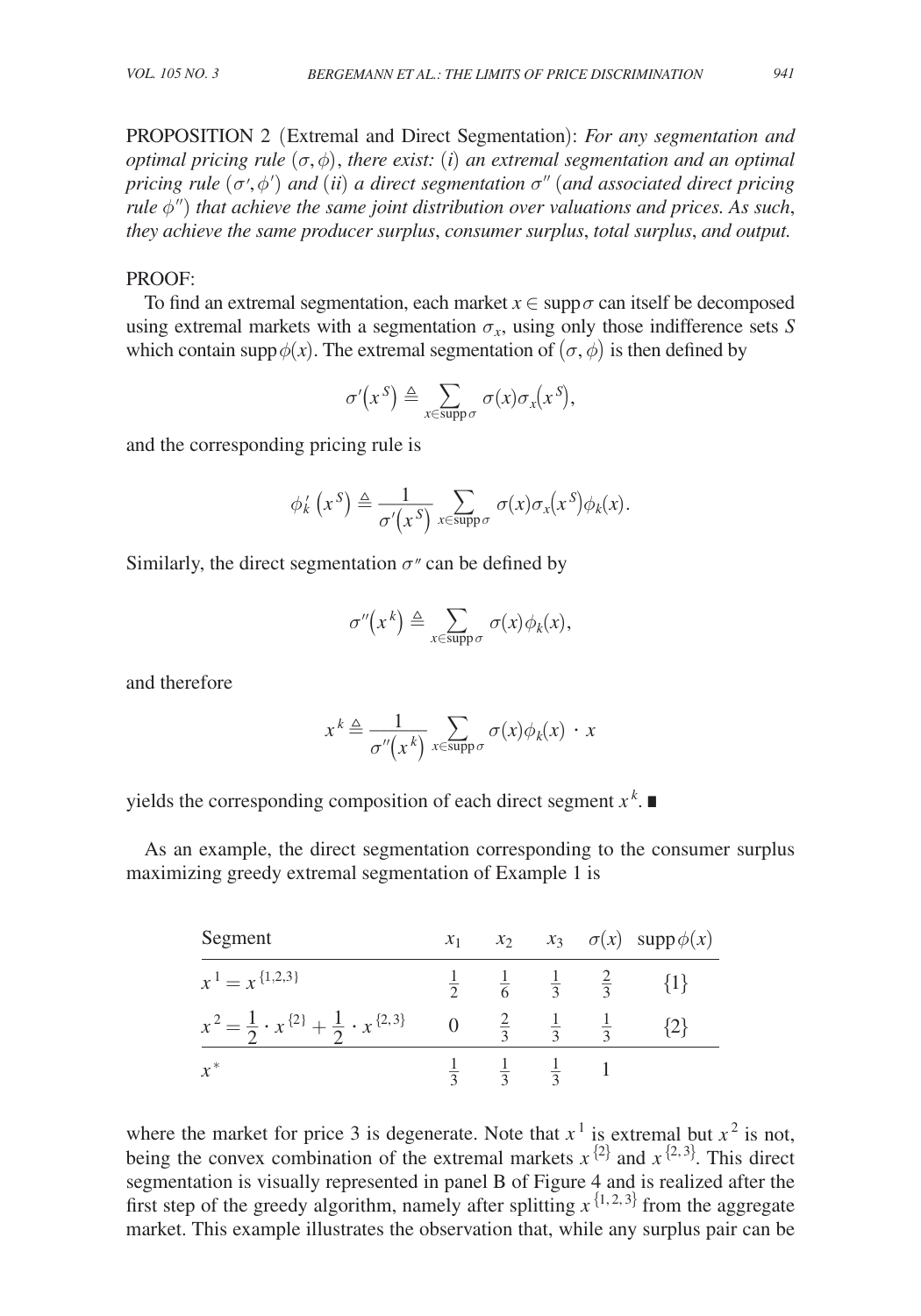achieved by either a direct segmentation or an extremal segmentation, it is generally not possible to attain any surplus pair with a segmentation that is both extremal and direct. To see why, observe that in Example 1, any extremal segmentation must use at least three segments, while any direct segmentation that attains maximum consumer surplus must use at most two segments.

Direct segmentations are a convenient tool for constructing some alternative and intuitive segmentations that attain the welfare bounds. Let us give a formal description of the first segmentation described in the introduction that attains maximum consumer surplus. For each  $k \leq i^*$ , let market  $x^k$  have the features that (i) the lowest valuation in the support is  $v_k$  and (ii) all values of  $v_{k+1}$  and above appear in the same relative proportion as in the aggregate population:

 *xi <sup>k</sup>* ≜ ⎧ ⎪ ⎨ ⎪ ⎩ 0 if *i* < *k*; <sup>1</sup> <sup>−</sup> <sup>γ</sup>*k*∑*<sup>K</sup> <sup>j</sup>*=*k*+<sup>1</sup> *x*<sup>∗</sup> *<sup>j</sup>* if *<sup>i</sup>* <sup>=</sup> *<sup>k</sup>*; γ*<sup>k</sup> xi* <sup>∗</sup> if *i* > *k*,

where  $\gamma_k \in [0, 1]$  uniquely solves

$$
\nu_k \bigg( x_k^* + \gamma_k \sum_{j=k+1}^K x_j^* \bigg) \; = \; \gamma_k \nu^* \sum_{j=i^*}^K x_j^*.
$$

By the above equality, both  $v_k$  and  $v^*$  are optimal prices for segment  $x^k$ . We can always construct a segmentation of the aggregate market  $x^*$  that uses only  $\{x^k\}_{k=1}^i$ . We establish the construction inductively, letting

$$
\sigma(x^1) \triangleq \frac{x_1^*}{x_1^1}
$$

and

and  
\n
$$
\sigma(x^k) \triangleq \frac{x_k^* - \sum_{j=1}^{k-1} \sigma(x^j) x_k^j}{x_k^k}.
$$

We can verify that this segmentation generates maximum consumer surplus by charging in segment  $x^k$  the price  $v_k$ . The direct pricing rule is optimal and gives rise to an efficient allocation, and because the monopolist is always indifferent to charging  $v^*$ , producer surplus is  $\pi^*$ .

Direct segmentations correspond to direct mechanisms in mechanism design. They are minimally informative in the sense that among all information structures which induce a given joint distribution over prices and values, the information structure in the direct segmentation is the least informative according to the ranking of Blackwell (1951). While extremal segmentations have been a key tool in this setting, in many related applications (such as those in Kamenica and Gentzkow 2011 for the single player case and in Bergemann and Morris 2013, 2014 for the many player case), it is more convenient to work with direct segmentations.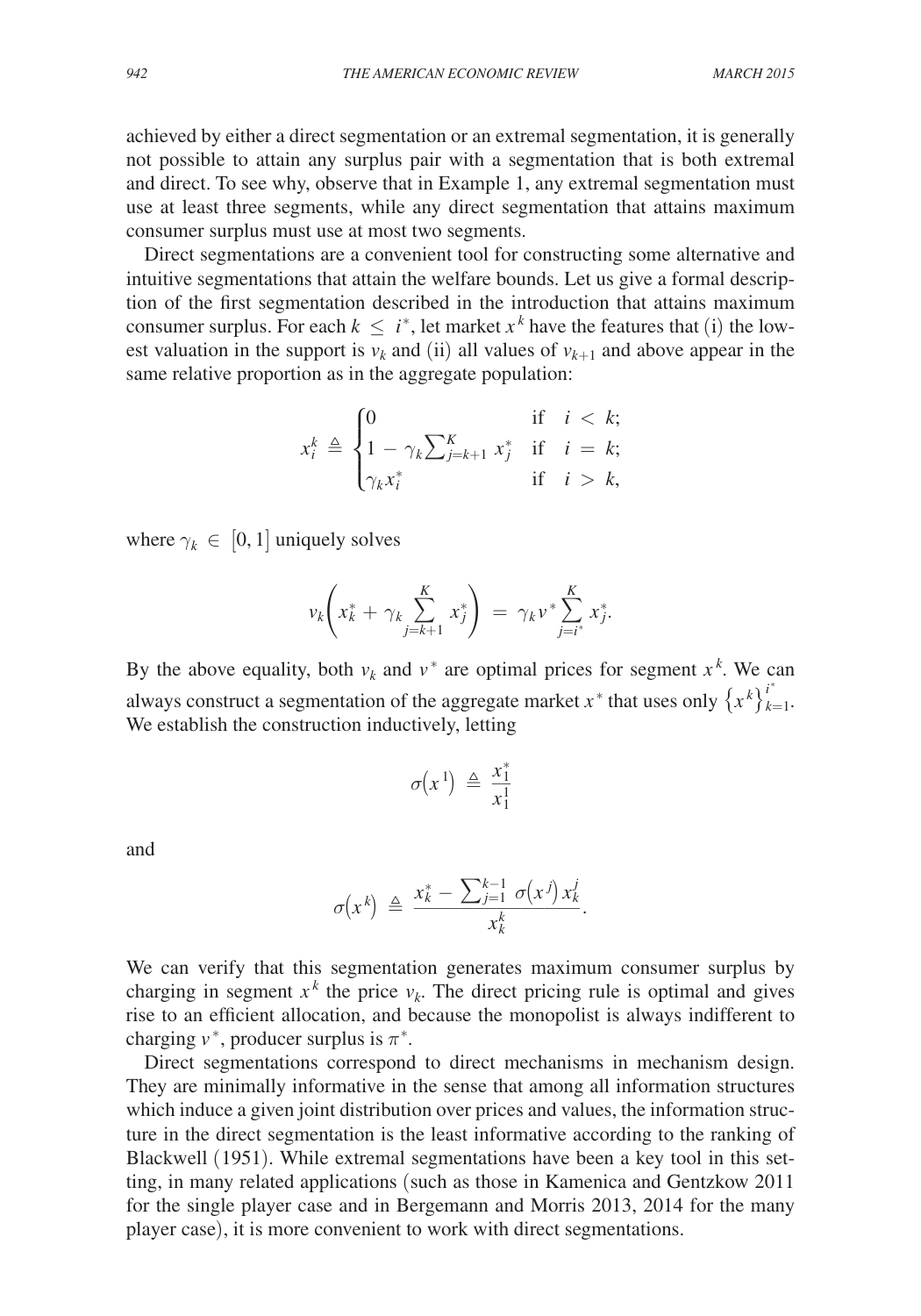# D. *Limits of Output*

We conclude this section by applying our methods to the question of how the quantity produced varies across segmentations. The literature has long been interested in the relationship between output, welfare, and discriminatory pricing, as in the classic works of Schmalensee (1981) and Varian (1985). These papers showed that for price discrimination to lead to an increase in welfare, output must increase as well. The reason is that with a uniform price, the allocation of the good is *conditionally efficient*, meaning that conditional on being sold, the good is sold to those with the highest valuations. Thus, any allocation that generates greater surplus must involve greater output. We will show that there are simple and tight bounds on the range of output levels that can be attained through market segmentation, with the logic being closely related to that of Schmalensee and Varian: the critical segmentations that generate extreme output levels are those that induce conditionally efficient allocations.

For a segmentation  $\sigma$  and pricing rule  $\phi$ , output is given by

$$
\sum_{x \in \text{supp}\,\sigma} \sigma(x) \sum_{k=1}^K \phi_k(x) \sum_{j=k}^K x_j.
$$

An upper bound on output among all segmentations and optimal pricing rules is selling to all consumers, and this bound is achieved by any efficient segmentation.<sup>[7](#page-22-0)</sup> Characterizing the lowest possible output is more subtle. We will first establish a lower bound and then show that it can be attained.

To establish a lower bound on output, recall that the producer must get at least the uniform monopoly profits  $\pi^*$ , which is in turn a lower bound on total surplus that requires some positive output. The smallest output delivering a total surplus of  $\pi^*$ will arise in a conditionally efficient allocation. In our discrete model, this means that there must be a critical valuation  $v_i$  such that the good is always sold to all consumers with valuations above  $v_i$  and never sold to consumers with valuations below  $v_i$ . Thus, letting <u>*i*</u> and  $\beta \in (0, 1]$  uniquely solve

(6) 
$$
v_{\underline{i}} \underline{\beta} x_{\underline{i}}^* + \sum_{j=\underline{i}+1}^K v_j x_j^* = \pi^*,
$$

we obtain a lower bound \_*q* given by

$$
\underline{q} ~\triangleq~ \underline{\beta} x^*_i + \sum_{j=i+1}^K x^*_j.
$$

The additional variable  $\beta \in (0, 1]$  describes the proportion of buyers at the threshold value  $v_i$  who must purchase the good to achieve equality in (6) in this discrete setting.

With respect to the earlier Example 1, we have  $q = \beta = 1/2$  and  $\dot{q} = i^* = 2$ . In fact, the greedy segmentation for Example 1 displayed in (4) in combination with

<span id="page-22-0"></span> $<sup>7</sup>$  If we had a positive constant marginal cost and some consumers had valuations below the marginal cost, then</sup> the producer could never be induced to sell to those consumers, so it would still be the case that the efficient output would be an upper bound that was attained.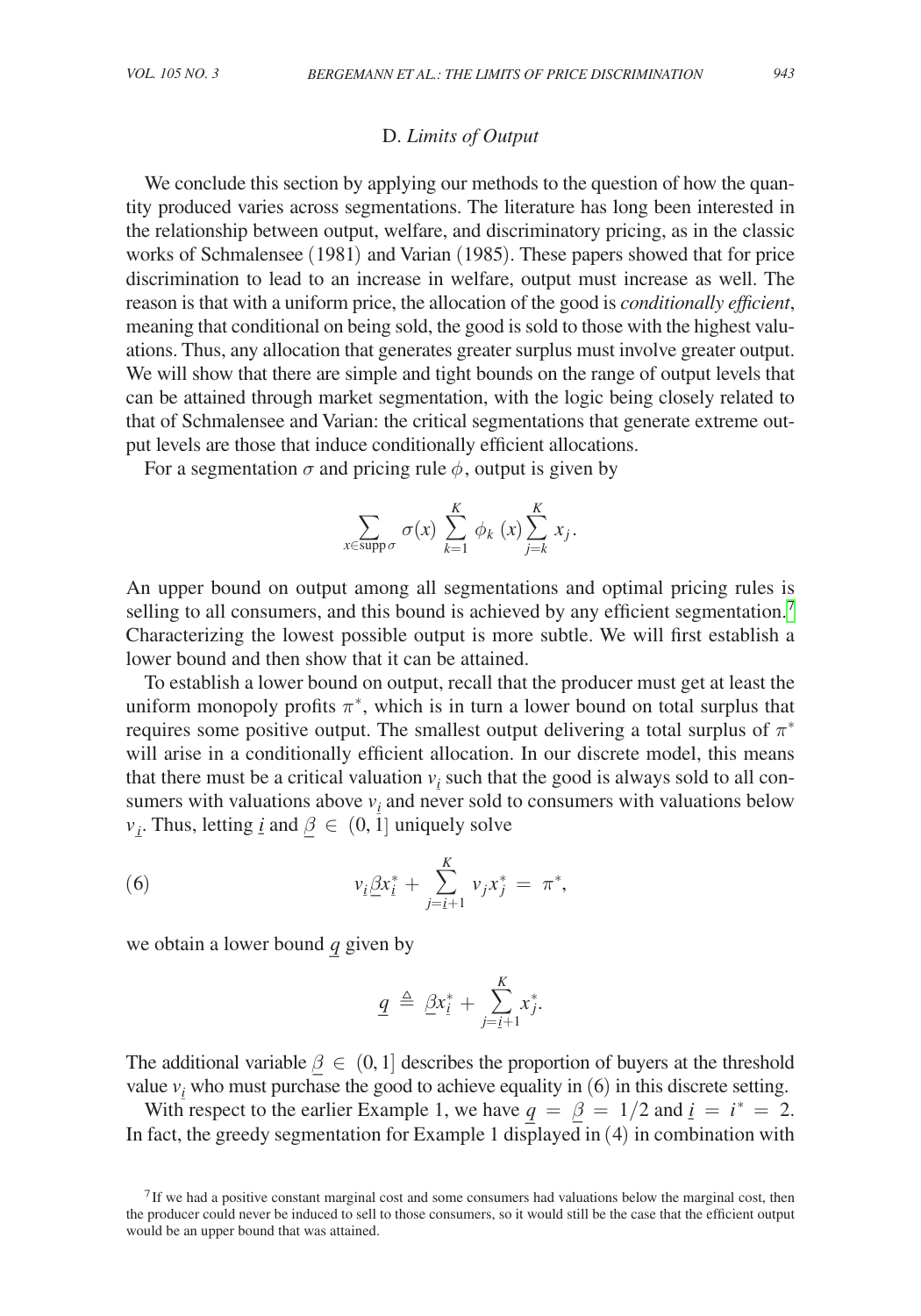the maximum pricing rule induces a conditionally efficient allocation: all of the consumers with valuation 3 and exactly half of the consumers with valuation 2 purchase the good. However, it is not the case more generally that every uniform profit preserving extremal segmentation delivers a conditionally efficient outcome under the maximum pricing rule, as illustrated in the following example.

**Example 2 (Three Values without Uniform Probability):** The setup is the same as in Example 1, except that now the proportion of valuation 1 consumers is  $x_1^* = 3/5$ , and the proportions of valuations 2 and 3 are  $x_2^* = x_3^* = 1/5$ . The monopoly price is 1,  $\pi^* = 1$ ,  $u^* = 3/5$ , and  $w^* = 8/5$ . The minimum output is  $q = 2/5$ ,  $i = 2$ , and  $\beta = 1$ .

Two alternative uniform profit preserving extremal segmentations of  $x^*$  $=$  (3/5, 1/5, 1/5) are

| Segment                        | $x_1$         | $x_2$            | $x_3$            | $\sigma(x)$   | $\text{supp}\,\overline{\phi}(x)$ |
|--------------------------------|---------------|------------------|------------------|---------------|-----------------------------------|
| $x^{\{1,2,3\}}$                | $\frac{1}{2}$ | $\frac{1}{6}$    | $\frac{1}{3}$    | $rac{3}{5}$   | ${3}$                             |
| $\mathcal{X}^{\{1,2\}}$        | $\frac{1}{2}$ | $\frac{1}{2}$    | $\boldsymbol{0}$ | $\frac{1}{5}$ | ${2}$                             |
| $\chi^{\{1\}}$                 | $\mathbf{1}$  | $\overline{0}$   | $\boldsymbol{0}$ | $\frac{1}{5}$ | $\{1\}$                           |
| Segmentation 2                 |               |                  |                  |               |                                   |
| $\chi \, \lbrace 1,3 \rbrace$  | $rac{2}{3}$   | $\boldsymbol{0}$ | $\frac{1}{3}$    | $rac{3}{5}$   | ${3}$                             |
| $\boldsymbol{\chi} \, \{1,2\}$ | $\frac{1}{2}$ | $\frac{1}{2}$    | $\boldsymbol{0}$ | $rac{2}{5}$   | [2]                               |
| $x^*$                          | $rac{3}{5}$   | $\frac{1}{5}$    | $\frac{1}{5}$    | 1             |                                   |

Segmentation 1 is constructed by the greedy algorithm described in the previous section, and is illustrated with dashed lines in the right panel of [Figure 5.](#page-24-0) However, only Segmentation 2, illustrated with light lines, leads to a conditionally efficient allocation with the maximum pricing rule, in which case only prices 2 and 3 are used. In Segmentation 1, a price of 1 will be charged in segment  $x^{\{1\}}$  under maximum pricing, thus inducing a conditional inefficiency.

In spite of this apparent complication, it turns out that for any aggregate market, it is always possible to find a uniform profit preserving extremal segmentation that, together with the maximum pricing rule, results in a conditionally efficient outcome. Our approach is analogous to that employed in Section IIB. We will show that when looking for a uniform profit preserving extremal segmentation, it is without loss of generality to look at a particular subset of extremal markets in *X*<sup>∗</sup> . The use of these markets will then imply that the allocation under the maximum pricing rule is conditionally efficient. In particular, we divide the simplex into regions  $X_{k,l}$  for  $l = k, \ldots, K$ , which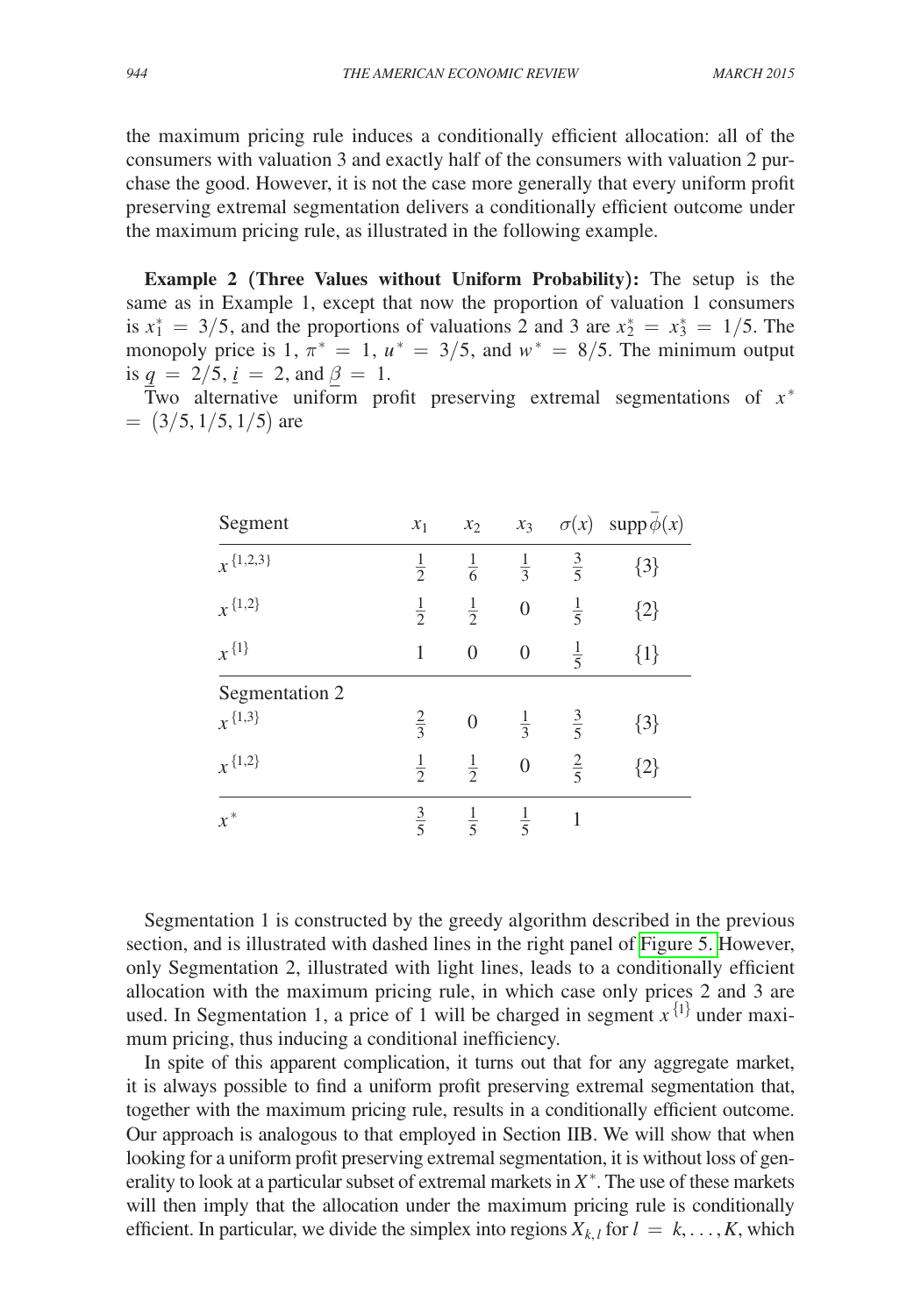<span id="page-24-0"></span>

Figure 5. Multiple Extremal Segmentations

is the set of markets in  $X_k$  for which  $v_l$  is the lowest valuation receiving the good in the minimum quantity conditionally efficient outcome. In other words,

$$
X_{k,l} \triangleq \left\{ x \in X_k \middle| \sum_{j=l+1}^K \nu_j x_j \leq \nu_k \sum_{j=k}^K x_j \leq \sum_{j=l}^K \nu_j x_j \right\}.
$$

We will refer to these two additional constraints in the definition of  $X_{k,l}$  as the lower and upper output constraints (LC and UC, respectively). Note that with  $l = K$ , the left-hand side of the lower constraint is zero, and with  $l = k$ , the right-hand side of the upper constraint is necessarily at least  $\pi^*$ , so

$$
\bigcup_{l=1}^K X_{k,l} \ = \ \left\{ x \ \in \ X_k \ \bigg| \ 0 \ \leq \ v_k \sum_{j=k}^K x_j \ \leq \ \sum_{j=k}^K v_j x_j \right\} \ = \ X_k.
$$

Let  $V_{k,l}$  be the subsets of values:

$$
\mathcal{V}_{k,l} \triangleq \left\{ S \in \mathcal{V}_k \middle| \begin{aligned} S \cap \{v_l, \ldots, v_K\} &\neq \emptyset, \\ \big| S \cap \{v_{l+1}, \ldots, v_K\} \big| &\leq 1 \end{aligned} \right\}.
$$

We have the following linear algebraic characterization of the sets  $X_{k,l}$  in terms of extremal markets with supports in  $V_{k,l}$ , which mirrors Lemma 1.

LEMMA 2 (Extremal Markets with Output Constraints):  $X_{k,l}$  *is the convex hull*  $of \{x^S\}_{S \in \mathcal{V}_{k,l}}$ .

We can now verify that the output lower bound is attained.

Proposition 3 (Quantity Minimizing Segmentation): *For every market*, *there exists a uniform profit preserving extremal segmentation such that the allocation under the maximum pricing rule is conditionally efficient. As a result*, *producer surplus is* π<sup>∗</sup> , *consumer surplus is* 0, *and output is \_q.*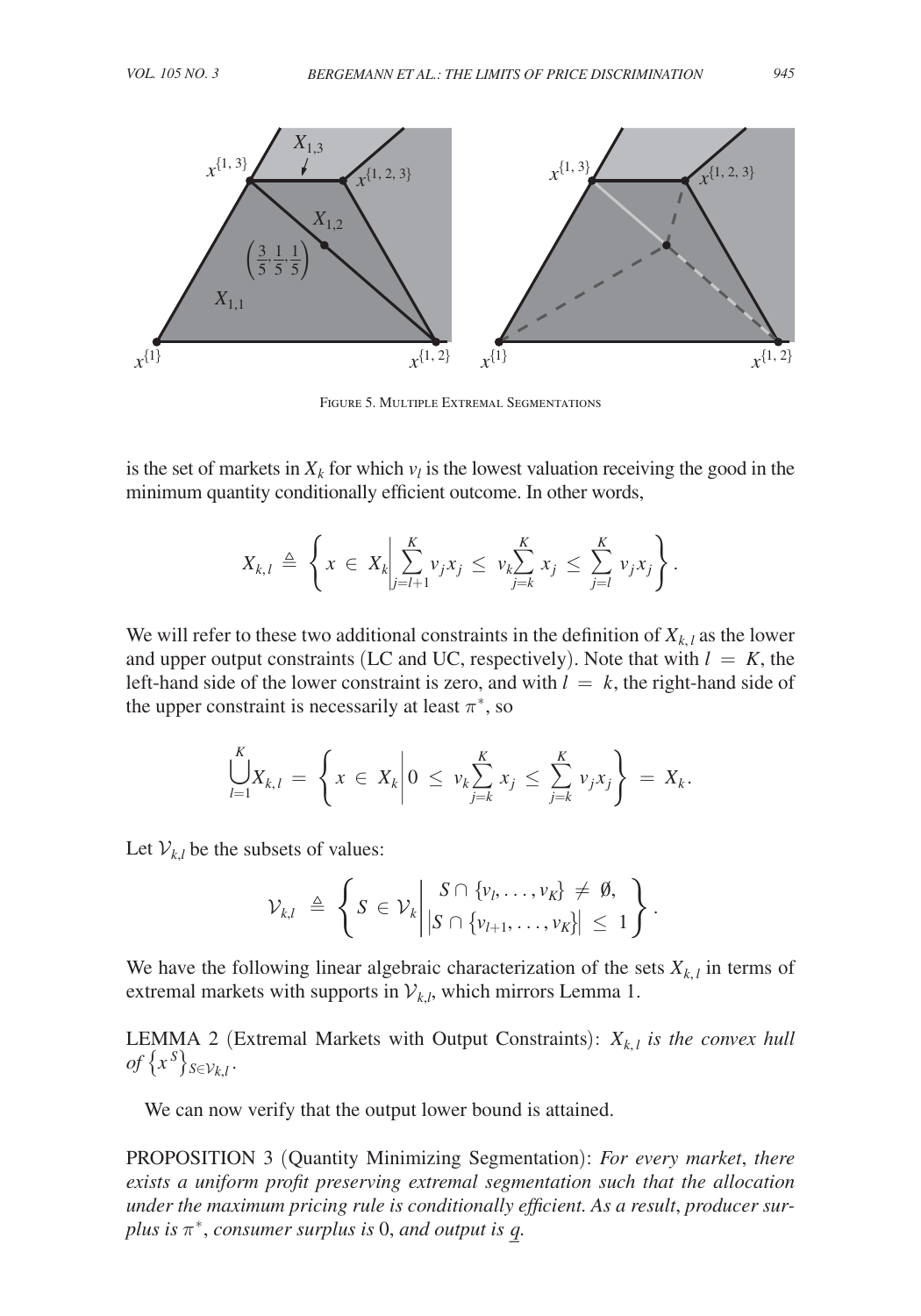## PROOF:

By definition,  $x^* \in X_{i^*,l}$  for  $l = \underline{i}$ . As such,  $x^*$  can be written as a convex combination of extreme points of  $X_{i^*,l}$ . For every such market,  $S \cap \{v_l, \ldots, v_K\} \neq \emptyset$ implies only consumers with valuations weakly greater than  $v_l$  receive the good, and  $|S \cap \{v_{l+1}, \ldots, v_K\}| \leq 1$  implies that all consumers with valuations strictly greater than  $v_l$  purchase the good. For if not, there must be some market in which consumers with valuation  $v_i > v_l$  have strictly positive mass but the price charged is  $v_i > v_i$ . But this can only happen if  $\{v_i, v_{i'}\} \subseteq S$ , a contradiction. As a result, the allocation is conditionally efficient, but because the segmentation is uniform profit preserving extremal, producer surplus is  $\pi^*$ , and under the maximum pricing rule consumer surplus is 0. Hence, output is  $q$ . ■

For aggregate markets with three possible valuations, the geometry is quite simple when the optimal uniform price is  $v^* = 2$  or  $v^* = 3$ . In those cases, every extremal segmentation results in a conditionally efficient outcome whenever the maximum pricing rule is used: for  $v^* = 3$ , the maximum pricing rule always induces a price of 3, and when  $v^* = 2$ , one can verify from the definitions that  $X_{2,2} = X_2$ . However, when  $v^* = 1$ , as in Example 2, then the sets  $X_{1,1}$  and  $X_{1,2}$  have disjoint and nonempty interiors.  $X_{1,3}$  is just the line segment connecting  $x^{\{1,3\}}$  and  $x^{\{1,2,3\}}$ . This is illustrated in the left panel of Figure 5. Here, the market  $x^* = (3/5, 1/5, 1/5)$ lies on the boundary of  $X_{1,1}$  and  $X_{1,2}$ , and it also lies in the convex hull of  ${x<sup>{1}</sup>, x<sup>{1,2}</sup>, x<sup>{1,2,3}</sup>}$ . The extremal markets in the latter set appear in the segmentation generated by the greedy algorithm.

## **III. A Continuum of Valuations**

Until now, we have considered markets that have a finite support of valuations. The finite structure has allowed us to make simple geometric arguments to characterize the limits of price discrimination. Nonetheless, our results generalize in a straightforward manner to environments with infinitely many valuations. In this section, we give a simple convergence argument showing why this is the case, and we report some examples of critical segmentations for continuous demand curves.

For the present analysis, we redefine a market to be an element  $x \in X = \Delta([0, \bar{v}]),$ which is the set of Borel probability measures on the interval  $[0, \bar{v}]$ , and we endow the set *X* with the weak-\* topology. We will write  $x(Y)$  for the measure of a set  $Y \in \mathcal{B}([0, \bar{v}]),$ which is the collection of Borel subsets of  $[0, \overline{v}]$ . As before, we fix an aggregate market  $x^* \in X$ , and let *v*<sup>\*</sup> denote a uniform monopoly price:

$$
v^* \in \argmax_{v \in [0, v]} vx^*([v, \overline{v}]).
$$

Note that for any Borel measure, such a maximizer exists due to the fact that  $x^*([\nu, \overline{\nu}])$ is monotonically decreasing and continuous from the left.

The set  $X_{\nu}$  is defined to be the set of markets in which  $\nu$  is a maximizer of The set  $X_v$  is defined to be the set of markets in which  $v$  is a maximizer of  $v'x([v', \bar{v}])$ . We let  $\overline{X}_v$  denote the set of markets in  $X_v$  such that the seller is indifferent between setting any price in the support:

$$
\overline{X}_{\nu} \triangleq \{x \in X_{\nu} | \nu'x([\nu', \overline{\nu}]) = \min \text{supp } x, \text{ for all } \nu' \in \text{supp } x\}.
$$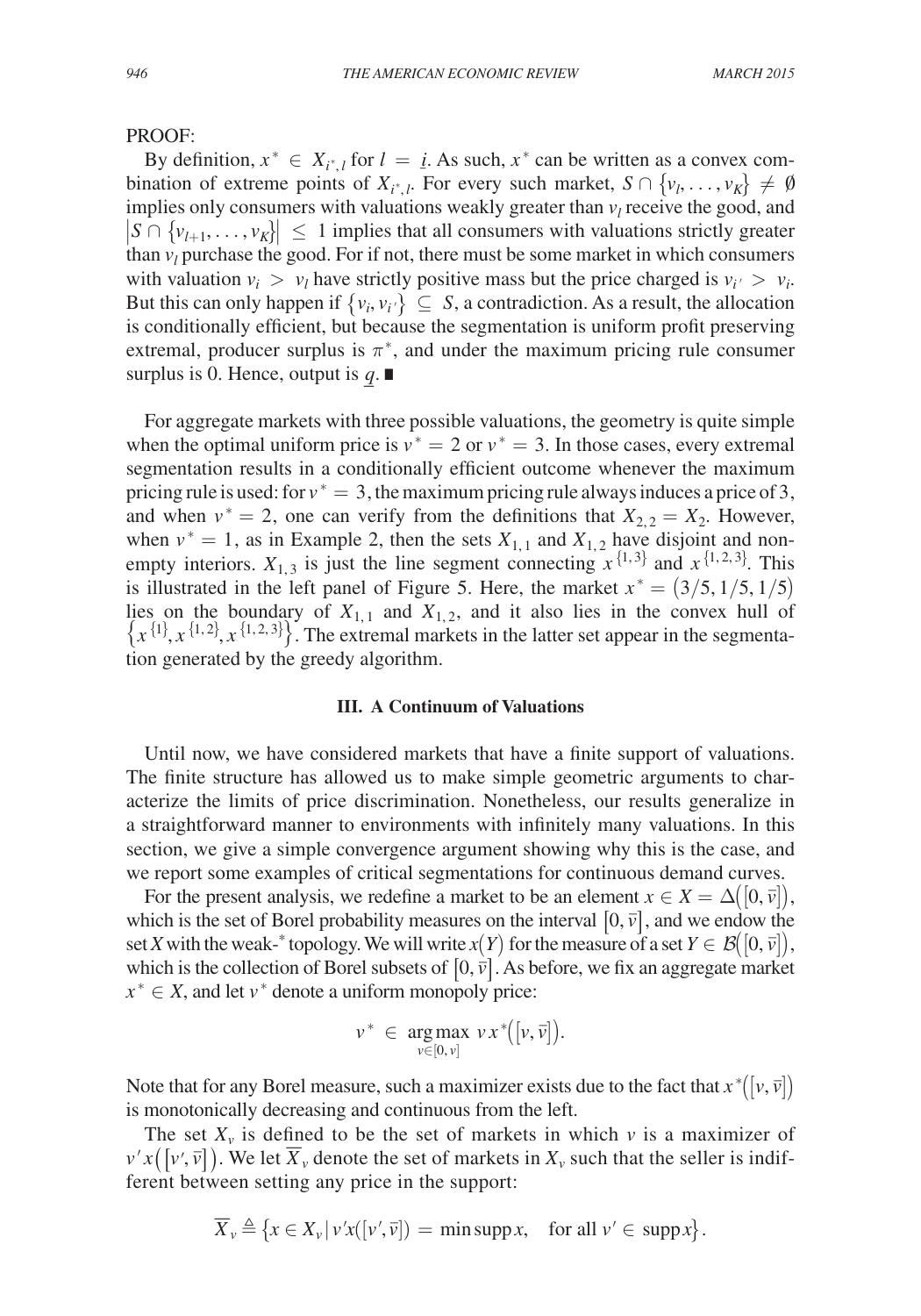We write  $\hat{X}_v$  for the subset of  $\bar{X}_v$  with finite support. A preliminary result asserts that a convergent sequence of measures in  $\hat{X}_v$  must converge to an element of  $\overline{X}_v$ .

LEMMA 3 (Closure): cl  $\bar{X}_v \subseteq \hat{X}_v$ .

In fact, the closure of  $\hat{X}_v$  is equal to  $\bar{X}_v$ , but the weaker property is sufficient for our goals. Lemma 3 should not be viewed as a continuous analogue of Lemma 1, but rather as the "glue" that binds the discrete characterization of extremal markets to the continuous characterization. Extremal markets in the continuous case are precisely the elements of  $\bar{X}_v$  for some *v*, but in order to find an extremal segmentation in the proof of Proposition 1B, which appears in the Appendix, we will take limits of extremal segmentations of finite approximations to  $x^*$ . Convergence of this sequence of segmentations is implied by Lemma 3.

To that end, we redefine a *segmentation* of the market  $x^*$  to be an element  $\sigma \in \Sigma$ , where

$$
\Sigma \,\, \triangleq \,\, \Big\{\sigma \,\in \,\, \Delta(X) \,\Big|\hbox{$\int_{x \in X} x(Y) \, \sigma(dx) \, = \, x^*(Y)$, for all $Y \, \in \, \mathcal{B}\big([0, \bar v]\big)$} \Big\}.
$$

A segmentation  $\sigma$  is *uniform profit preserving extremal* if its support is contained in  $\bar{X}_{y^*}$ . A *pricing rule* is a mapping  $\phi$ : supp $\sigma \to X$ , and the pricing rule is *optimal* if for all  $x \in \text{supp }\sigma$ ,  $\text{supp }\phi(x) \subseteq \text{arg max}_{v \in [0,\bar{v}]} vx([v,\bar{v}])$ . The *minimum pricing rule* and *maximum pricing rule* put probability one on the minimum and maximum of suppx for all  $x \in \text{supp } \sigma$ , respectively. Consumer surplus is

$$
\int_{x\in X}\!\!\int_{\nu\in[0,\,\overline{\nu}]} \!\!\int_{\nu'\in[\nu,\,\overline{\nu}]} \!\!\left(\nu'\,-\,\nu\right)\,x\!\left(d\nu'\right)\phi\!\left(d\nu\right)\sigma\,\left(dx\right)\!,
$$

producer surplus is

$$
\int_{x\in X}\!\!\int_{v\in [0,\,\overline{v}]}\nu\,x\big(\big[\nu,\,\overline{v}\big]\big)\,\phi\,\,\big(d\nu\big)\,\sigma\,\,\big(d x\big),
$$

and total surplus is

$$
\int_{x\in X}\!\!\int_{\nu\in [0,\,\overline{\nu}]} \!\int_{\nu'\in [\nu,\,\overline{\nu}]} \!\nu'\,x(d\nu')\,\phi\,\left(d\nu\right)\sigma\,\left(dx\right).
$$

We can then reestablish the earlier Proposition 1 and Theorem 1 for the environment with a Borel measurable aggregate market.

Proposition 1B (Extremal Segmentations with a Continuum of Values): *In every extremal segmentation*, *minimum and maximum pricing rules are optimal. Total surplus is* w<sup>\*</sup> under the minimum pricing rule, and consumer surplus is zero *under the maximum pricing rule. If the extremal segmentation is uniform profit preserving*, *then producer surplus is* π<sup>∗</sup>  *under every optimal pricing rule*, *and consumer*   $surplus$  is  $w^* - \pi^*$  *under the minimum pricing rule.* 

Combining results, we have the following theorem.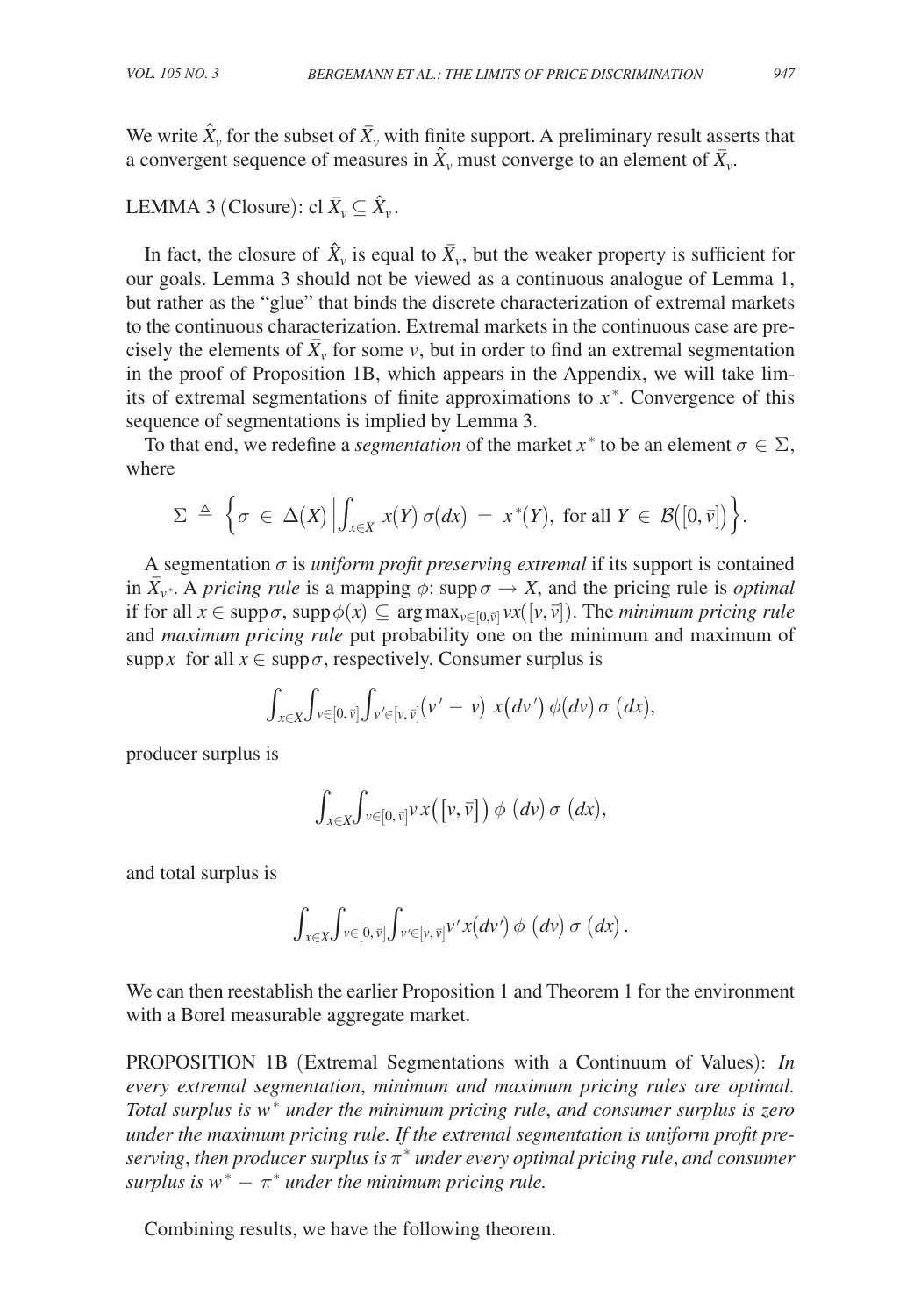THEOREM 1B (Surplus Triangle with a Continuum of Values): *There exists a segmentation and optimal pricing rule with consumer surplus u and producer surplus*   $\pi$  *if and only if*  $u \geq 0$ ,  $\pi \geq \pi^*$ , and  $u + \pi \leq w^*$ .

We illustrate the continuum characterization with the following example, for which we can derive explicit segmentations with a convex support for all segments.

**Example 3 (Unit Interval with Uniform Density):** The valuations of the consumers are uniformly distributed between 0 and 1, so that  $x^*([v, 1]) = 1 - v$  for all  $v \in [0, 1]$ . The uniform monopoly price is  $v^* = 1/2$ , uniform monopoly profits are  $\pi^* = 1/4$ , and the efficient surplus is  $w^* = 1/2$ .

We will construct a uniform profit preserving extremal segmentation  $\sigma$  of this *x*<sup>\*</sup> in which there is a uniform distribution of market segments  $x_p$  for  $p \in [0, 1/2]$ . Each segment  $x_p$  has support of the form  $[p, z(p)]$ , and is defined by

$$
x_p([v,1]) \triangleq \begin{cases} 1 & \text{if } v \leq p; \\ \frac{p}{v} & \text{if } p < v \leq z(p); \\ 0 & \text{if } v > z(p), \end{cases}
$$

and the upper boundary point is given by

and the upper boundary point is given by  
\n
$$
z(p) \triangleq \frac{1 + \sqrt{1 - 4p^2}}{2},
$$

which is monotonically decreasing and has range  $(1/2, 1]$ . Thus, the support sets of the segments can be ordered by set inclusion. By construction, all of the segments are in  $X_{1/2}$ , and in fact the segmentation arises as the solution to the continuous version of the greedy algorithm constructed in Section IIC.

Let us briefly verify that  $\sigma$  is in fact a segmentation of the aggregate market. It is sufficient to check that the density of a valuation  $\nu$  integrates to one. For  $v \in [0, 1/2]$ , the density in market  $x_p$  is  $p/v^2$  when  $p \le v$  and zero otherwise, so the aggregate density is

$$
\int_{p=0}^{v} 2\frac{p}{v^2} dp = \frac{p^2}{v^2}\Big|_{p=0}^{v} = 1.
$$

If  $v \in [1/2, 1]$ , the density in market  $x_p$  is  $p/v^2$  when  $z(p) > v$ , and there is a conditional mass point of size  $p/v$  in the market  $x_p$  such that  $z(p) = v$ , which is when  $p = \sqrt{v(1 - v)}$ . Note that the probability that the maximum of the support  $\sqrt{v(1 - v)}$ of  $x_p$  is less than *w* is  $1 - 2\sqrt{w(1 - w)}$ , so the density at *v* is  $(2v - 1)/\sqrt{v(1 - v)}$ . Therefore, the aggregate density for every valuation  $\nu$  is equal to

$$
\frac{2\nu-1}{\sqrt{\nu(1-\nu)}}\,\frac{\sqrt{\nu(1-\nu)}}{\nu}+\int_{p=0}^{\sqrt{\nu(1-\nu)}}\,2\frac{p}{\nu^2}dp\,=\,\frac{2\nu-1}{\nu}+\frac{1-\nu}{\nu}\,=\,1\,.
$$

We conclude that  $\sigma$  does in fact segment the aggregate market, as it preserves the aggregate density.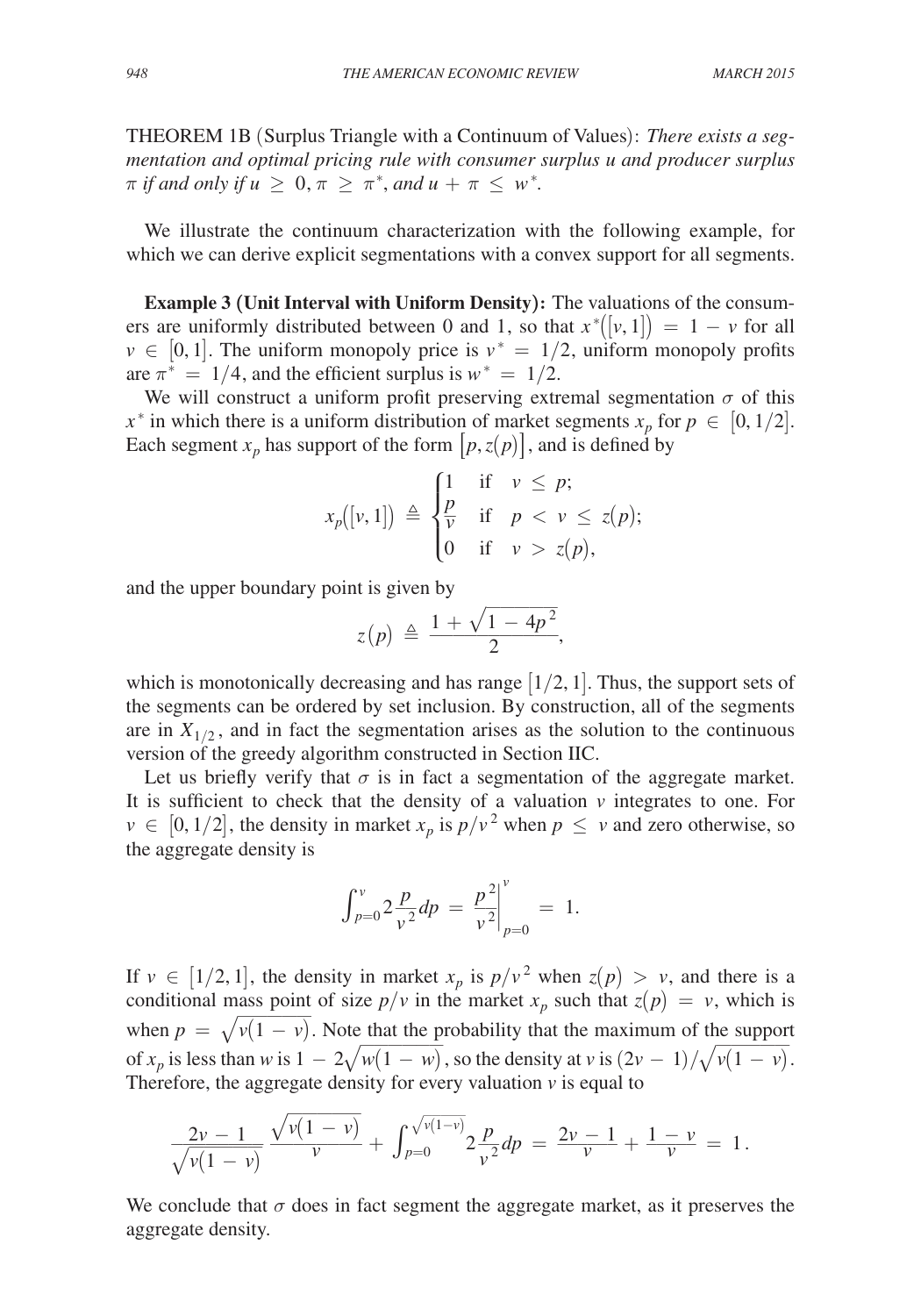The proof of Theorem 1B establishes the existence of uniform profit preserving extremal segmentations for general Borel measurable distributions. In Bergemann, Brooks, and Morris (2013b), we establish a related existence result for direct segmentations, stated as Theorem 2 in that paper. In addition, there we show that when we narrow the analysis to aggregate markets with differentiable distribution functions, we can explicitly construct direct segmentations that achieve the extreme welfare outcomes as solutions of differential equations. The resulting segmentations, given in Bergemann, Brooks, and Morris (2013b) as Propositions 3 and 4, mirror those in the finite environment (see our current Proposition 2).

We will illustrate these results with examples of direct segmentations for the uniform environment of Example 3. The consumer surplus maximizing segmentation, as derived there in Proposition 3, leads to an associated distribution function of prices  $\bar{H}(p)$  given by

$$
\bar{H}(p) \triangleq 1 - \frac{1-p}{1-2p} e^{-\frac{2p}{1-2p}} \text{ for } p \in \left[0, \frac{1}{2}\right].
$$

By contrast, the segmentation of the consumers in the total surplus and output minimizing allocation as described there by Proposition 4 leads to a distribution function of prices given by

$$
\underline{H}(p) \triangleq 2p^2 - 1 \text{ for } p \in \left[\frac{1}{\sqrt{2}}, 1\right].
$$

The distributions of prices induced by these distinct direct segmentations are displayed in panel A of [Figure 6,](#page-29-0) where the upper curve represents the consumer surplus maximizing price distribution, and the lower curve represents the total surplus minimizing price distribution.

The consumer surplus maximizing and total surplus minimizing distributions represent optimal pricing policies for distinct segmentations of the same aggregate market. And even though they share the same aggregate market, the support sets of prices do not overlap[.8](#page-28-0) These distinct price distributions also lead to very different allocations. The surplus maximizing pricing policy generates all efficient sales, and hence the cumulative distribution of sales,  $\overline{Q}(v) = v$ , exactly replicates the aggregate distribution of consumers' valuations. By contrast, the surplus minimizing distribution truncates sales for values *v* below  $1/\sqrt{2}$ . As we described in Proposition 2, the allocation is conditionally efficient, and hence  $Q(v) = v - 1/\sqrt{2}$  for  $v \in [1/\sqrt{2}, 1]$ , and zero for  $v < 1/\sqrt{2}$ . These different patterns of sales are displayed in panel B of Figure 6, where the upper curve represents the consumer surplus maximizing output distribution, and the lower curve represents the total surplus minimizing output distribution.

#### **IV. Beyond the Linear Case**

We have thus far established the limits of price discrimination in the canonical model of monopoly pricing. The monopoly problem with unit demand may be viewed as special case of a more general class of screening problems, as considered in the seminal

<span id="page-28-0"></span><sup>&</sup>lt;sup>8</sup>Even in the discrete case, the supports of prices for consumer surplus maximizing and total surplus minimizing segmentations and pricing rules can only overlap at  $v^*$ , the uniform monopoly price.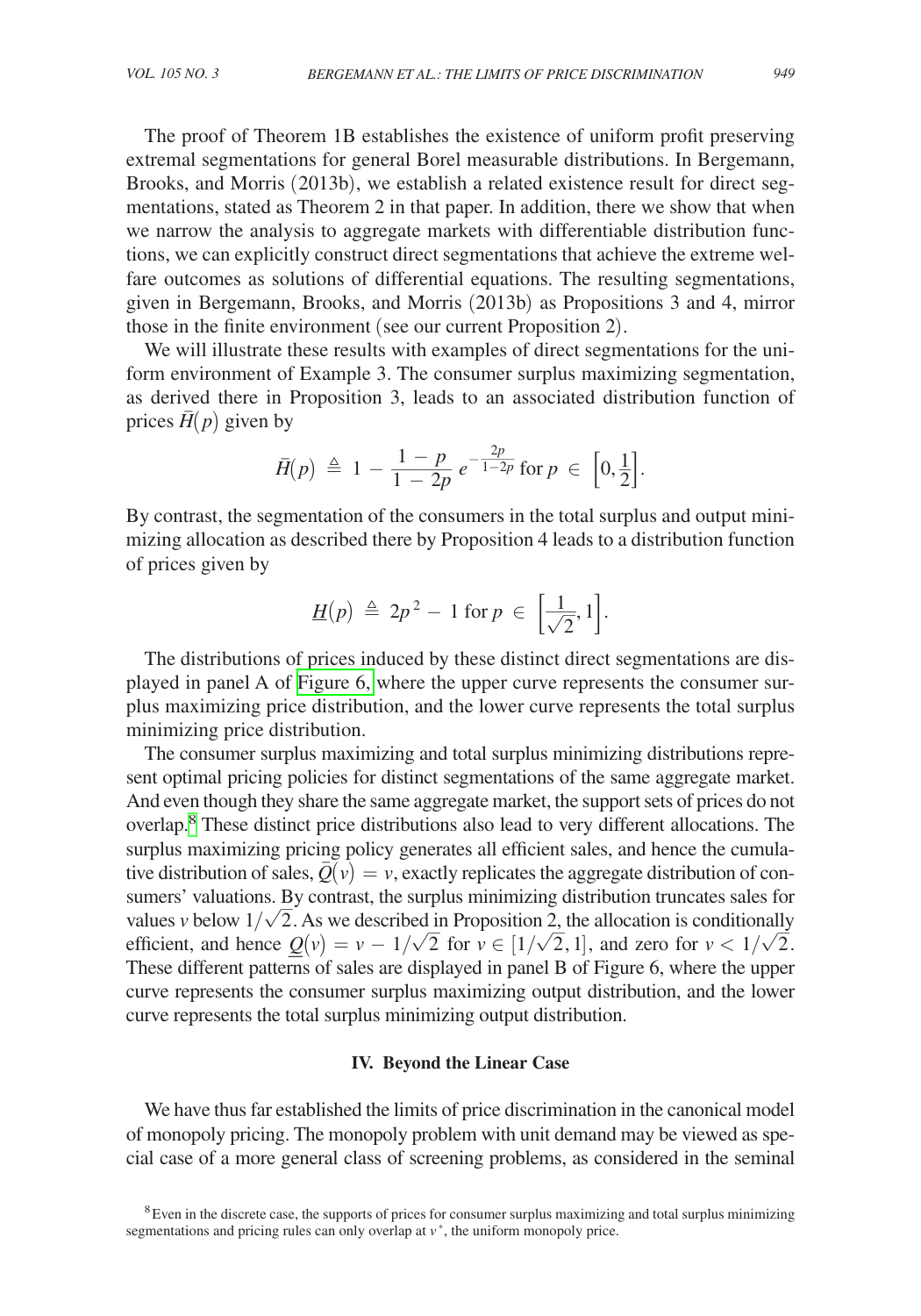<span id="page-29-0"></span>

Figure 6. Price and Output Distribution in Direct Total Surplus Minimizing and Consumer Surplus Maximizing Segmentations

papers by Mussa and Rosen (1978) and Maskin and Riley (1984) and often referred to as second degree price discrimination. In these models, the utility of the consumer, or the cost of the producer, or both, can be nonlinear in the quantity (or quality) of the object. In contrast, our results thus far have been obtained in a setting with linear utility, and in such environments posted prices are optimal mechanisms. Nonetheless, the same welfare questions can be posed in the general screening environment: what are the feasible pairs of consumer and producer surplus that can be induced through optimal behavior by the monopolist under some segmentation of the market? While we do not provide a complete answer to this question here, we can report general features of how our results change as we move toward more general screening environments.

In the linear case, the limits of price discrimination are characterized by the surplus triangle, which is defined by the participation constraint of the consumer, the uniform price profit lower bound of the producer, and efficient surplus upper bound. In the nonlinear case, there are analogous restrictions on consumer surplus and total surplus, and the monopolist must get at least the *uniform menu profit* that he would obtain with the optimal uniform menu (rather than just a posted price). As we introduce nonlinearity, these bounds can no longer be attained exactly, but the central features of the limits survive as follows:

- (i) The set of feasible surplus pairs remains "fat" in the sense that many levels of consumer surplus are consistent with profit levels strictly above the uniform menu profit;
- (ii) As the nonlinear environment approaches linearity, the surplus set of the nonlinear environment continuously approaches the surplus triangle.

We will illustrate these points with a simple example that adds a small amount of quadratic concavity to the utility function of the consumer:

(7) 
$$
u_k(q) \triangleq v_k q + \epsilon q (1-q), \epsilon > 0.
$$

As before, we maintain zero marginal cost and let  $q \in [0, 1]$ . The concave model can be interpreted as one of quantity discrimination with a constant marginal cost of production, as in Maskin and Riley (1984). Alternatively, we could have considered a convex cost function to relate the subsequent results to quality discrimination as in Mussa and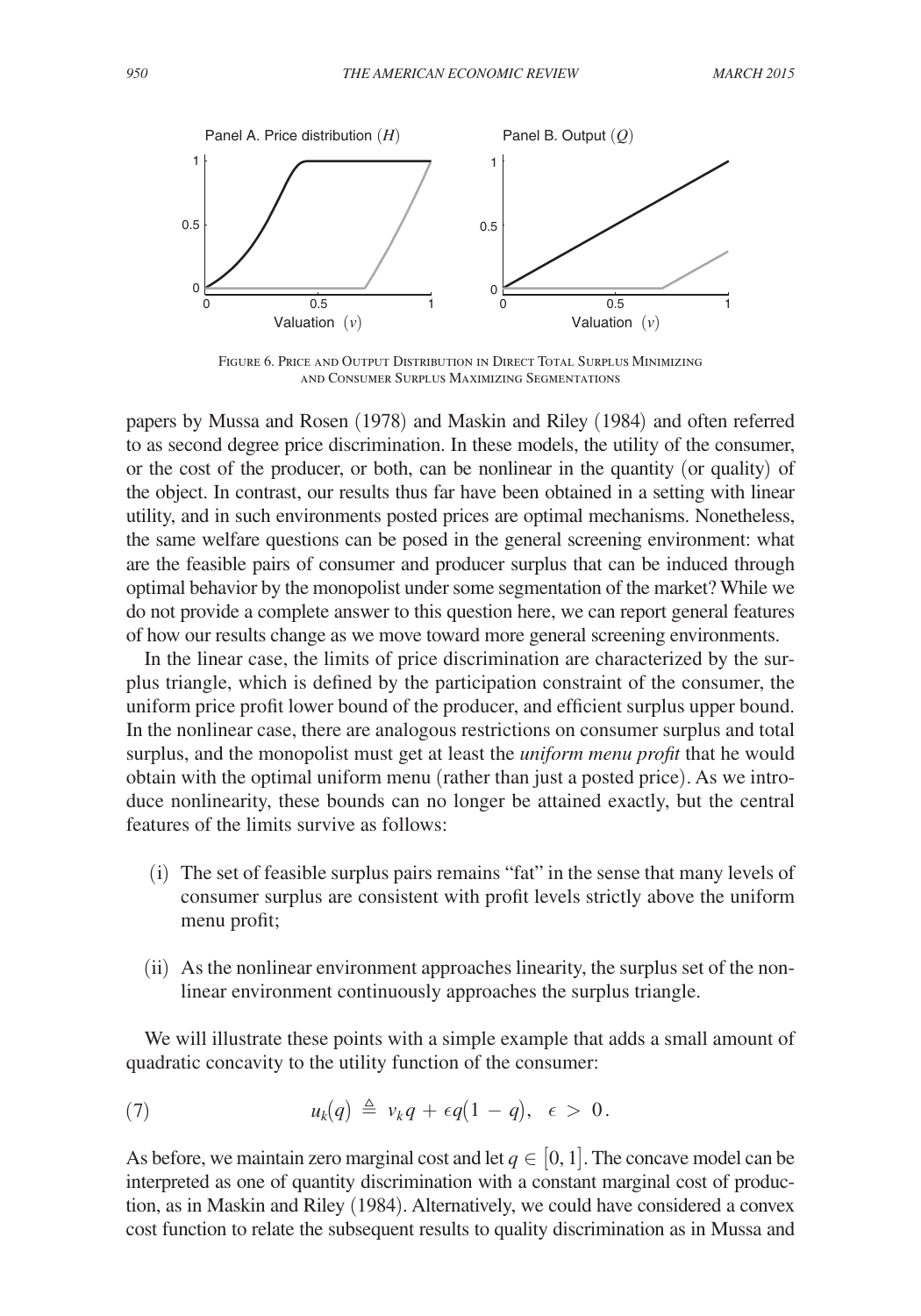Rosen (1978). As  $\epsilon$  goes to zero, the model converges to the linear model in which a uniform price for the entire object,  $q = 1$ , is always an optimal policy. The concavity in the utility function is independent of the type  $v$ , and so is the socially efficient allocation (as long as  $\epsilon$  is sufficiently small). That is, provided that  $\nu > 0$ , the socially efficient allocation is to assign each type a whole unit of the good. In consequence, the efficient boundary of the surplus triangle is independent of the quadratic term and of the size of  $\epsilon$ .

We explore the consequences of this small amount of concavity with a binary type model:  $v_k \in \{1, 2\}$ , and the aggregate market is described by the prior probability of the low type:

$$
x^* \triangleq \Pr(v_k = 1).
$$

This setting will allow us to relate our work to the "concavification" methodology of Aumann and Maschler (1995) and Kamenica and Gentzkow (2011), discussed in the introduction, which is especially powerful and transparent in the two type case.<sup>9</sup> In the language of Bayesian persuasion (Kamenica and Gentzkow 2011), the problem is as follows: suppose a sender could commit, before observing his type, to a noisy signal that he will transmit to a receiver conditional on each type. The receiver in turn takes an action with payoff consequences for both sender and receiver, where this action maximizes the receiver's payoff given his posterior beliefs about the type after receiving the signal. This induces a payoff for the sender as a function of the receiver's posterior, and the sender's payoff from the optimal signal structure can be identified by the *concavification* of this payoff function, where the concavification is the smallest concave function that is greater than the sender's payoff. In particular, the maximum payoff of the sender over all signal structures is the concavification evaluated at the prior distribution. In the present problem, the "type" is the consumer's valuation, the "sender" is a social planner who knows the valuation and is maximizing a weighted sum of consumer and producer surplus, and the "receiver" is the monopolist choosing the profit maximizing menu as a function of the posterior belief about the consumer's valuation. In effect, both the signal and the posterior beliefs are a market segment, and Bayesian updating requires that the average distribution across segments equal the aggregate distribution of types. We use this methodology to calculate the surplus frontier by finding the concavification of every possible objective of the social planner.

First, we can solve the monopolist's problem to calculate profit and consumer surplus as a function of *x*, the proportion of low types. The solution is for the monopolist to exclude the low types if  $x < \underline{x}$ , to pool the high and low types if  $x > \overline{x}$ , and to screen by offering the low type an interior allocation  $q(x) \in (0, 1)$ when  $\underline{x} < x < \overline{x}$ , where  $0 < \underline{x} < \overline{x} < 1$ . Thus, profit is

$$
\pi(x) \triangleq \begin{cases}\n(1-x) u_2(1) & \text{if } 0 \le x \le x; \\
x u_1(q(x)) + (1-x) (u_2(1) - u_1(q(x)) + u_2(q(x))) & \text{if } x \le x \le \bar{x}; \\
u_1(1) & \text{if } \bar{x} \le x \le 1,\n\end{cases}
$$

<span id="page-30-0"></span><sup>9</sup>In the working paper version, Bergemann, Brooks, and Morris (2013b), we also solve the linear-quadratic utility with a finite number of allocations and a finite number of types, and show how our geometric approach, in particular Lemma 1, has a natural extension to the nonlinear environment.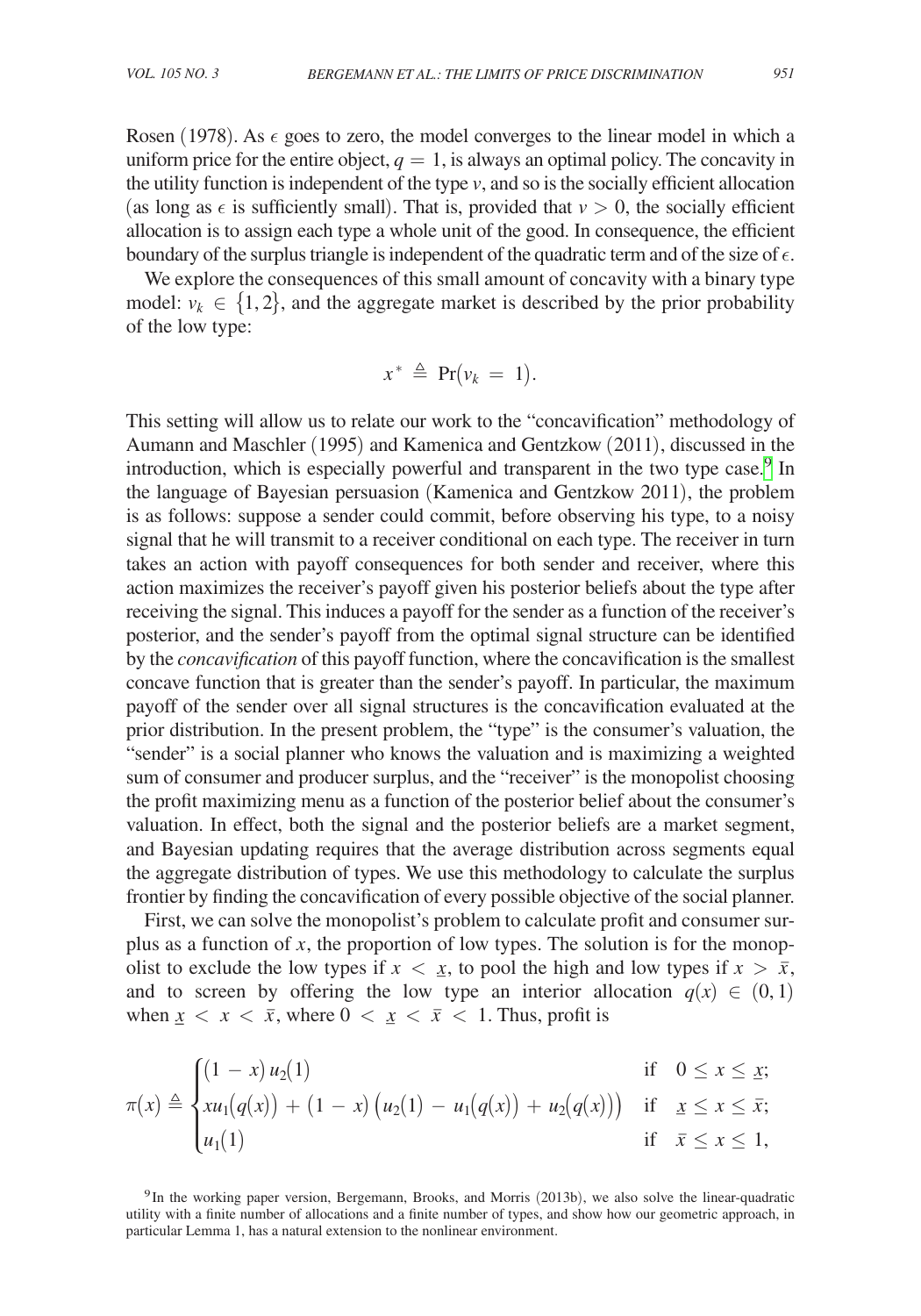and likewise consumer surplus is

$$
u(x) \triangleq \begin{cases} 0 & \text{if } 0 \le x \le x; \\ (1-x) (u_2(q(x)) - u_1(q(x))) & \text{if } x \le x \le \bar{x}; \\ (1-x) (u_2(1) - u_1(1)) & \text{if } \bar{x} \le x \le 1. \end{cases}
$$

These expressions follow directly from the optimal and incentive compatible menus offered by the seller. The uniform menu profit is  $\pi^* = \pi(x^*)$ .

I[n Figure 7,](#page-32-0) we illustrate the shape of producer and consumer surplus for the quadratic utility function and  $q \in [0, 1]$  and for  $\epsilon = 0.6$ , as well as their respective concavified versions. Now, in segments where the concavification is strictly greater than the original function, we find that a convex combination of the critical markets that form the concavification maximizes the given objective. These illustrations immediately indicate some elementary properties of the profit maximizing or consumer surplus maximizing segmentations, which hold true for all concave utility functions  $u(v, q)$ . The concavified profit function strictly dominates the convex profit function  $\pi(x)$ . Hence, the seller always prefers perfect segmentation, i.e., segments which contain either only low or only high valuations customers. By contrast, it is indicated by the concavified consumer surplus function that the maximal consumer surplus is attained without any segmentation when the share *x* of low valuation buyers is high, whereas when *x* is small, market segmentation is required to achieve maximal consumer surplus.

The entire boundary of the set of attainable pairs of consumer and producer surplus can be constructed by concavifying the weighted sum of these two expressions, where the weights are allowed to be positive or negative to reach the bounds of the surplus set in all directions. We illustrate the shape of the surplus set in [Figure 8](#page-32-0) for four different values of  $\epsilon$ . As  $\epsilon$  decreases, the concave utility comes closer to the linear utility. At the same time, the surplus set expands and eventually approximates the boundaries that define the surplus triangle, as formally established in Proposition A 1 in the online Appendix. Importantly, even though for every  $\epsilon$  there is a unique pair of  $(u^*, \pi^*)$  at the Bayes Nash equilibrium profit level  $\pi^*$ , the overall surplus set is still "fat" in the sense that it has a large interior inside the boundaries identified earlier.

Ultimately, we find that the dramatic and concise characterization of attainable surplus pairs in our benchmark setting does rely on the linearity of payoffs. Nonetheless, the qualitative features of the main results remain approximately true for small deviations from linearity. The complete characterization of the limits of price discrimination in nonlinear settings seems to be an open direction for future research.

# **V. Conclusion**

It was the objective of this paper to study the impact of additional information about consumers' valuations on the distribution of surplus in a canonical setting of monopoly price discrimination. We showed that additional information above and beyond the prior distribution can have a substantial effect on consumer and producer surplus. In general, there are many directions in which welfare could move relative to the benchmark of a unified market. We showed that while additional information can never hurt the seller, it can lead social and consumer surplus to both increase,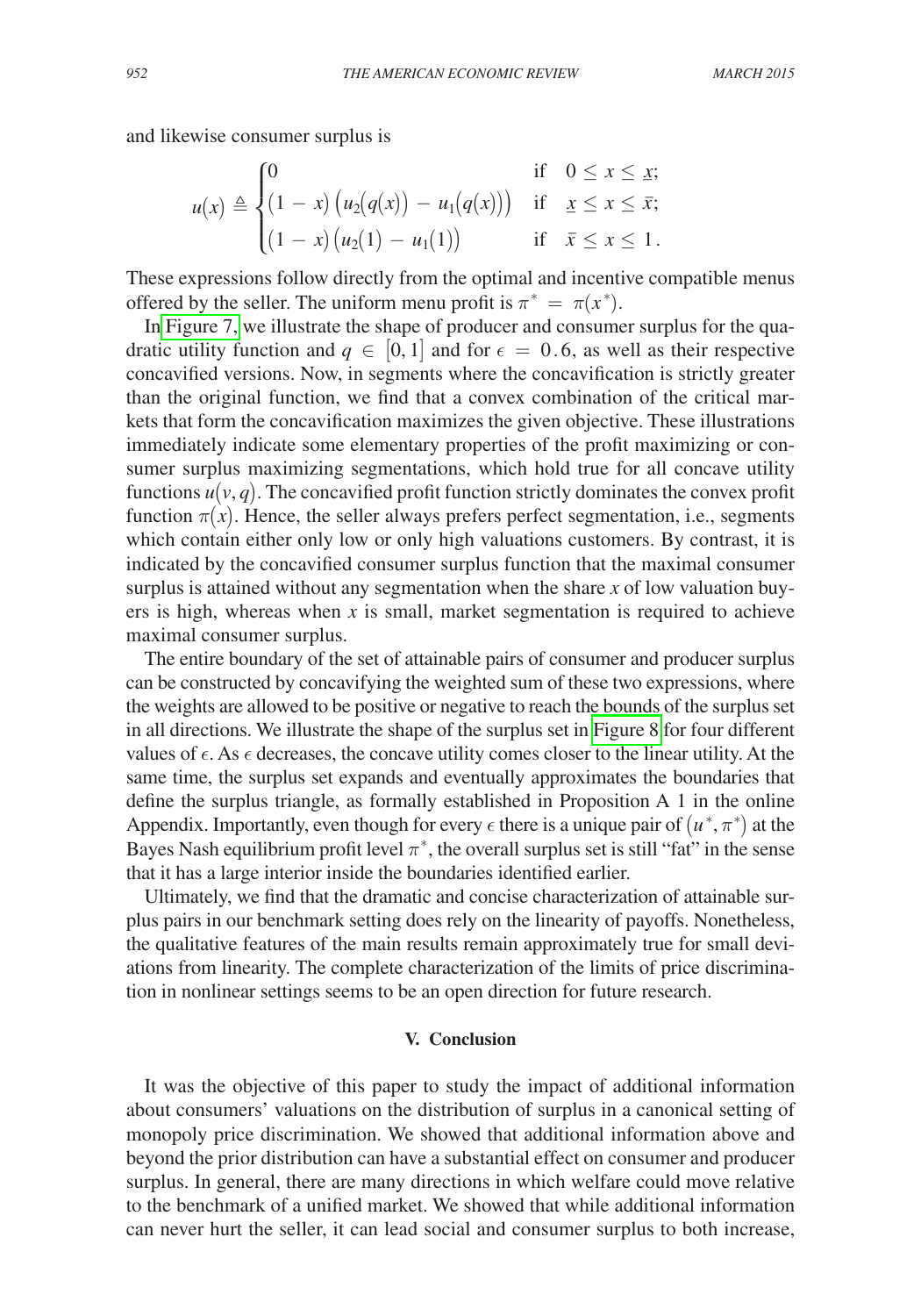<span id="page-32-0"></span>

Figure 7. Consumer and Producer Surplus, and Their Concavified Versions



both decrease, or respectively increase and decrease. Most notably, we establish the exact limits of these predictions without any restrictions on the aggregate market, and in particular, the sharp boundaries do not rely on any regularity or concavity assumption on the distribution of values or the profit function.

Exactly which form of market segmentation arises in practice is no doubt influenced by many factors, which may include technological and legal limitations on how information can be collected and used. In an age in which individuals are increasingly concerned about the preservation of privacy, it is important to understand the welfare consequences that may result from the collection of data on consumers' preferences. Policy discussion often assumes that this will favor producers and hurt consumers. This may be a reasonable assumption if the data ends up in the hands of producers, but this need not be the case. Our findings indicate that the relationship between efficiency and information can only be understood in the context of how data will be used, and this crucially depends on the preferences of those who collect the information. Thus, a natural and important direction for future research is to better understand which forms of price discrimination will endogenously arise, and for whose benefit.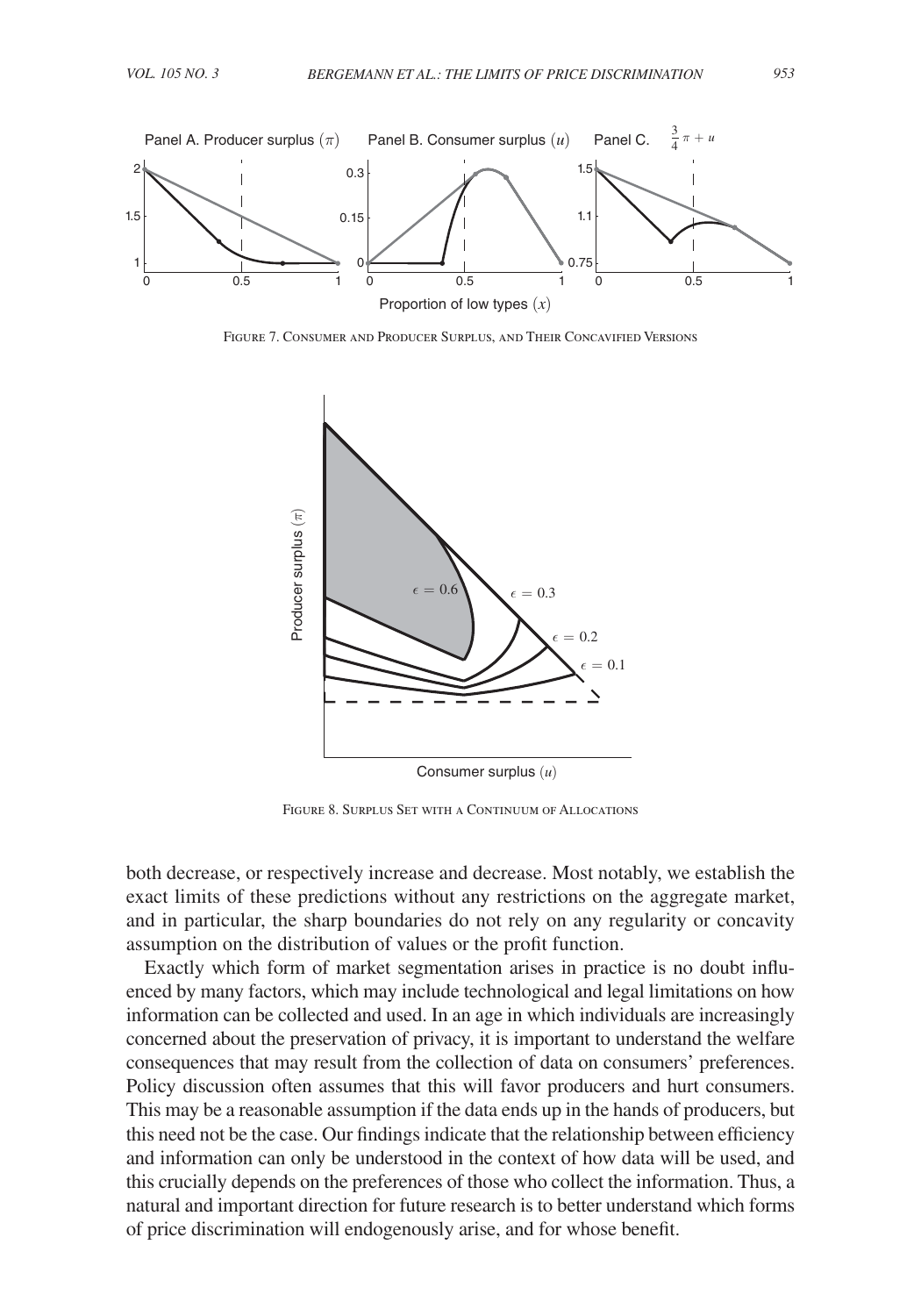#### **APPENDIX**

# PROOF OF LEMMA 2:

We begin with the following four observations:

Fact 1: LC implies that optimality constraints are satisfied for all  $i \geq l + 1$ .

Fact 2: UC implies that the nonnegativity constraint is slack for some  $i \geq l$ .

Fact 3: If LC binds, then the nonnegativity constraint is slack for some  $i \geq l + 1$ . Fact 4: If UC binds and  $x_i > 0$  for some  $i > l$ , then  $v_l$  is not optimal.

As with  $X_k$ , any element  $x \in X_{k,l}$  must satisfy the  $2(K-1)$  nonnegativity and optimality constraints. In addition, *x* must satisfy the lower and upper minimum output constraints. An extreme point of  $X_{k,l}$  is characterized by a subset of at least  $K - 1$  of these constraints which are binding (Simon 2011, Proposition 15.2). By Fact 1, we can drop all of the optimality constraints for  $i \geq l + 1$ , leaving just UC, LC, nonnegativity, and optimality constraints for  $i \leq l$ . Let  $m = |\{l, \ldots, K\} \setminus \{k\}|$ . As before, nonnegativity of  $x_i$  and optimality of  $v_i$  are mutually exclusive, so we can obtain at most  $K - 1 - m$  binding optimality or nonnegativity constraints for  $i < l$ , leaving *m* constraints to define the extreme point. We will establish by cases that the choice of the remaining active constraints must be equivalent to choosing at most one optimality constraint from  $\{l + 1, \ldots, K\}$  and at least one optimality constraint from  $\{l, \ldots, K\}$ , with the remaining binding constraints being nonnegativity. Note that if  $l = K$ , then LC is always satisfied and can be dropped, and UC implies that  $v_K$  is an optimal price.

First, suppose that nonnegativity is binding for  $x_l$ , i.e.,  $x_l = 0$ . Note that this case can only arise if  $l < K$ . Then UC and LC are redundant and equivalent to the single linear restriction:

$$
\nu^* \sum_{j=i^*}^K x_j \ = \ \sum_{j=l+1}^K \nu_j x_j.
$$

By Fact 2, there must be exactly  $m - 1$  binding nonnegativity constraints for  $i \geq l$ . This implies that optimality binds for the single  $i \geq l + 1$  for which the nonnegativity constraint on  $x_i$  need not bind.

Now suppose that  $x_l > 0$ . Then at most one of UC and LC can bind (the gap between them is strict). Suppose that it is LC. By Fact 3, some nonnegativity constraint is slack for  $i \geq l + 1$ . If more than one of these is slack, or if optimality is not binding for  $v_l$ , we could not reach the requisite number of binding constraints. Thus, exactly one nonnegativity constraint is slack for  $i \geq l + 1$ , and optimality binds for  $v_l$ . Together with LC, this gives us the required  $m$ . As a result, optimality must be binding for the single  $i \geq l + 1$  for which nonnegativity does not bind.

Alternatively, suppose  $x_l > 0$  and UC binds. (Note that this case cannot arise when  $l = k$ , since then UC is implied by optimality of  $v_k$ , and can be dropped from the problem.) By Fact 4, nonnegativity must bind for all  $i \geq l + 1$ . Otherwise, neither optimality of  $v_l$ , nonnegativity of  $x_l$ , nor nonnegativity of  $x_i$  for  $i \geq l+1$ binds, and we would only have UC plus at most *m* − 2 nonnegativity constraints for  $i \geq l + 1$ , which is one short of the *m* required. We conclude that  $x_i = 0$  for all  $i \geq l + 1$ , so that UC implies that optimality binds for  $v_l$ .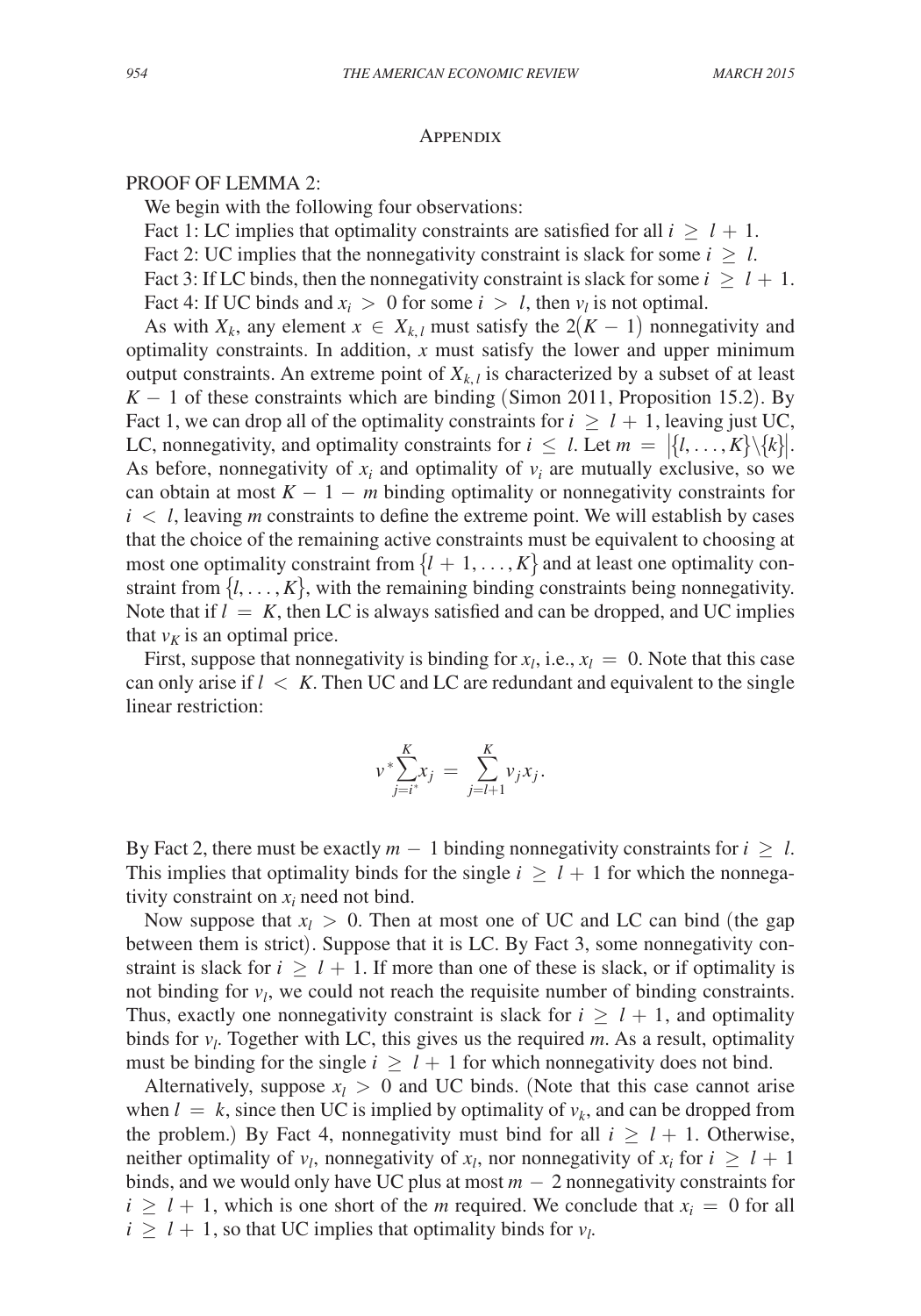Finally, it must be that either LC or UC binds. Otherwise, then clearly  $x_l > 0$  and the only way to get to  $K - 1$  constraints is all nonnegativity constraints are binding for  $i \geq l + 1$ , and optimality binds for *v<sub>l</sub>*, which contradicts that LC does not bind. ■

## PROOF OF LEMMA 3:

As *X* is metrizable in the Prokhorov metric, cl  $\hat{X}_v$  is the set of limits of convergent sequences in  $\hat{X}_y$ . Take a weakly convergent sequence  $x_k \in \hat{X}_y$ , and suppose that it converges to some  $x \notin \overline{X}_v$ . Then we can find some  $v' \in \text{supp } x$  such that  $v'x([v', \overline{v}])$  $\neq$  min supp*x*.

CLAIM: *For any*  $v' \in \text{supp } x$  *and for any*  $\epsilon > 0$ *, there exists a K such that for all*  $k \geq K$ , we can find  $v_k \in \text{supp } x_k$  such that  $|v_k x([v_k, \overline{v}]) - v' x([v', \overline{v}])| < \epsilon$ .

# PROOF OF CLAIM:

The measure  $x$  can have at most countably many mass points, so we can find a  $\delta > 0$  so that  $x(\lbrace v' - \delta, v' + \delta \rbrace) = 0$  (i.e., both  $\left[ v' - \delta, v' + \delta \right]$  and  $\left[ v' - \delta, \overline{v} \right]$ are continuity sets of *x*),  $x([v'-\delta,v')) < \epsilon/(3\bar{v})$ , and  $\delta \leq \epsilon/3$ . By weak convergence, we must have that  $x_k([v'-\delta,\bar{v}]) \to x([v'-\delta,\bar{v}])$  and  $x_k([v'-\delta,v'+\delta]) \to$  $x([v' - \delta, v' + \delta])$ . Since  $v' \in \text{supp } x$ , it must be that  $x([v' - \delta, v' + \delta]) > 0$ , so we can pick a *K* large enough so that for all  $k \geq K$ ,  $x_k([v' - \delta, v' + \delta]) > 0$  and |  $x_k([v'-\delta,\overline{v}]) - x([v'-\delta,\overline{v}]) \le \epsilon/(3\overline{v})$ . Let  $v_k = \min \text{supp} x_k \cap [v'-\delta,v'+\delta]$ which is non-empty because  $x_k([v' - \delta, v' + \delta]) > 0$ . Hence,

$$
\left| \nu_k x_k \left( \left[ v_k, \overline{v} \right] \right) - \nu x \left( \left[ v', \overline{v} \right] \right) \right| = \left| \nu_k x_k \left( \left[ v' - \delta, \overline{v} \right] \right) - \nu x \left( \left[ v', \overline{v} \right] \right) \right|
$$
  
\n
$$
\leq \left| \nu_k x_k \left( \left[ v' - \delta, \overline{v} \right] \right) - \nu' x \left( \left[ v' - \delta, \overline{v} \right] \right) + \nu' \frac{\epsilon}{3 \overline{v}} \right|
$$
  
\n
$$
\leq \left| \nu_k \frac{\epsilon}{3 \overline{v}} \right| + \left| v_k - v' \right| + \left| v' \frac{\epsilon}{3 \overline{v}} \right|
$$
  
\n
$$
\leq \epsilon,
$$

which proves the claim.

Thus, we can find *K* large enough so that for  $k \geq K$ , there exist  $v_k$  and  $v'_k \in \text{supp } x_k$ such that  $|v_k x_k([v_k, \overline{v}]) - \min \text{supp} x| < \epsilon$  and  $|v'_k x_k([v'_k, \overline{v}]) - v'_k([v', \overline{v}])| < \epsilon$  where  $\epsilon = (|v'x([v', \bar{v}]) - \min \text{supp}x|)/2$ . But this means that  $|v_k x_k([v_k, \bar{v}]) - v'_k x_k([v'_k, \bar{v}])|$ > 0, which contradicts the assumption that  $x_k \in \hat{X}_v$ . ■

# PROOF OF PROPOSITION 1B:

The monopolist is indifferent to a pricing rule that puts probability one on  $v^*$ when  $x \in \overline{X}_{\nu^*}$ . Under such a rule, producer surplus is  $\pi^*$ . By the definition of an extremal segmentation, the maximum and minimum pricing rules are optimal, and the former results in a consumer surplus of zero and the latter results in all consumers purchasing the good, so that total surplus is  $w^*$ .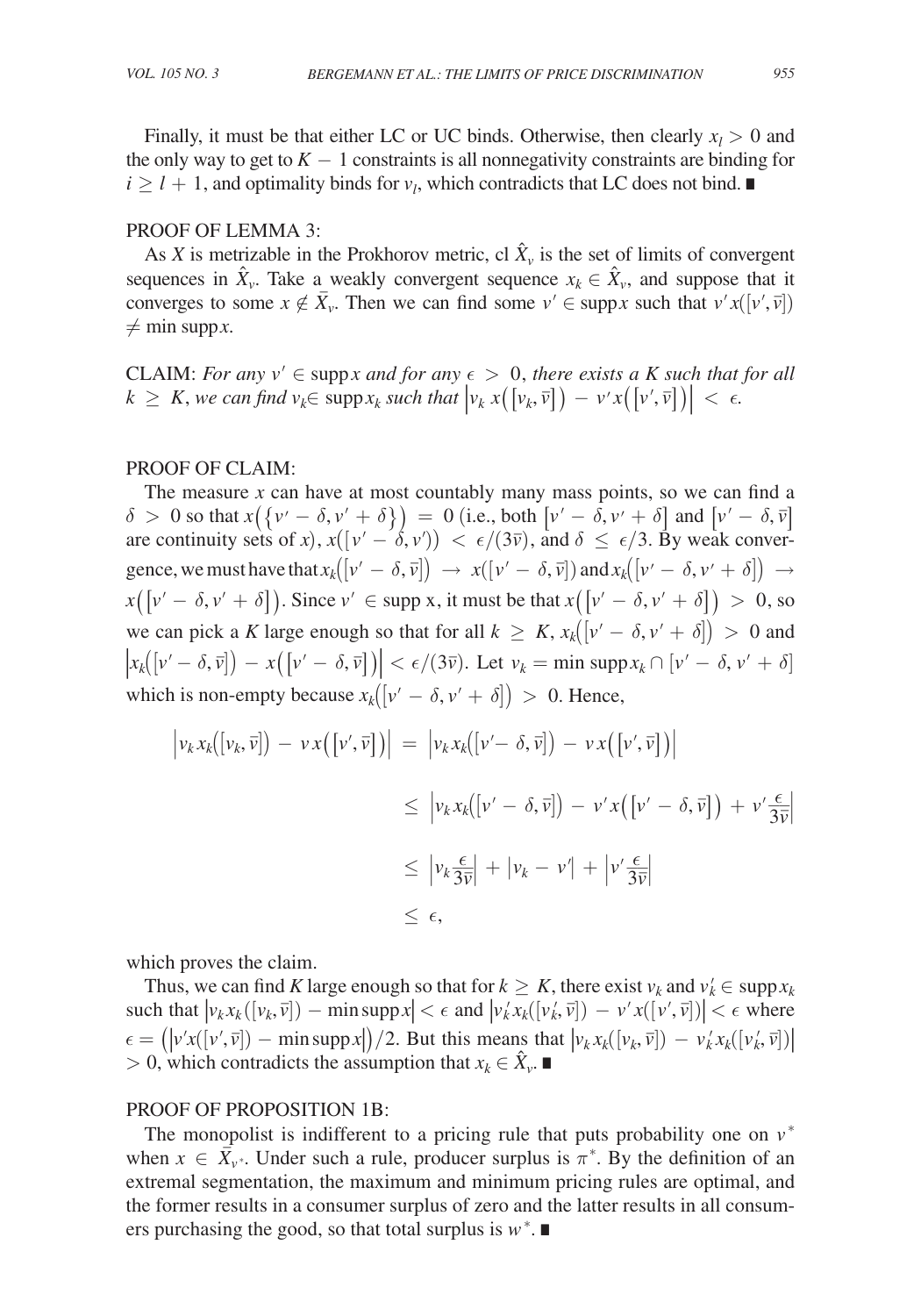## Proof of Theorem 1b:

The argument for necessity is as in the finite case. For sufficiency, we first argue that there exists a uniform profit preserving extremal segmentation.

Since simple measures are dense in  $X_{v^*}$ , we can find a sequence  $x_k$  of markets in  $X_{v^*}$  that converge to  $x^*$  in the weak- $^*$  topology. By Lemma 1, there exist extremal segmentations of  $x_k$  for every  $k$ , which we can identify with elements  $\sigma_k$  of  $\Delta \left( \text{cl } \hat{X}_{\nu^*} \right)$ . Since cl  $\hat{X}_{v^*}$  is a closed subset of the compact set *X*, it is also a compact. By the Banach-Alaoglu Theorem,  $\Delta$ (cl  $\hat{X}_{\nu^*}$ ) is compact, so  $\sigma_k$  has a convergent subsequence that converges to some  $\sigma \in (cl\ \hat{X}_{\nu^*})$ , and therefore  $\sigma \in \Delta(\bar{X}_{\nu})$  as well, i.e.,  $\sigma$  is a uniform profit preserving extremal segmentation.

CLAIM:  $\Sigma$  *is a segmentation of*  $x^*$ .

# PROOF OF CLAIM:

For any continuous and bounded function f on  $[0, \bar{v}]$ , we have

$$
\int_{v \in [0,\,\overline{v}]} f(v) x (dv) = \lim_{k \to \infty} \int_{v \in [0,\,\overline{v}]} f(v) x_k (dv)
$$
  

$$
= \lim_{k \to \infty} \int_{v \in [0,\,\overline{v}]} f(v) \int_{x \in X} x (dv) \sigma_k (dx)
$$
  

$$
= \lim_{k \to \infty} \int_{x \in X} \int_{v \in [0,\,\overline{v}]} f(v) x (dv) \sigma_k (dx)
$$
  

$$
= \int_{x \in X} \int_{v \in [0,\,\overline{v}]} f(v) x (dv) \sigma (dx),
$$

where the first line follows from weak convergence, the second line is the definition of an extremal segmentation, the third line is Fubini's Theorem, and the last line is again weak-\* convergence, using the fact that  $\int_{v \in [0, \bar{v}]} f(v) x(dv)$  is a continuous function of *x*. Hence, the measure  $\int_{x \in X} x \cdot \sigma(dx)$  is a version of  $x^*$ .

To conclude, there exists a uniform profit preserving segmentation  $\sigma$ , under which minimum and maximum pricing rules are optimal and induce the points  $(w^* - \pi^*, \pi^*)$  and  $(0, \pi^*)$ . As before, the segmentation  $\sigma'$  defined by  $\sigma'(Y) = x^* \left( \{ v | x^{\{v\}} \in Y \} \right)$  and  $x^{\{v\}}$  is the Dirac measure on  $\{v\}$ , together with any optimal pricing rule, induces the welfare outcome  $(0, w^*)$ . Weighted averages  $\sigma'' = \alpha \sigma' + (1 - \alpha) \sigma$  and  $\phi = \beta \phi + (1 - \beta) \bar{\phi}$  achieve every other surplus pair in the triangle. ∎

## **REFERENCES**

**[A](http://pubs.aeaweb.org/action/showLinks?system=10.1257%2Faer.100.4.1601&citationId=p_1)guirre, Inaki, Simon Cowan, and John Vickers.** 2010. "Monopoly Price Discrimination and Demand Curvature." *American Economic Review* 100 (4): 1601–15.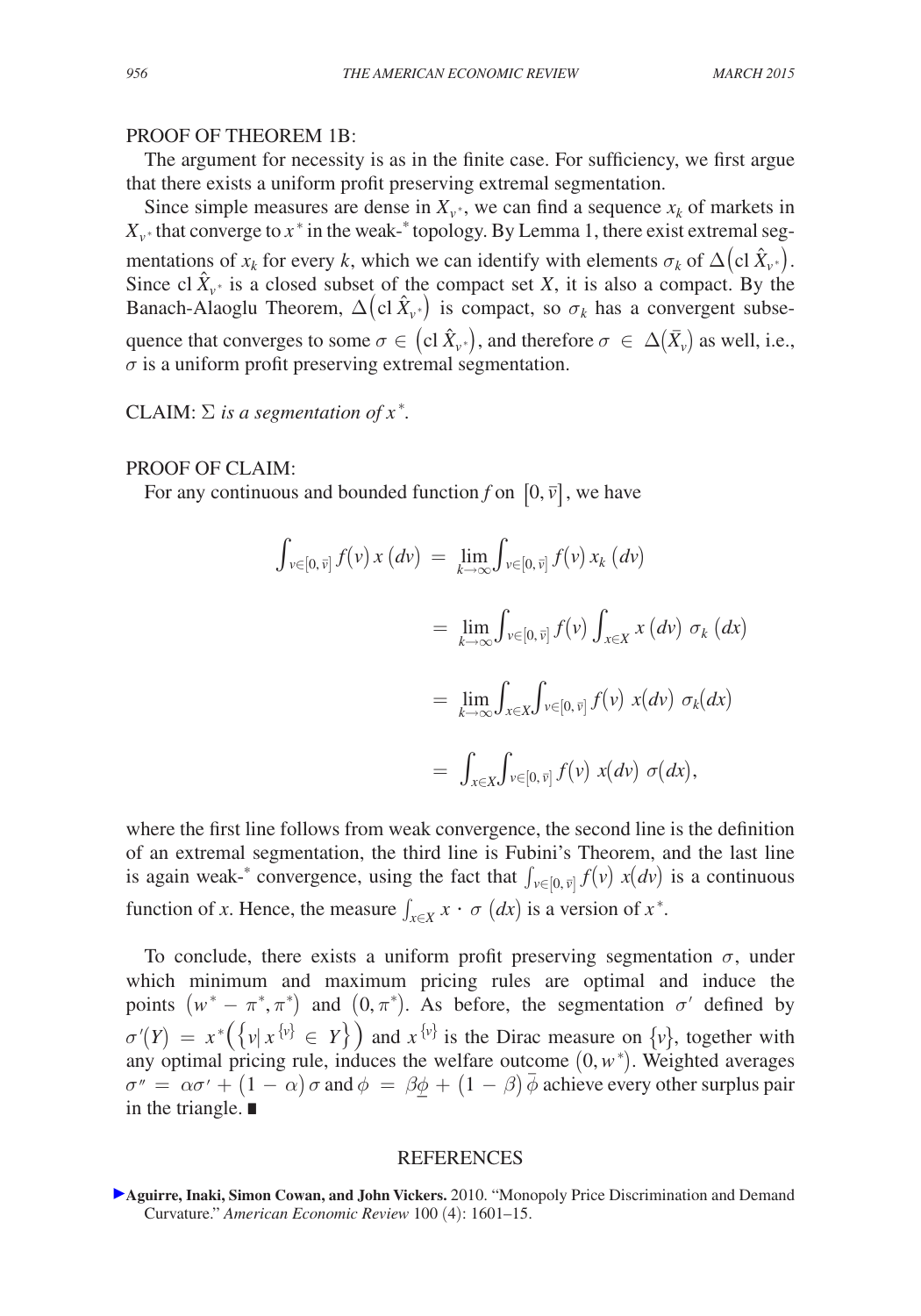- **Aumann, Robert J., and Michael B. Maschler.** 1995. *Repeated Games with Incomplete Information*. Cambridge, MA: MIT Press.
- **Bergemann, Dirk, Benjamin Brooks, and Stephen Morris.** 2013a. "Extremal Information Structures in First Price Auctions." Yale University, Cowles Foundation Discussion Paper 1926.
- **Bergemann, Dirk, Benjamin Brooks, and Stephen Morris.** 2013b. "The Limits of Price Discrimination." Yale University, Cowles Foundation Discussion Paper 1896RR.
- **Bergemann, Dirk, and Stephen Morris.** 2013. "Robust Predictions in Games with Incomplete Information." *Econometrica* 81 (4): 1251–1308.
	- **Bergemann, Dirk, and Stephen Morris.** 2014. "The Comparison of Information Structures in Games: Bayes Correlated Equilibrium and Individual Sufficiency." Yale University, Cowles Foundation Discussion Paper 1909.

**Blackwell, David.** 1951. "Comparison of Experiments." In *Proceedings of the Second* 

- *Berkeley Symposium on Mathematical Statistics and Probability*, edited by Jerzy Neyman, 93–102. Berkeley: University of California Press.
- **Blackwell, David.** 1953. "Equivalent Comparisons of Experiments." *Annals of Mathematical Statistics* 24 (2): 265–72.
	- **Cowan, Simon G. B.** 2013. "Welfare-Increasing Third-Degree Price Discrimination." University of Oxford, Department of Economics, Economics Series Working Paper 652.
- **Kamenica, Emir, and Matthew Gentzkow.** 2011. "Bayesian Persuasion." *American Economic Review* 101 (6): 2590–2615.
- **Mas-Colell, Andreu, Michael Dennis Whinston, and Jerry R. Green.** 1995. *Microeconomic Theory.* Oxford: Oxford University Press.
- **Maskin, Eric, and John Riley.** 1984. "Monopoly with Incomplete Information." *RAND Journal of Economics* 15 (2): 171–96.
- **Mussa, Michael, and Sherwin Rosen.** 1978. "Monopoly and Product Quality." *Journal of Economic Theory* 18 (2): 301–17.
	- **Nahata, Babu, Krzysztof Ostaszewski, and P. K. Sahoo.** 1990. "Direction of Price Changes in Third-Degree Price Discrimination." *American Economic Review* 80 (5): 1254–58.
	- **Pigou, Arthur C.** 1920. *The Economics of Welfare.* London: Macmillan.
- **Riley, John, and Richard Zeckhauser.** 1983. "Optimal Selling Strategies: When to Haggle, When to Hold Firm." *Quarterly Journal of Economics* 98 (2): 267–89.

**Robinson, Joan.** 1933. *The Economics of Imperfect Competition.* London: Macmillan.

- **Schmalensee, Richard.** 1981. "Output and Welfare Implications of Monopolistic Third-Degree Price Discrimination." *American Economic Review* 71 (1): 242–47.
- **Simon, Barry.** 2011. *Convexity: An Analytic Viewpoint.* Cambridge Tracts in Mathematics 187. Cambridge, UK: Cambridge University Press.
- **Varian, Hal R.** 1985. "Price Discrimination and Social Welfare." *American Economic Review* 75 (4): 870–75.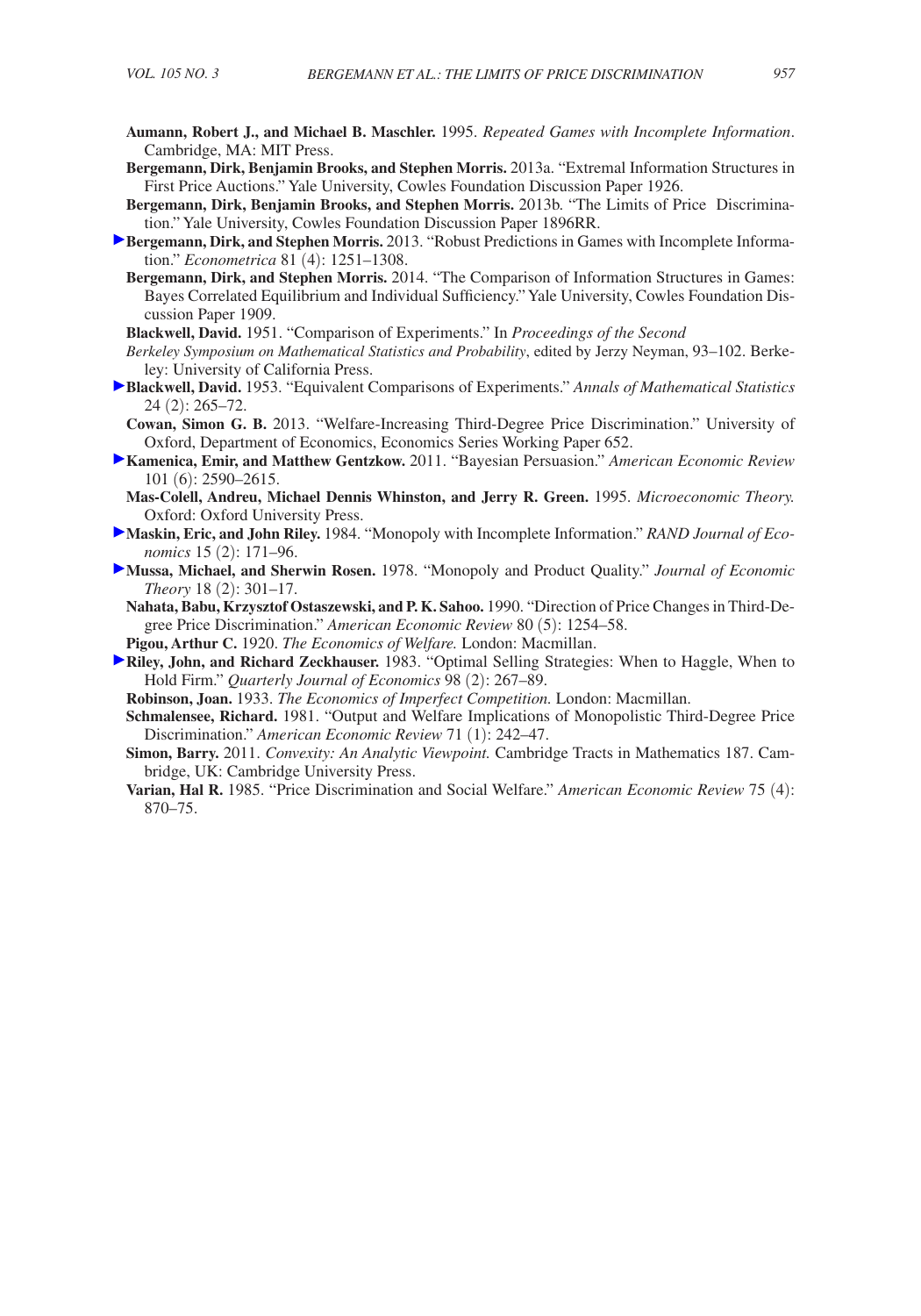## **This article has been cited by:**

- 1. Shota Ichihashi. 2021. The economics of data externalities. *Journal of Economic Theory* **196**, 105316. [\[Crossref](https://doi.org/10.1016/j.jet.2021.105316)]
- 2. Kym Pram. 2021. Disclosure, Welfare and Adverse Selection. *Journal of Economic Theory* 105327. [\[Crossref](https://doi.org/10.1016/j.jet.2021.105327)]
- 3. Monire Jalili, Michael S. Pangburn. 2021. Understanding the Value of Delayed Discounts in Retail Rewards Programs. *Decision Sciences* **52**:4, 952-985. [\[Crossref](https://doi.org/10.1111/deci.12474)]
- 4. Zhe (James) Zhang, Shivendu Shivendu, Peng Wang. 2021. Is Investment in Data Analytics Always Profitable? The Case of Third‐Party‐Online‐Promotion Marketplace. *Production and Operations Management* **30**:7, 2321-2337. [[Crossref\]](https://doi.org/10.1111/poms.13379)
- 5. Farzaneh Farhadi, Demosthenis Teneketzis. 2021. Dynamic Information Design: A Simple Problem on Optimal Sequential Information Disclosure. *Dynamic Games and Applications* **105**. . [[Crossref\]](https://doi.org/10.1007/s13235-021-00392-1)
- 6. Oren Bar-Gill. 2021. Price discrimination with consumer misperception. *Applied Economics Letters* **28**:10, 829-834. [\[Crossref](https://doi.org/10.1080/13504851.2020.1782333)]
- 7. Sinem Hidir, Nikhil Vellodi. 2021. Privacy, Personalization, and Price Discrimination. *Journal of the European Economic Association* **19**:2, 1342-1363. [\[Crossref](https://doi.org/10.1093/jeea/jvaa027)]
- 8. Adam N. Elmachtoub, Vishal Gupta, Michael L. Hamilton. 2021. The Value of Personalized Pricing. *Management Science* **71**. . [\[Crossref](https://doi.org/10.1287/mnsc.2020.3821)]
- 9. Elias Tsakas, Nikolas Tsakas, Dimitrios Xefteris. 2021. Resisting persuasion. *Economic Theory* **165**. . [\[Crossref](https://doi.org/10.1007/s00199-020-01339-0)]
- 10.Daniel Garcia, Matan Tsur. 2021. Information design in competitive insurance markets. *Journal of Economic Theory* **191**, 105160. [[Crossref\]](https://doi.org/10.1016/j.jet.2020.105160)
- 11. Jacopo Bizzotto, Adrien Vigier. 2021. Optimal School Design. *SSRN Electronic Journal* **93**. . [[Crossref\]](https://doi.org/10.2139/ssrn.3877063)
- 12. Teck Yong Tan. 2021. Optimal Transparency of Monitoring Capability: A Panopticon from Information Design. *SSRN Electronic Journal* **105**. . [\[Crossref](https://doi.org/10.2139/ssrn.3843341)]
- 13. Benjamin Shiller. 2021. Optimized Sticky Targeted Pricing. *SSRN Electronic Journal* **105**. . [[Crossref\]](https://doi.org/10.2139/ssrn.3845138)
- 14. Jacopo Perego, Simone Galperti, Aleksandr Levkun. 2021. The Value of Data. *SSRN Electronic Journal* **54**. . [[Crossref\]](https://doi.org/10.2139/ssrn.3866625)
- 15. Marco Botta, Klaus Wiedemann. 2020. To discriminate or not to discriminate? Personalised pricing in online markets as exploitative abuse of dominance. *European Journal of Law and Economics* **50**:3, 381-404. [\[Crossref\]](https://doi.org/10.1007/s10657-019-09636-3)
- 16. Jay Pil Choi, Arijit Mukherjee. 2020. Optimal certification policy, entry, and investment in the presence of public signals. *The RAND Journal of Economics* **51**:4, 989-1013. [[Crossref\]](https://doi.org/10.1111/1756-2171.12347)
- 17. Toomas Hinnosaar, Keiichi Kawai. 2020. Robust pricing with refunds. *The RAND Journal of Economics* **51**:4, 1014-1036. [[Crossref\]](https://doi.org/10.1111/1756-2171.12348)
- 18. Axel Gautier, Ashwin Ittoo, Pieter Van Cleynenbreugel. 2020. AI algorithms, price discrimination and collusion: a technological, economic and legal perspective. *European Journal of Law and Economics* **50**:3, 405-435. [[Crossref\]](https://doi.org/10.1007/s10657-020-09662-6)
- 19. Heski Bar-Isaac, Ian Jewitt, Clare Leaver. 2020. Adverse selection, efficiency and the structure of information. *Economic Theory* **113**. . [\[Crossref](https://doi.org/10.1007/s00199-020-01300-1)]
- 20. Aidin Namin, Dinesh K. Gauri, Robert J. Kwortnik. 2020. Improving revenue performance with thirddegree price discrimination in the cruise industry. *International Journal of Hospitality Management* **89**, 102597. [\[Crossref](https://doi.org/10.1016/j.ijhm.2020.102597)]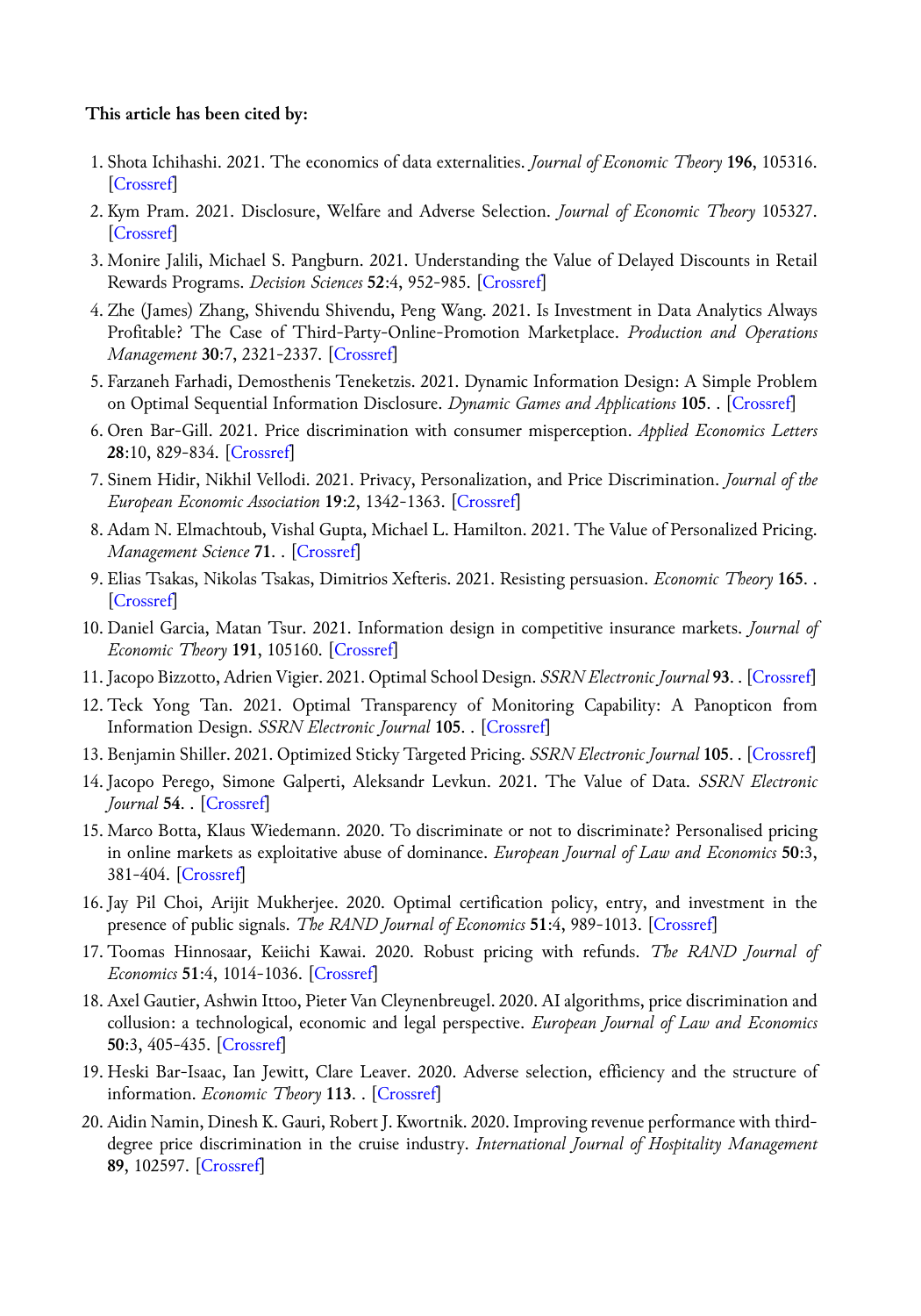- 21. Benjamin Reed Shiller. 2020. APPROXIMATING PURCHASE PROPENSITIES AND RESERVATION PRICES FROM BROAD CONSUMER TRACKING. *International Economic Review* **61**:2, 847-870. [\[Crossref](https://doi.org/10.1111/iere.12442)]
- 22. Ozan Candogan, Kimon Drakopoulos. 2020. Optimal Signaling of Content Accuracy: Engagement vs. Misinformation. *Operations Research* . [\[Crossref](https://doi.org/10.1287/opre.2019.1897)]
- 23. Sara Negrelli. 2020. Bubbles and persuasion with uncertainty over market sentiment. *Games and Economic Behavior* **120**, 67-85. [[Crossref](https://doi.org/10.1016/j.geb.2019.12.007)]
- 24. Shota Ichihashi. 2020. Online Privacy and Information Disclosure by Consumers. *American Economic Review* **110**:2, 569-595. [\[Abstract](https://doi.org/10.1257/aer.20181052)] [[View PDF article\]](http://pubs.aeaweb.org/doi/pdf/10.1257/aer.20181052) [[PDF with links\]](http://pubs.aeaweb.org/doi/pdfplus/10.1257/aer.20181052)
- 25.Dirk Bergemann, Francisco Castro, Gabriel Y. Weintraub. 2020. Uniform Pricing Versus Third-Degree Price Discrimination. *SSRN Electronic Journal* . [[Crossref\]](https://doi.org/10.2139/ssrn.3540156)
- 26. Andrei Gomberg, Romans Pancs, Tridib Sharma. 2020. Electoral Maldistricting. *SSRN Electronic Journal* . [\[Crossref](https://doi.org/10.2139/ssrn.3579221)]
- 27. Andreas Asseyer. 2020. Collusion and delegation under information control. *Theoretical Economics* **15**:4, 1547-1586. [[Crossref\]](https://doi.org/10.3982/TE3556)
- 28. Pedro Vaissman Guinsburg. 2020. Information Design and Sensitivity to Market Fundamentals. *SSRN Electronic Journal* . [[Crossref\]](https://doi.org/10.2139/ssrn.3649741)
- 29. Shota Ichihashi. 2020. The Economics of Data Externalities. *SSRN Electronic Journal* . [\[Crossref](https://doi.org/10.2139/ssrn.3778397)]
- 30. Mark Tremblay. 2020. The Limits of Marketplace Fee Discrimination. *SSRN Electronic Journal* **105**. . [\[Crossref](https://doi.org/10.2139/ssrn.3729378)]
- 31. Kalinda Ukanwa, Roland T. Rust. 2020. Algorithmic Discrimination in Service. *SSRN Electronic Journal* **30**. . [[Crossref\]](https://doi.org/10.2139/ssrn.3654943)
- 32. Anh Nguyen, Teck Yong Tan. 2019. Information control in the hold‐up problem. *The RAND Journal of Economics* **50**:4, 768-786. [[Crossref\]](https://doi.org/10.1111/1756-2171.12295)
- 33. Shaddin Dughmi. 2019. On the hardness of designing public signals. *Games and Economic Behavior* **118**, 609-625. [[Crossref\]](https://doi.org/10.1016/j.geb.2018.08.001)
- 34. Shaddin Dughmi, Haifeng Xu. 2019. Algorithmic Bayesian Persuasion. *SIAM Journal on Computing* **85**, STOC16-68-STOC16-97. [[Crossref\]](https://doi.org/10.1137/16M1098334)
- 35. Mark J. Tremblay. 2019. Pareto price discrimination. *Economics Letters* **183**, 108559. [\[Crossref\]](https://doi.org/10.1016/j.econlet.2019.108559)
- 36. Mark Armstrong, John Vickers. 2019. Discriminating against Captive Customers. *American Economic Review: Insights* **1**:3, 257-272. [\[Abstract](https://doi.org/10.1257/aeri.20180581)] [\[View PDF article](http://pubs.aeaweb.org/doi/pdf/10.1257/aeri.20180581)] [[PDF with links](http://pubs.aeaweb.org/doi/pdfplus/10.1257/aeri.20180581)]
- 37. Emir Kamenica. 2019. Bayesian Persuasion and Information Design. *Annual Review of Economics* **11**:1, 249-272. [\[Crossref\]](https://doi.org/10.1146/annurev-economics-080218-025739)
- 38.Dirk Bergemann, Alessandro Bonatti. 2019. Markets for Information: An Introduction. *Annual Review of Economics* **11**:1, 85-107. [[Crossref\]](https://doi.org/10.1146/annurev-economics-080315-015439)
- 39. Tong Zhang, Yixue Huo, Xin Zhang, Jie Shuai. 2019. Endogenous third-degree price discrimination in Hotelling model with elastic demand. *Journal of Economics* **127**:2, 125-145. [[Crossref\]](https://doi.org/10.1007/s00712-018-0635-z)
- 40. Jin‐Hyuk Kim, Liad Wagman, Abraham L. Wickelgren. 2019. The impact of access to consumer data on the competitive effects of horizontal mergers and exclusive dealing. *Journal of Economics & Management Strategy* **28**:3, 373-391. [\[Crossref](https://doi.org/10.1111/jems.12285)]
- 41.Daniele Condorelli, Balazs Szentes. 2019. Information Design in the Hold-up Problem. *Journal of Political Economy* . [\[Crossref](https://doi.org/10.1086/704574)]
- 42.Dirk Bergemann, Benjamin Brooks, Stephen Morris. 2019. First-price auctions with general information structures. *ACM SIGecom Exchanges* **16**:2, 27-37. [\[Crossref](https://doi.org/10.1145/3331041.3331045)]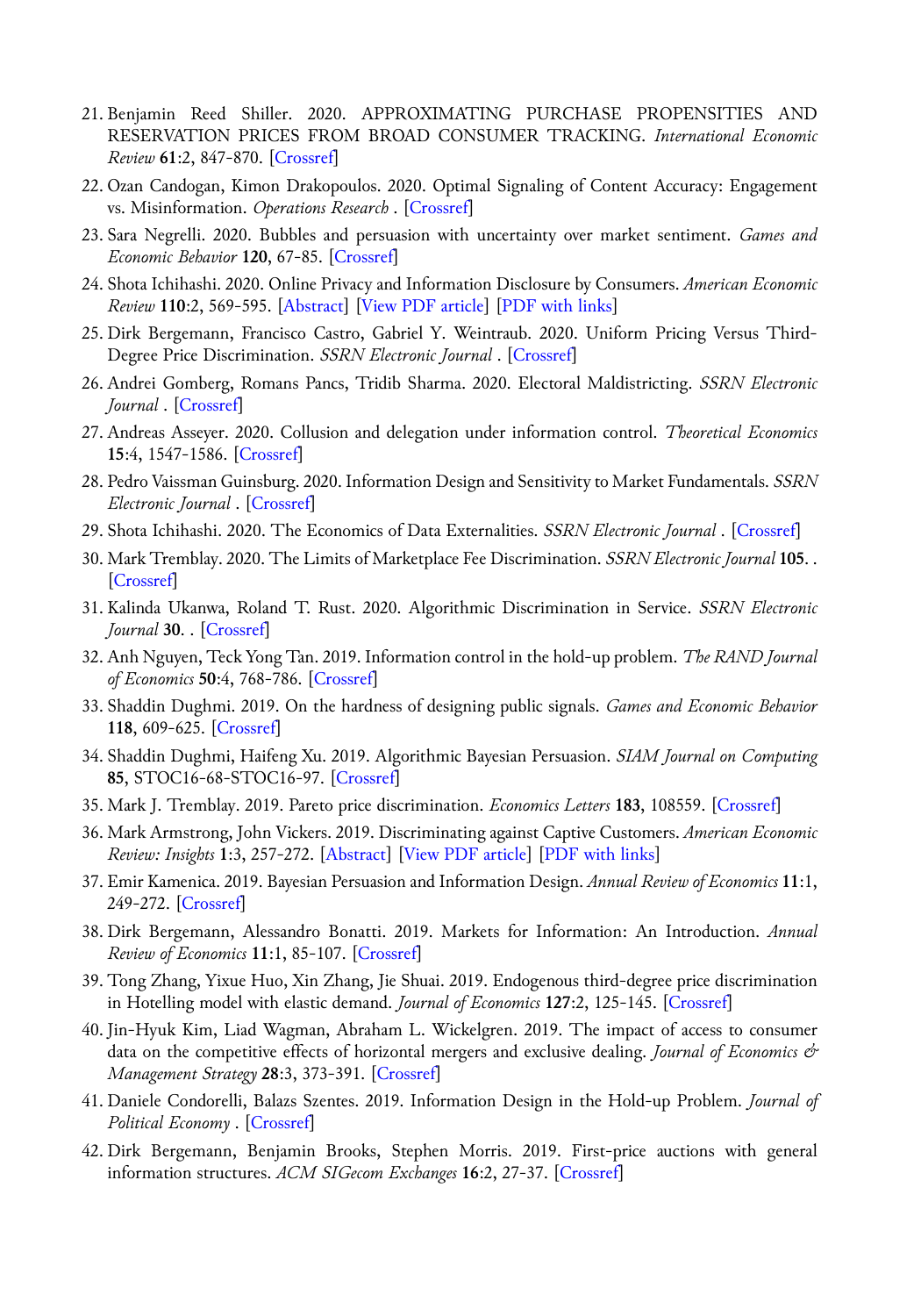- 43. Milan Zafirovski. 2019. The dark side of capitalism–in orthodox economics?. *The European Journal of the History of Economic Thought* **96**, 1-52. [[Crossref\]](https://doi.org/10.1080/09672567.2019.1609056)
- 44. Gleb Romanyuk, Alex Smolin. 2019. Cream Skimming and Information Design in Matching Markets. *American Economic Journal: Microeconomics* **11**:2, 250-276. [[Abstract\]](https://doi.org/10.1257/mic.20170154) [[View PDF article\]](http://pubs.aeaweb.org/doi/pdf/10.1257/mic.20170154) [\[PDF with links\]](http://pubs.aeaweb.org/doi/pdfplus/10.1257/mic.20170154)
- 45. Michael Choi, Kyungmin Kim, Marilyn Pease. 2019. Optimal Information Design for Search Goods. *AEA Papers and Proceedings* **109**, 550-556. [[Abstract\]](https://doi.org/10.1257/pandp.20191101) [\[View PDF article](http://pubs.aeaweb.org/doi/pdf/10.1257/pandp.20191101)] [\[PDF with links\]](http://pubs.aeaweb.org/doi/pdfplus/10.1257/pandp.20191101)
- 46. Weichao Mao, Zhenzhe Zheng, Fan Wu. Pricing for Revenue Maximization in IoT Data Markets: An Information Design Perspective 1837-1845. [[Crossref\]](https://doi.org/10.1109/INFOCOM.2019.8737571)
- 47.Dirk Bergemann, Stephen Morris. 2019. Information Design: A Unified Perspective. *Journal of Economic Literature* **57**:1, 44-95. [[Abstract\]](https://doi.org/10.1257/jel.20181489) [[View PDF article\]](http://pubs.aeaweb.org/doi/pdf/10.1257/jel.20181489) [\[PDF with links\]](http://pubs.aeaweb.org/doi/pdfplus/10.1257/jel.20181489)
- 48. Nicole Immorlica, Katrina Ligett, Juba Ziani. Access to Population-Level Signaling as a Source of Inequality 249-258. [[Crossref\]](https://doi.org/10.1145/3287560.3287579)
- 49. Seungjin Han. 2019. Pre-Match Investment Competition with Bounded Transfers. *SSRN Electronic Journal* . [\[Crossref](https://doi.org/10.2139/ssrn.3326093)]
- 50. Nima Haghpanah, Ron Siegel. 2019. Consumer-Optimal Market Segmentation. *SSRN Electronic Journal* . [\[Crossref](https://doi.org/10.2139/ssrn.3333940)]
- 51.Dirk Bergemann, Alessandro Bonatti. 2019. The Economics of Social Data. *SSRN Electronic Journal* . [\[Crossref\]](https://doi.org/10.2139/ssrn.3360352)
- 52. Mark Tremblay. 2019. Pareto Price Discrimination. *SSRN Electronic Journal* . [[Crossref](https://doi.org/10.2139/ssrn.3371037)]
- 53. Jerry Anunrojwong, Krishnamurthy Iyer, David Lingenbrink. 2019. Persuading Risk-Conscious Agents: A Geometric Approach. *SSRN Electronic Journal* . [\[Crossref](https://doi.org/10.2139/ssrn.3386273)]
- 54. Kai Hao Yang. 2019. Equivalence in Business Models of Informational Intermediary. *SSRN Electronic Journal* . [\[Crossref](https://doi.org/10.2139/ssrn.3457015)]
- 55. Shota Ichihashi. 2019. Natural Monopoly for Data Intermediaries. *SSRN Electronic Journal* . [\[Crossref](https://doi.org/10.2139/ssrn.3310410)]
- 56. Baile Lu, Yuqian Xu, Hongyan Dai, Weihua Zhou. 2019. The Value of Personalized Promotion: Field Experiment on O2O Platform. *SSRN Electronic Journal* . [\[Crossref](https://doi.org/10.2139/ssrn.3445110)]
- 57.Dirk Bergemann, Alessandro Bonatti, Tan Gan. 2019. The Economics of Social Data. *SSRN Electronic Journal* . [[Crossref\]](https://doi.org/10.2139/ssrn.3459796)
- 58. Gad Allon, Kimon Drakopoulos, Vahideh Manshadi. 2019. Information Inundation on Platforms and Implications. *SSRN Electronic Journal* . [[Crossref\]](https://doi.org/10.2139/ssrn.3385627)
- 59.Doron Ravid, Anne-Katrin Roesler, Balazs Szentes. 2019. Learning Before Trading: On the Inefficiency of Ignoring Free Information. *SSRN Electronic Journal* . [\[Crossref](https://doi.org/10.2139/ssrn.3317917)]
- 60.David Bounie, Antoine Dubus, Patrick Waelbroeck. 2019. Data Intermediaries and Selling Mechanisms for Customized Consumer Information. *SSRN Electronic Journal* . [[Crossref\]](https://doi.org/10.2139/ssrn.3454193)
- 61. Stefan Terstiege, Cédric Wasser. 2019. Competitive Information Disclosure to an Auctioneer. *SSRN Electronic Journal* . [[Crossref\]](https://doi.org/10.2139/ssrn.3444994)
- 62. O. Yu. Bondarenko. 2018. Influential individuals: Approach to modeling. *Voprosy Ekonomiki* :9, 114-131. [\[Crossref\]](https://doi.org/10.32609/0042-8736-2018-9-114-131)
- 63. Vincent Glode, Christian C. Opp, Xingtan Zhang. 2018. Voluntary disclosure in bilateral transactions. *Journal of Economic Theory* **175**, 652-688. [[Crossref\]](https://doi.org/10.1016/j.jet.2018.02.005)
- 64. Alberto Galasso, Matthew Mitchell, Gabor Virag. 2018. A theory of grand innovation prizes. *Research Policy* **47**:2, 343-362. [\[Crossref](https://doi.org/10.1016/j.respol.2017.11.009)]
- 65. Anca D. Chirita. The Rise of Big Data and the Loss of Privacy 153-189. [[Crossref\]](https://doi.org/10.1007/978-3-662-57646-5_7)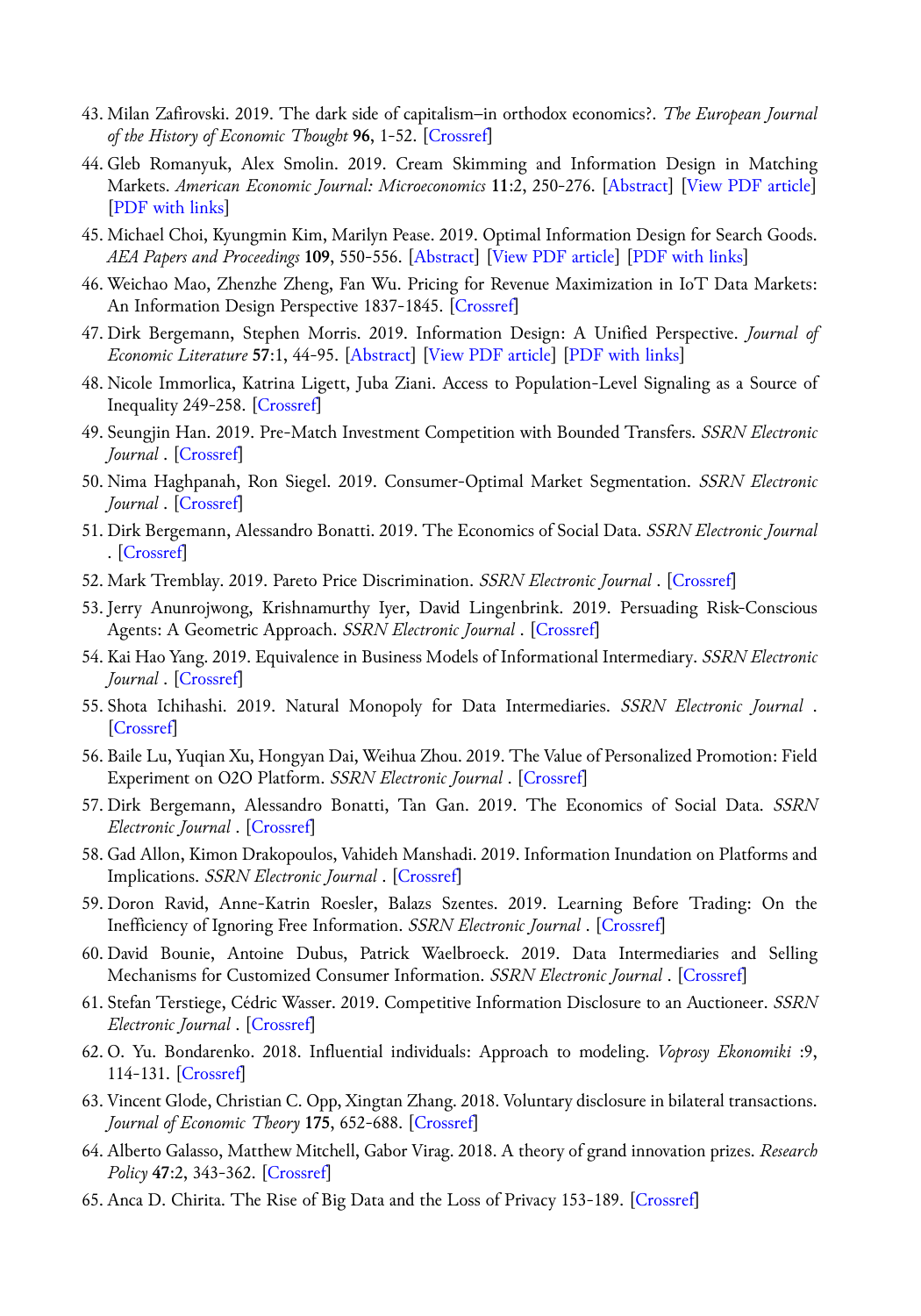- 66. Stefan Terstiege, CCdric Wasser. 2018. Buyer-Optimal Robust Information Structures. *SSRN Electronic Journal* . [[Crossref\]](https://doi.org/10.2139/ssrn.3006600)
- 67. Shota Ichihashi. 2018. Online Privacy and Information Disclosure by Consumers. *SSRN Electronic Journal* . [\[Crossref](https://doi.org/10.2139/ssrn.3112905)]
- 68. Anh Nguyen, Teck Yong Tan. 2018. Information Control in the Hold-Up Problem. *SSRN Electronic Journal* . [\[Crossref](https://doi.org/10.2139/ssrn.3173662)]
- 69. Gleb Romanyuk, Alex Smolin. 2018. Cream Skimming and Information Design in Matching Markets. *SSRN Electronic Journal* . [[Crossref\]](https://doi.org/10.2139/ssrn.3178328)
- 70.Dirk Bergemann, Benjamin A. Brooks, Stephen Edward Morris. 2018. First-Price Auctions with General Information Structures: A Short Introduction. *SSRN Electronic Journal* . [[Crossref\]](https://doi.org/10.2139/ssrn.3186516)
- 71. Teddy Mekonnen, René Leal Vizcaíno. 2018. Bayesian Comparative Statics. *SSRN Electronic Journal* . [\[Crossref\]](https://doi.org/10.2139/ssrn.3227239)
- 72. Laura Doval, Vasiliki Skreta. 2018. Mechanism Design with Limited Commitment. *SSRN Electronic Journal* . [\[Crossref](https://doi.org/10.2139/ssrn.3281132)]
- 73. Marc Bourreau, Alexandre de Streel. 2018. The Regulation of Personalised Pricing in the Digital Era. *SSRN Electronic Journal* . [[Crossref\]](https://doi.org/10.2139/ssrn.3312158)
- 74. František Svoboda. 2018. Searching for ideal price discrimination in the history of opera : lottery as a way to get a consumer surplus. *Musicologica Brunensia* :1, 119-136. [\[Crossref](https://doi.org/10.5817/MB2018-1-10)]
- 75. Kai Hao Yang. 2018. Buyer-Optimal Information Under Uncertainty. *SSRN Electronic Journal* . [\[Crossref](https://doi.org/10.2139/ssrn.3306455)]
- 76. Kai Hao Yang. 2018. Informationally Robust Welfare Predictions Under Second-Degree Price Discrimination. *SSRN Electronic Journal* . [\[Crossref](https://doi.org/10.2139/ssrn.3320956)]
- 77. Adam N. Elmachtoub, Vishal Gupta, Michael Hamilton. 2018. The Value of Personalized Pricing. *SSRN Electronic Journal* . [[Crossref\]](https://doi.org/10.2139/ssrn.3127719)
- 78. Gaurab Aryal, Charles Murry, Jonathan W. Williams. 2018. Price Discrimination in International Airline Markets. *SSRN Electronic Journal* **7**. . [\[Crossref](https://doi.org/10.2139/ssrn.3288276)]
- 79. Jeanine Miklls-Thal, Greg Shaffer. 2018. Input Price Discrimination by Resale Market. *SSRN Electronic Journal* **13**. . [\[Crossref](https://doi.org/10.2139/ssrn.3191951)]
- 80. In Kyung Kim, Vladyslav Nora. 2018. Buyer Power and Information Disclosure. *SSRN Electronic Journal* . [\[Crossref](https://doi.org/10.2139/ssrn.3134426)]
- 81. Anne-Katrin Roesler, Balázs Szentes. 2017. Buyer-Optimal Learning and Monopoly Pricing. *American Economic Review* **107**:7, 2072-2080. [[Abstract\]](https://doi.org/10.1257/aer.20160145) [[View PDF article\]](http://pubs.aeaweb.org/doi/pdf/10.1257/aer.20160145) [\[PDF with links\]](http://pubs.aeaweb.org/doi/pdfplus/10.1257/aer.20160145)
- 82. Paul Heidhues, Botond Kőszegi. 2017. Naïveté-Based Discrimination\*. *The Quarterly Journal of Economics* **132**:2, 1019-1054. [[Crossref\]](https://doi.org/10.1093/qje/qjw042)
- 83. Eric K. Clemons, Rajiv M. Dewan, Robert J. Kauffman, Thomas A. Weber. 2017. Understanding the Information-Based Transformation of Strategy and Society. *Journal of Management Information Systems* **34**:2, 425-456. [\[Crossref](https://doi.org/10.1080/07421222.2017.1334474)]
- 84. Shaddin Dughmi. 2017. Algorithmic information structure design. *ACM SIGecom Exchanges* **15**:2, 2-24. [\[Crossref\]](https://doi.org/10.1145/3055589.3055591)
- 85. Jonas Hedlund. 2017. Bayesian persuasion by a privately informed sender. *Journal of Economic Theory* **167**, 229-268. [[Crossref\]](https://doi.org/10.1016/j.jet.2016.11.003)
- 86. Vincent Glode, Christian C. Opp, Xingtan Zhang. 2017. Voluntary Disclosure in Bilateral Transactions. *SSRN Electronic Journal* . [[Crossref\]](https://doi.org/10.2139/ssrn.2869232)
- 87.Dirk Bergemann, Stephen Morris. 2017. Information Design: A Unified Perspective. *SSRN Electronic Journal* . [\[Crossref](https://doi.org/10.2139/ssrn.2919675)]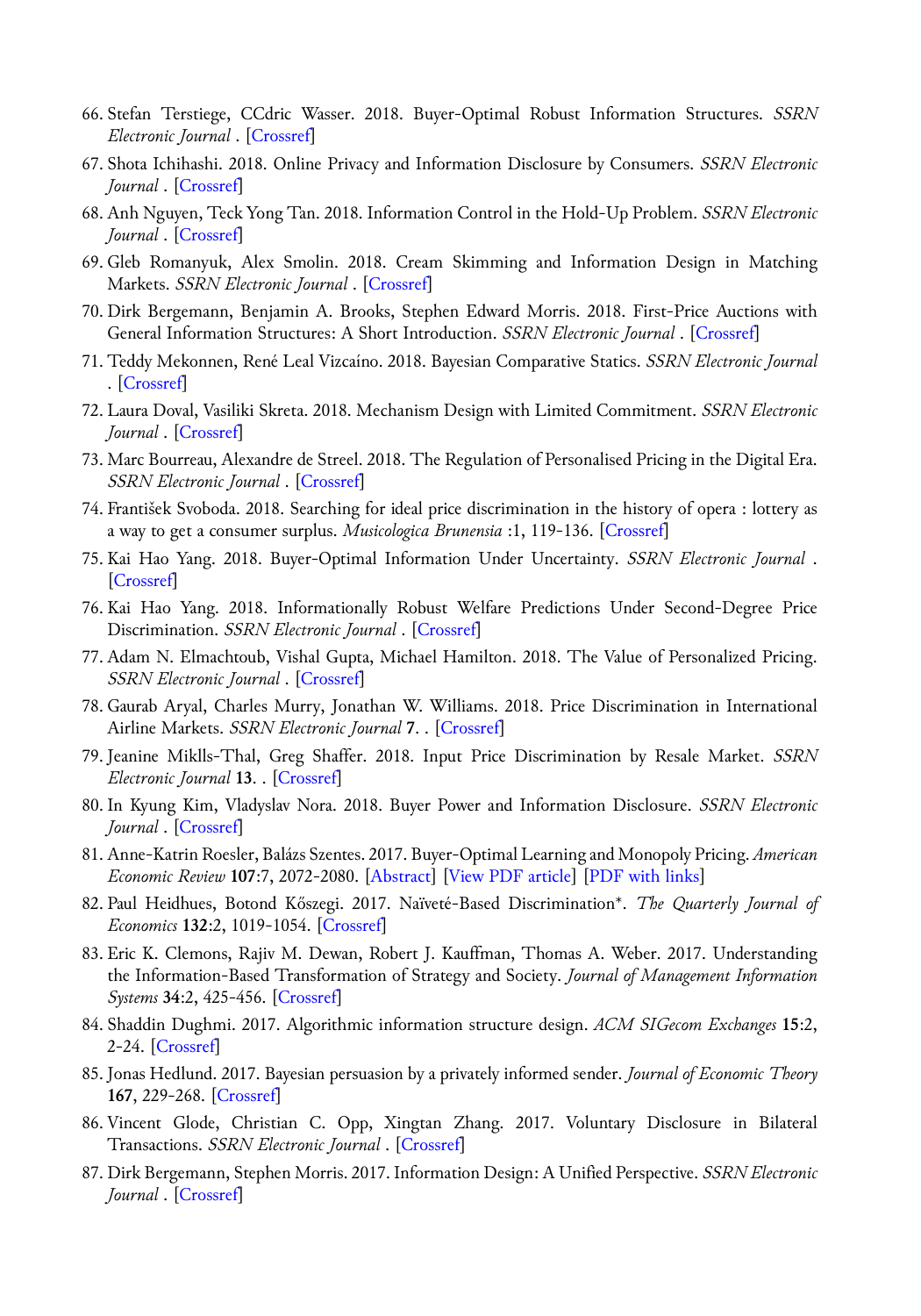- 88. Marc Bourreau, Alexandre de Streel, Inge Graef. 2017. Big Data and Competition Policy: Market Power, Personalised Pricing and Advertising. *SSRN Electronic Journal* . [\[Crossref\]](https://doi.org/10.2139/ssrn.2920301)
- 89. Yixue Huo, Jie Shuai, Xin Zhang. 2017. Endogenous Spatial Price Discrimination with Elastic Demand. *SSRN Electronic Journal* . [\[Crossref](https://doi.org/10.2139/ssrn.2961069)]
- 90. Adrian Hillenbrand, Svenja Hippel. 2017. Strategic Inattention in Product Search. *SSRN Electronic Journal* . [\[Crossref](https://doi.org/10.2139/ssrn.3048205)]
- 91. Elias Tsakas, Nikolas Tsakas, Dimitrios Xefteris. 2017. Resisting Persuasion. *SSRN Electronic Journal* . [\[Crossref\]](https://doi.org/10.2139/ssrn.3037349)
- 92. Jean-Pierre Dubb, Sanjog Misra. 2017. Scalable Price Targeting. *SSRN Electronic Journal* **54**. . [\[Crossref](https://doi.org/10.2139/ssrn.2992257)]
- 93. Kevin R. Williams. 2017. Dynamic Airline Pricing and Seat Availability. *SSRN Electronic Journal* **100**. . [[Crossref\]](https://doi.org/10.2139/ssrn.3026383)
- 94. Gabriel Carroll. 2016. Informationally robust trade and limits to contagion. *Journal of Economic Theory* **166**, 334-361. [[Crossref\]](https://doi.org/10.1016/j.jet.2016.09.003)
- 95.Dirk Bergemann, Stephen Morris. 2016. Information Design, Bayesian Persuasion, and Bayes Correlated Equilibrium. *American Economic Review* **106**:5, 586-591. [[Abstract\]](https://doi.org/10.1257/aer.p20161046) [\[View PDF article\]](http://pubs.aeaweb.org/doi/pdf/10.1257/aer.p20161046) [\[PDF with links\]](http://pubs.aeaweb.org/doi/pdfplus/10.1257/aer.p20161046)
- 96. Simon Cowan. 2016. Welfare-increasing third-degree price discrimination. *The RAND Journal of Economics* **47**:2, 326-340. [[Crossref\]](https://doi.org/10.1111/1756-2171.12128)
- 97.Dirk Bergemann, Stephen Morris. 2016. Bayes correlated equilibrium and the comparison of information structures in games. *Theoretical Economics* **11**:2, 487-522. [\[Crossref](https://doi.org/10.3982/TE1808)]
- 98. Shaddin Dughmi, David Kempe, Ruixin Qiang. Persuasion with Limited Communication 663-680. [\[Crossref](https://doi.org/10.1145/2940716.2940781)]
- 99. Anca D. Chirita. 2016. The Rise of Big Data and the Loss of Privacy. *SSRN Electronic Journal* . [\[Crossref](https://doi.org/10.2139/ssrn.2795992)]
- 100. Piotr Dworczak. 2016. Mechanism Design with Aftermarkets: On the Impossibility of Pure Information Intermediation. *SSRN Electronic Journal* . [[Crossref\]](https://doi.org/10.2139/ssrn.2892085)
- 101. Jonathan Libgober, Xiaosheng Mu. 2016. Informational Robustness in Intertemporal Pricing. *SSRN Electronic Journal* . [[Crossref\]](https://doi.org/10.2139/ssrn.2892096)
- 102. Anton Kolotilin, Tymofiy Mylovanov, Andriy Zapechelnyuk, Ming Li. 2016. Persuasion of a Privately Informed Receiver. *SSRN Electronic Journal* . [[Crossref\]](https://doi.org/10.2139/ssrn.2913916)
- 103. Ian Jewitt. 2016. Cheap Talk Advertising in Auctions: Horizontally vs Vertically Differentiated Products. *SSRN Electronic Journal* **38**. . [[Crossref\]](https://doi.org/10.2139/ssrn.2872322)
- 104. Yong Chao, Babu Nahata. 2015. The degree of distortions under second-degree price discrimination. *Economics Letters* **137**, 208-213. [[Crossref\]](https://doi.org/10.1016/j.econlet.2015.11.013)
- 105. Sanmay Das, Emir Kamenica. Representations of information structures 737-743. [\[Crossref](https://doi.org/10.1109/ALLERTON.2015.7447079)]
- 106.Dirk Bergemann, Alessandro Bonatti. 2015. Selling Cookies. *American Economic Journal: Microeconomics* **7**:3, 259-294. [\[Abstract](https://doi.org/10.1257/mic.20140155)] [\[View PDF article](http://pubs.aeaweb.org/doi/pdf/10.1257/mic.20140155)] [[PDF with links](http://pubs.aeaweb.org/doi/pdfplus/10.1257/mic.20140155)]
- 107. Itai Sher, Rakesh Vohra. 2015. Price discrimination through communication. *Theoretical Economics* **10**:2, 597-648. [[Crossref\]](https://doi.org/10.3982/TE1129)
- 108.Dirk Bergemann, Stephen Morris. 2015. Bayes Correlated Equilibrium and the Comparison of Information Structures in Games. *SSRN Electronic Journal* . [[Crossref\]](https://doi.org/10.2139/ssrn.2594822)
- 109. Stephen Morris, Dirk Bergemann, Tibor Heumann. 2015. Information and Market Power. *SSRN Electronic Journal* . [[Crossref\]](https://doi.org/10.2139/ssrn.2639274)